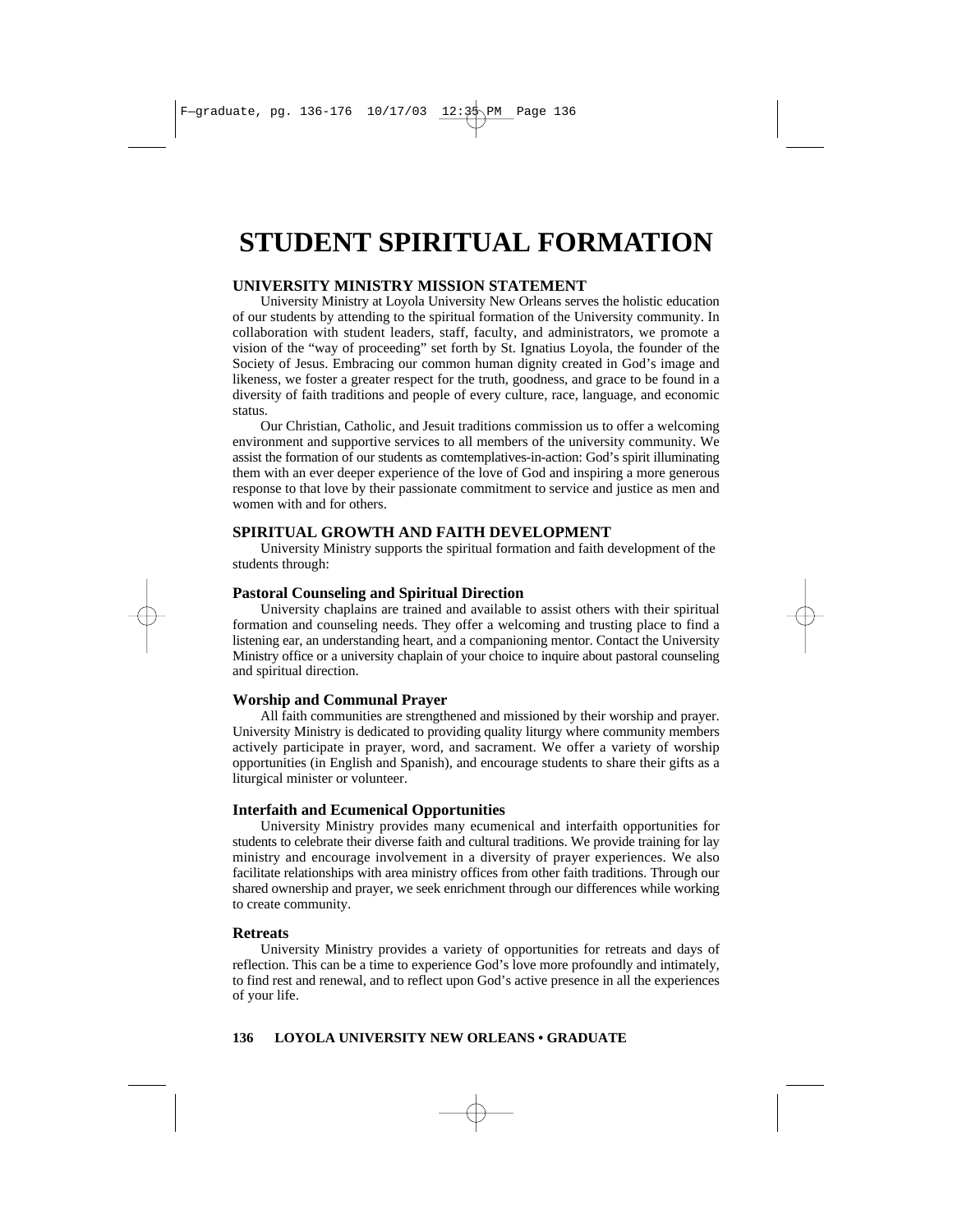### **Sacramental Preparation**

In addition to administering the sacraments of Eucharist and Reconciliation each week, University Ministry provides instruction and guidance for students who are preparing for Confirmation in the Catholic Church and Marriage. For students considering joining the Catholic Church, the RCIA (Rite of Christian Initiation of Adults) process will help them discern their decision and prepare them for the sacraments of Baptism, Holy Eucharist, and/or Confirmation. We also provide Anointing of the Sick as needed.

### **Confirmation**

If you are Catholic and have not celebrated the Sacrament of Confirmation, please contact the UM Center at the beginning of each semester.

#### **Inquiry and Full Initiation into the Catholic Faith**

If you are interested in the Catholic Church, the RCIA (Rite of Christian Initiation of Adults) process will help you discern your decision and prepare you for the sacraments of Baptism, Holy Eucharist, and/or Confirmation. Please contact the UM Center.

#### **Christian and Spiritual Life Communities**

Ignatian spirituality and the Jesuit vision of education include: prayer, community, service, and working for peace and justice in the world. This tradition serves as a model for small groups of women and men who come together in a more intimate community for faith sharing. Christian Life Community (CLC) members meet on a regular basis to break open the word and to support and encourage each other in living out the gospel. Members also form a supportive community that socializes together and engages in works of social justice outreach. For people who would prefer to be involved with an interfaith community, there are opportunities to join a Spiritual Life Community (SLC) which centers their faith sharing on a rich diversity of spiritual resources.

### **LUCAP (Loyola University Community Action Program)**

LUCAP provides numerous opportunities to serve, educate, and advocate for the poor and marginalized within the local community. LUCAP participants also meet weekly for reflection and mutual support. LUCAP provides the ideal environment for the integration of one's deep motivational faith-based beliefs with their expression in action and world transformation. "Contemplation in Action" has long been a hallmark of Jesuit education.

#### **Third World Insertion Program (TWINS)**

The Loyola University Third World Insertion Program is for students who desire an extended live-in experience of life in Nicaragua. They spend their Christmas break living and working with host *campesino* families and reflecting on the realities of village and urban life in that Central American country. Some degree of proficiency in conversational Spanish is required.

### **Alternative Breaks**

University Ministry partners with programs around the country to provide opportunities for global outreach at a regional level.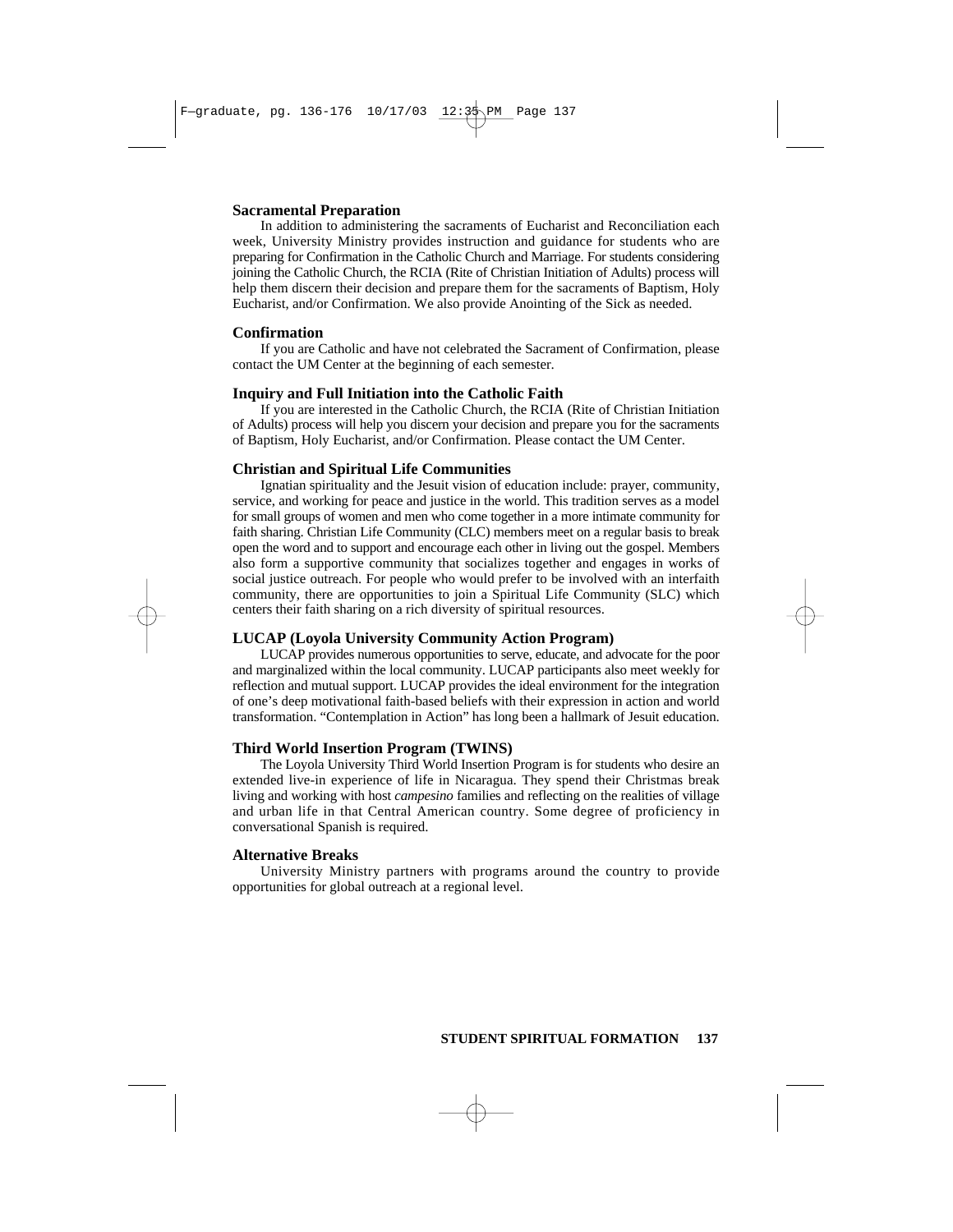# **STUDENT LIFE**

Student life at Loyola is based on the philosophy that education occurs in the context of total human development. Development of the whole person involves not only the intellectual development of the student but also the moral, social, cultural, and physical development of the individual. Programs and services exist which provide opportunities for this total educational experience.

### **COUNSELING AND CAREER SERVICES CENTER**

The Counseling and Career Services Center offers services for students wishing counseling for personal or social concerns, assistance in identifying appropriate career goals, and seeking employment opportunities in the field of their choice. These services are provided by a well-qualified professional staff. Confidentiality of information shared between counselor and student is respected at all times.

Students face transitions throughout the college years. Personal challenges, changes in relationships, and finding a career focus are opportunities to consult with a professional who specializes in working with university students. Assessment of career interests and abilities can aid in choosing a major, career choice, or graduate school. Students seeking internships or employment during and after college are aided by job search training and guidance. Potential jobs are called in daily and an active on-campus recruiting program brings employers to Loyola throughout the year.

### **SPIRITUAL LIFE**

Loyola University is a Catholic, Jesuit university. Toward this end, University Ministry strives for the complete integration of Catholic and Jesuit spirituality within the entire university community. Members of this staff strive for total availability and a personcentered rather than a project-centered ministry. They are available at all times to guide, counsel, and advise.

### **STUDENT HOUSING**

Loyola operates four residence halls, Biever Hall which houses undergraduate men and women, Buddig Hall which houses undergraduate women and honors, New Residence Hall which houses upperclass undergraduate men and women, and Cabra Hall on the Broadway campus which houses Law/graduate and upperclass men and women. All residence hall buildings are accessible to students who are physically disabled and each hall has resident rooms to meet the special needs of these students. The Office of Commuter Services provides a listing of off-campus apartments. There are no accommodations for married students on campus.

Cabra Hall is a five story residence hall housing 215 students, 54 per living floor, in six (eight-person) suites and one (seven-person) suite. The hall is centrally heated and air conditioned. All rooms are double occupancy and are furnished with two closets, two single beds, two chests of drawers, two desks, and local telephone service. Cabra Hall facilities include a kitchen with a microwave oven, sundeck, vending services, storage room, three laundry rooms, ice machine, computer room, T.V. lounge, basic cable service, etc. A convenient transportation system links the Broadway campus with the main campus, located approximately two blocks away.

Residents of residence halls are subject to the housing policies which are promulgated in the *Student Handbook* and *Resident Register.* Full-time professionally trained personnel are provided in all the residence halls to aid students in achieving personal and educational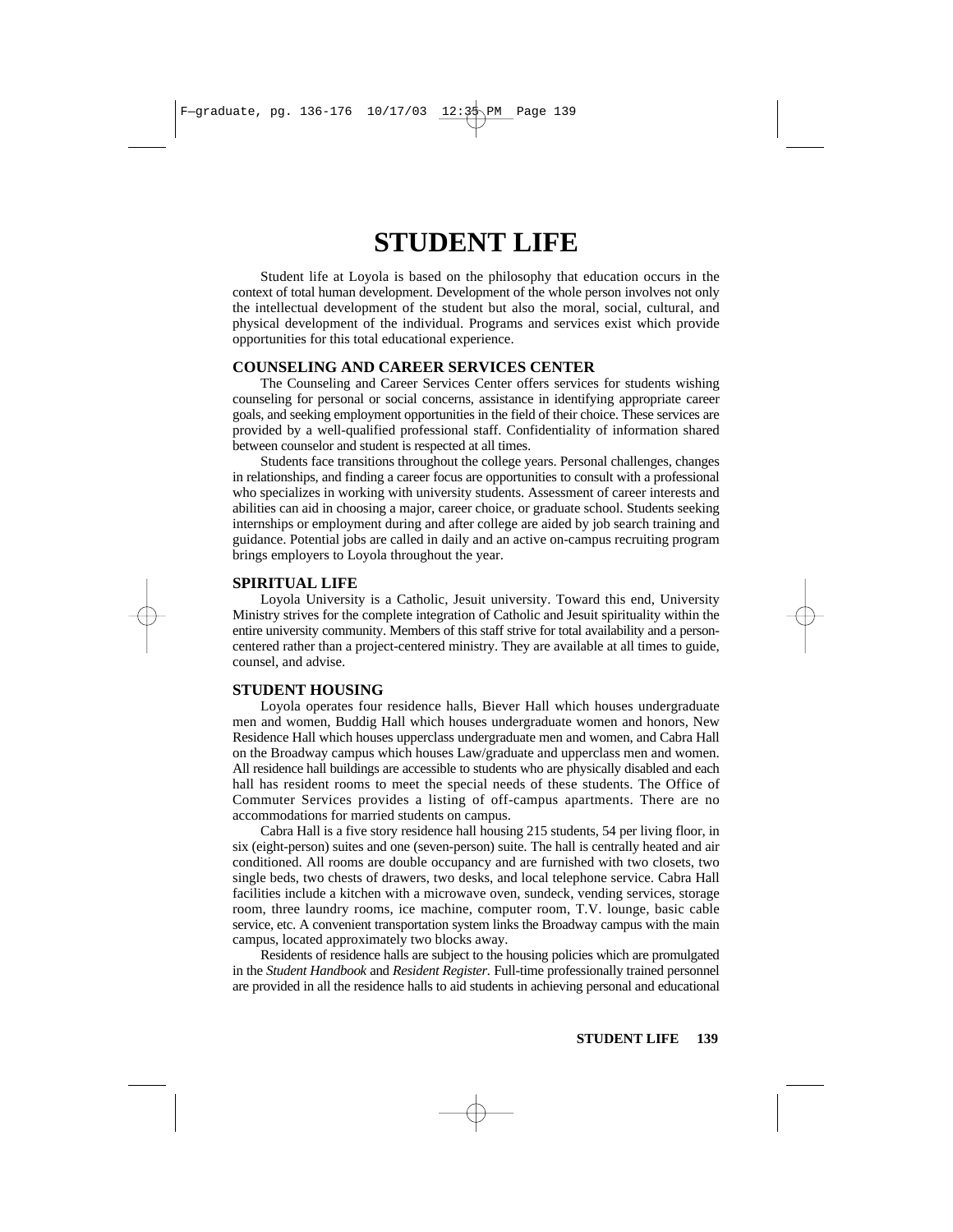goals. Resident assistants, located in each floor, help provide a well-balanced social and educational atmosphere. Residence halls have live*-*in resident chaplains who are Jesuit priests, Catholic sisters, or lay individuals who have training and experience in the areas of human development.

Requests for accommodations should be forwarded directly to the Office of Residential Life following notification of acceptance to the university. Reservations are confirmed only after receipt of a signed contract and a \$100 application fee, which is 50 percent refundable in the event the student cancels prior to July 1. **Students must present proof of adequate accident/sickness insurance coverage.** Housing contracts are for both the fall and spring semesters.

### **STUDENT HEALTH SERVICE**

Loyola's health service is for both resident and nonresident, full-time and part-time students who have provided the health service with a completed medical history form. The Student Health Service is directed by an administrative director under the direction of a medical director (physician). The office is open Monday through Friday, 8 a.m. to 5 p.m. Trained student health assistants are available on campus for night, weekend, and holiday emergency medical referral service during the academic year. Each week, physicians are available during designated hours to see students. The health service also maintains extensive lists of off-campus medical specialists for students requiring special care. Treatments by health center personnel are provided at no charge to the student. Medicines, referrals to off-campus medical specialists, laboratory tests, and hospitalization are at the student's expense. All services provided and communications with medical personnel are confidential as dictated by the medical code of ethics.

For good cause, the university may require a physical or psychiatric examination while a student is in attendance. Results of these examinations may be used to determine a student's suitability to continue in attendance at the university.

### **HEALTH INSURANCE**

The university sponsored health insurance program covering sickness and accident is strongly recommended for all students, especially those students who are from out-oftown. Resident students and international students are required to present proof of personal health insurance coverage or they must enroll in the university endorsed health insurance plan. The group plan covers a student for 12 months for a yearly premium. Plans for married students and their families are also available. Students desiring health insurance information should contact the Student Health Service.

### **IMMUNIZATION POLICY**

Effective January 1991, Louisiana Law, (Section 1. R.S. 17:170) requires all students entering the university for the first time to show proof of immunization for tetanus/diphtheria (within the past 10 years) and show proof of a TB test (within the past year). Failure to show proof of these immunizations and test will require the students to receive the immunizations from a private physician or Student Health Service at the student's expense prior to registering for classes. In addition, all students born after 1956 and entering the university for the first time must show proof of immunization for measles, mumps, and rubella (two doses). Failure to show proof of these immunizations will require the student to receive the immunizations from a private physician or Student Health Service at the student's expense prior to registering for classes.

All first-time students shall be required to comply with these provisions unless the student submits a written statement from a physician stating that the procedure cannot be done because of medical reasons, a written dissent from a parent or guardian, or a written statement from a clergy stating that the procedure cannot be done for religious reasons. In the event of an outbreak of a communicable disease, the university may exclude

#### **140 LOYOLA UNIVERSITY NEW ORLEANS • GRADUATE**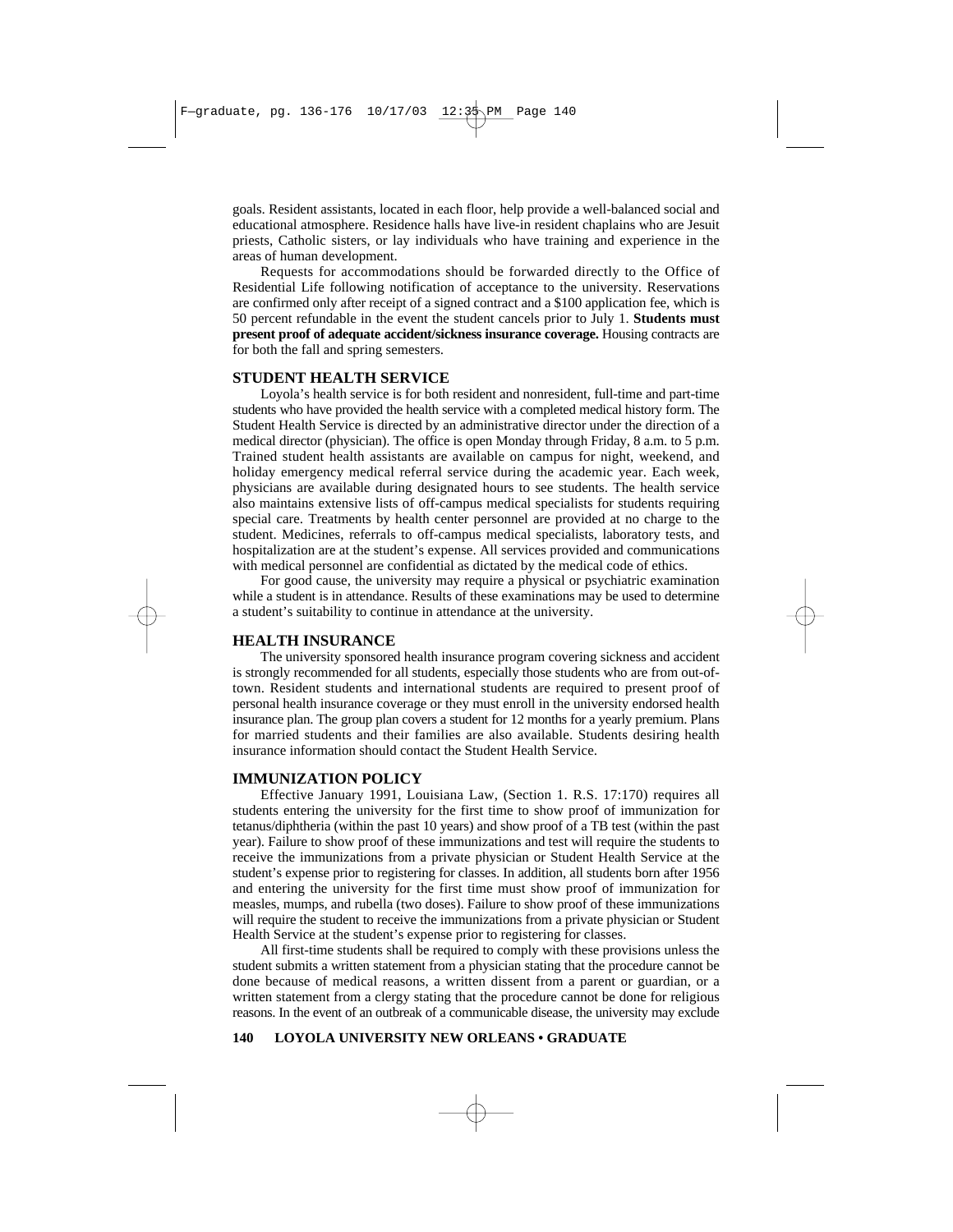from attendance all nonimmunized students until the appropriate disease incubation has expired or the student presents proof of immunization.

### **IDENTIFICATION CARD (LOYOLA EXPRESS CARD)**

The student identification card at Loyola University is referred to as the Loyola Express Card. Loyola Express cards for new students are free during the registration period. After the start of classes all cards cost \$15 each. Only one express card is allowed per student, all others must be turned in to the Loyola Express Card office. The cards are used for residence hall access, food services, admittance to the Recreational Sports Complex, campus events, and for other activities. They are required for use of campus library facilities.

Students must obtain their Loyola Express Cards from the Loyola Express Card office and have them on their persons at all times to present to university officials on demand. Loan of the card to anyone is prohibited. Use of another's card subjects the user, and the loaner, to a fine and/or disciplinary action. Lost or stolen cards must be reported immediately to the Loyola Express Card office and/or Office of University Police. There is a \$15 charge for replacement cards. Loyola Express Cards are used for the full term of enrollment at Loyola. Cards must be validated at the beginning of each semester in the Loyola Express Card office located on the lower level of the Danna Center on the main campus.

### **INTERNATIONAL STUDENT AFFAIRS**

The Office of International Student Affairs serves the more than 200 international students currently at Loyola. International students include students with F-1, J-1, or other non-immigrant visas, students who are not citizens of the United States, students whose first language is not English, and students who do not reside within the continental United States.

The primary function is to provide international students with whatever assistance is needed in adjusting to life here in the United States and at Loyola, where it involves cultural, linguistic, academic, financial, immigration, or personal questions. The office coordinates all university programs for international students. In addition, it serves as the liaison between international students and the various university administrative and departmental offices, agencies of the United States government, foreign governments, and private organizations. All student and exchange visitor immigration matters are handled through this office.

Through a wide variety of programs, the office encourages interaction between international students and the university and local communities. Through this interaction, all participants develop an appreciation of other cultures and of their own and maximize their social, cultural, and academic experience.

The director serves as adviser to the International Student Association, a social and cultural organization. In addition, a file is maintained of study abroad materials for all Loyola students interested in studying in another country. The Loyola Universitysponsored health insurance is a requirement for all non-immigrant students. Each admitted student will receive the application and information about this insurance prior to his or her attendance at Loyola.

### **LOYOLA INTENSIVE ENGLISH PROGRAM**

Loyola Intensive English is a non-credit program specifically designed for persons who wish to learn English as a second language. It is intended to help those who need to learn, improve, or perfect English skills for academic reasons, for job-related reasons, or for personal enrichment. The emphasis is on speaking, aural comprehension, reading, and writing, but Loyola's special interest is in the integration of these different skills into fluency and competence in English. Loyola's program is compact and personal. Classes are never larger than 15 students, and most classes are considerably smaller. As a result, every student receives a great deal of individual attention.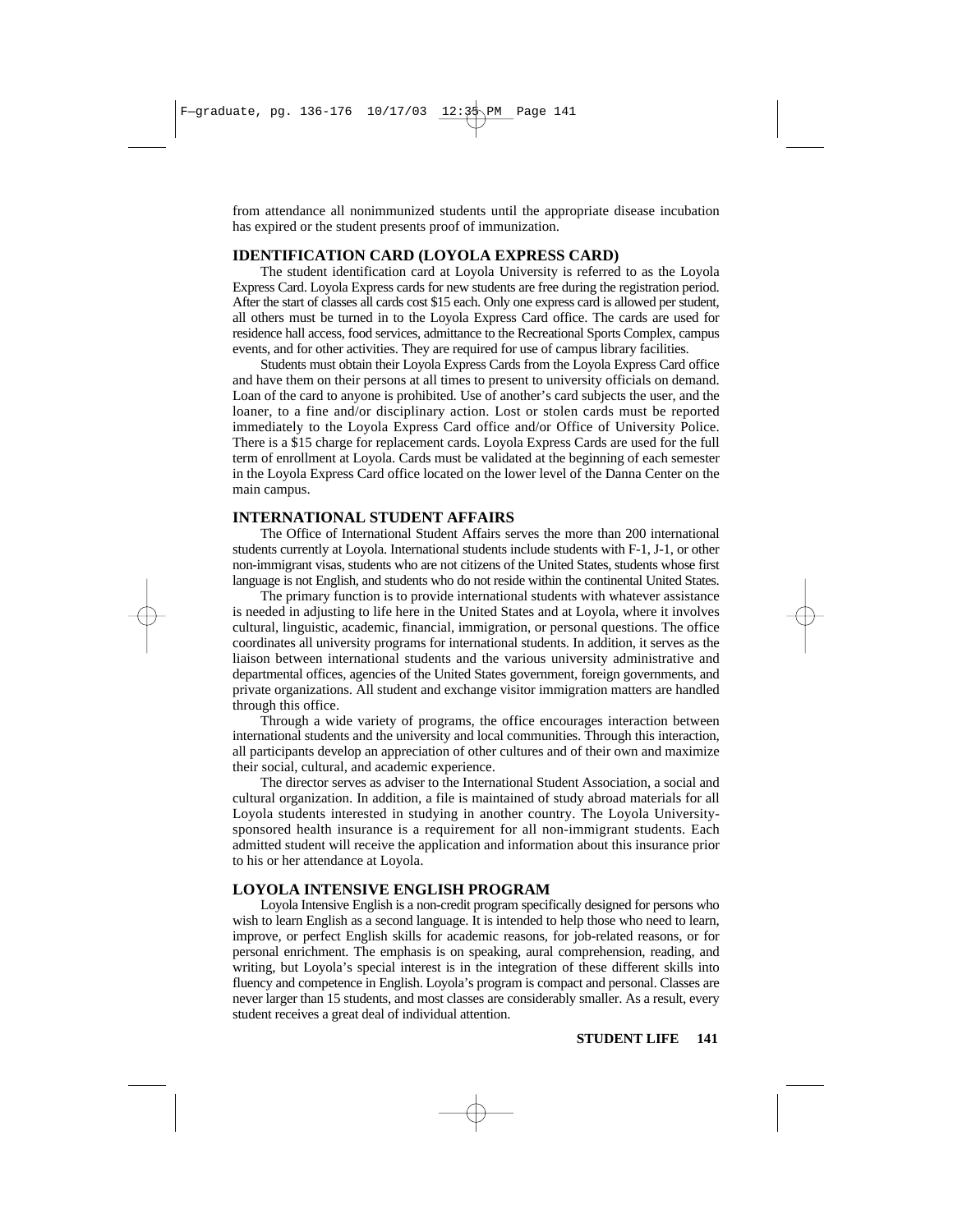Loyola's Intensive English offers courses for four hours per day, Monday through Friday. These 20 hours a week of formal classes are supplemented by other languagelearning activities, such as the tutorial program, language labs, computer lab, lectures, and special activities. Students are individually tested and evaluated at the beginning of each course to determine their present competency in English and to place them at an appropriate ESL level. Along with evaluations of language performance, the Intensive English Program provides career counseling and advice about admissions procedures to colleges and universities.

Acceptance to the Intensive English Program does not guarantee further admission to Loyola's regular degree-granting courses of study. Some students may qualify to take regular academic courses along with their Intensive English courses, but must submit applications for admission as regular academic students with their applications for admission to Intensive English.

A unique feature of Loyola's Intensive English is the tutor program. Tutors are advanced Loyola students, all native speakers of English, who receive special training in ESL and cross-cultural issues at LIEP. Students meet with tutors for a minimum of three hours per week. Tutors will develop formal and informal relationships with small groups of Intensive English students and will provide the opportunity for extended conversation and practice in English. The program is coordinated by the Office of International Student Affairs.

### **COMMUTER SERVICES**

The Office of Student Activities also serves as a communication link between the offcampus student population and university programs and services. The university recognizes its responsibility for responding to the unique needs of its commuter population. This office, therefore, provides a computerized apartment listing service, locker rentals, and literature on campus programs and services.

Communication is further enhanced by the information on the university web page and e-mail. This office also acts as an advocate for commuter concerns and needs to the university administration.

### **LOYOLA UNIVERSITY POLICE DEPARTMENT**

Loyola University complies with Louisiana R.S. 17-3351(c) and the Federal Campus Security Act of 1990 by annually publishing crime statistics and other required information. Following is a synopsis of some of the information required under these acts.

#### *The Reporting of Criminal Actions*

The Loyola University Police Department (LUPD) is a fully-authorized police department open seven days a week, 24 hours a day throughout the year. LUPD responses are handled in accordance with the guidelines and laws set forth by local, state, and federal criminal justice systems. Crimes or suspicious activity may be reported in person at the department's headquarters located in Biever Hall on the main campus. LUPD can also be reached through any campus telephone by dialing extension 3434. Emergencies should be reported by dialing 911 from any campus telephone, or from the emergency telephones located on the campus grounds and all floors of the parking garages.

The Loyola University Police Department (LUPD) routinely issues warnings to the campus community of potentially dangerous campus and/or neighborhood situations. In addition, a monthly campus crime statistical report is distributed, and the university annually publishes its campus crime statistics. Copies of the pamphlet outlining the university's Security Policies and Crime Statistics may be obtained from the Office of Admissions or the Loyola University Police Department headquarters. This information

#### **142 LOYOLA UNIVERSITY NEW ORLEANS • GRADUATE**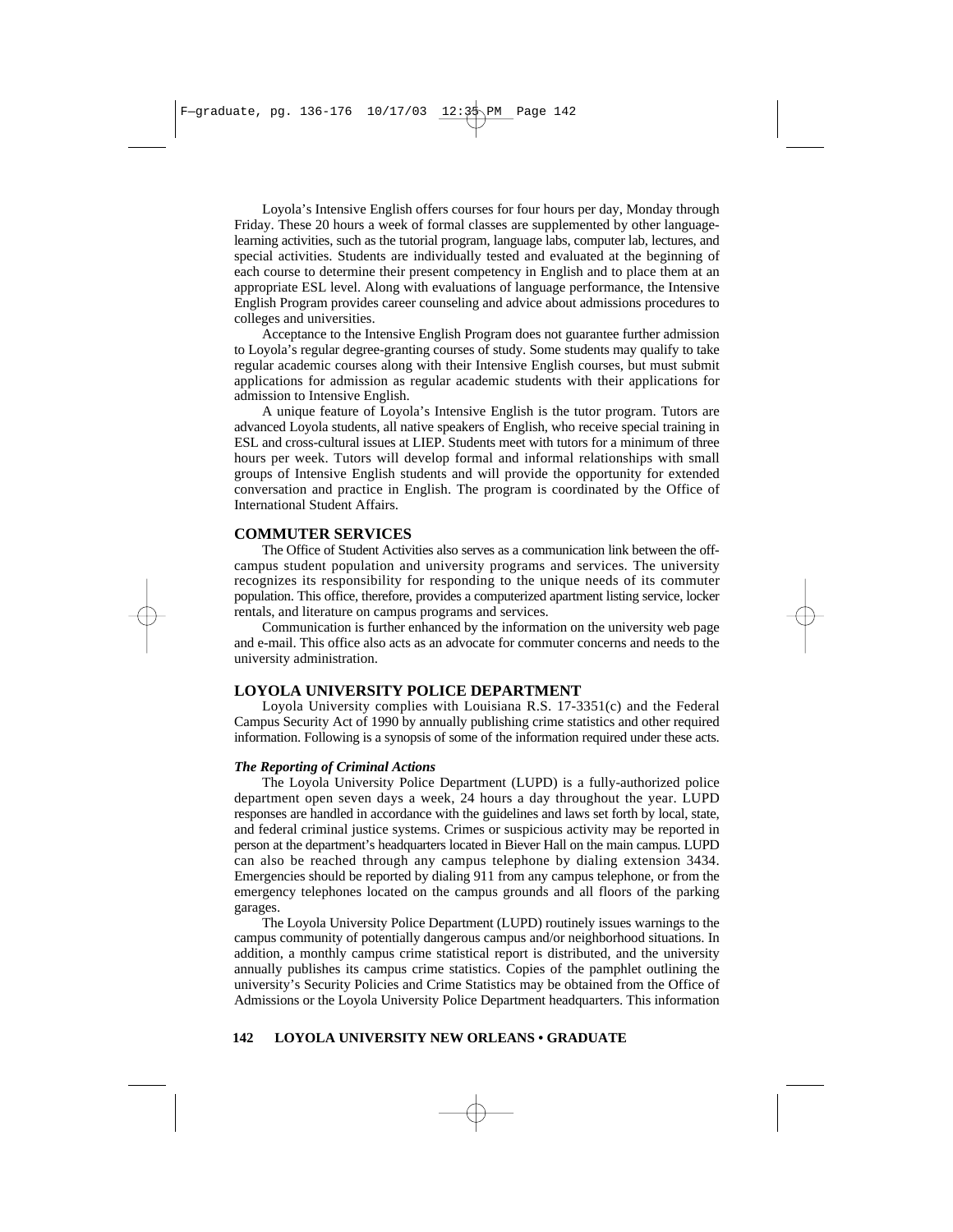is also published each semester in the course schedule, which can be obtained from the Office of Student Records.

#### *Campus Law Enforcement*

All uniformed officers at Loyola University are P.O.S.T. certified and commissioned by the State of Louisiana as university police officers. Under the authority of Louisiana Revised Statute R.S. 17:1805, officers are empowered to enforce all local and state laws and have the power of arrest while executing their duties in connection with campus crime. They are also authorized to obtain and execute search warrants and arrest warrants, both on and off campus, for all crimes committed on campus. All commissioned officers are authorized to carry firearms and must meet the minimum qualifications for firearms training set forth by the Louisiana P.O.S.T. Council.

LUPD has cultivated and benefits from a positive and open working relationship with local and state police agencies, a relationship in which all agencies work very closely together to control campus crime and address specific problem areas, as needed.

The administrative office responsible for university police service is the Office of the Vice President for Student Affairs.

#### *Access to Campus Facilities*

Students, faculty, and employees at Loyola have access to academic, recreational, and administrative facilities on campus. Access to the residence halls is limited to resident students and their guests and is a controlled access system. Access to residence halls by university employees is on an "as needed" basis, and incorporates strict key and/or card control procedures. The general public may attend cultural and recreational events on campus; however, their access is limited to parking lots and the facilities in which these events are held. LUPD officers patrol these areas on a 24-hour basis, as well as other areas of the campus community.

#### *Firearms*

The possession of firearms, chemicals, fireworks, explosives, knives, weapon replicas of any type, or other instruments used as weapons except as explicitly authorized by the university is prohibited upon the land owned by the university. Violation of this regulation is cause for disciplinary action up to and including dismissal from the university. In addition, criminal prosecution and penalties may be applicable under federal, state, and/or city law.

#### *Monitoring Criminal Activities of Off-campus Student Organizations*

The Loyola University Police Department has an excellent working relationship with the Second District of the New Orleans Police Department and the neighboring Tulane University Police Department. This positive relationship and communications link permits us to keep track of criminal activity off-campus, in areas where some of our students may live or frequent.

Loyola University Police requests annual crime statistics from New Orleans Police regarding off-campus property owned or controlled by student organizations recognized by Loyola. In addition, the chosen officers of these organizations are required to report specific crimes, as mandated by federal law, to the Loyola University Police within 48 hours of occurrence.

### *Alcohol and Drugs*

The possession, consumption, and sale of alcoholic beverages on the Loyola University campus is permitted within the limits prescribed by state and federal laws, and in accordance with the specific regulations that have been established by the university. These rules and regulations can be found in the *Student Handbook*.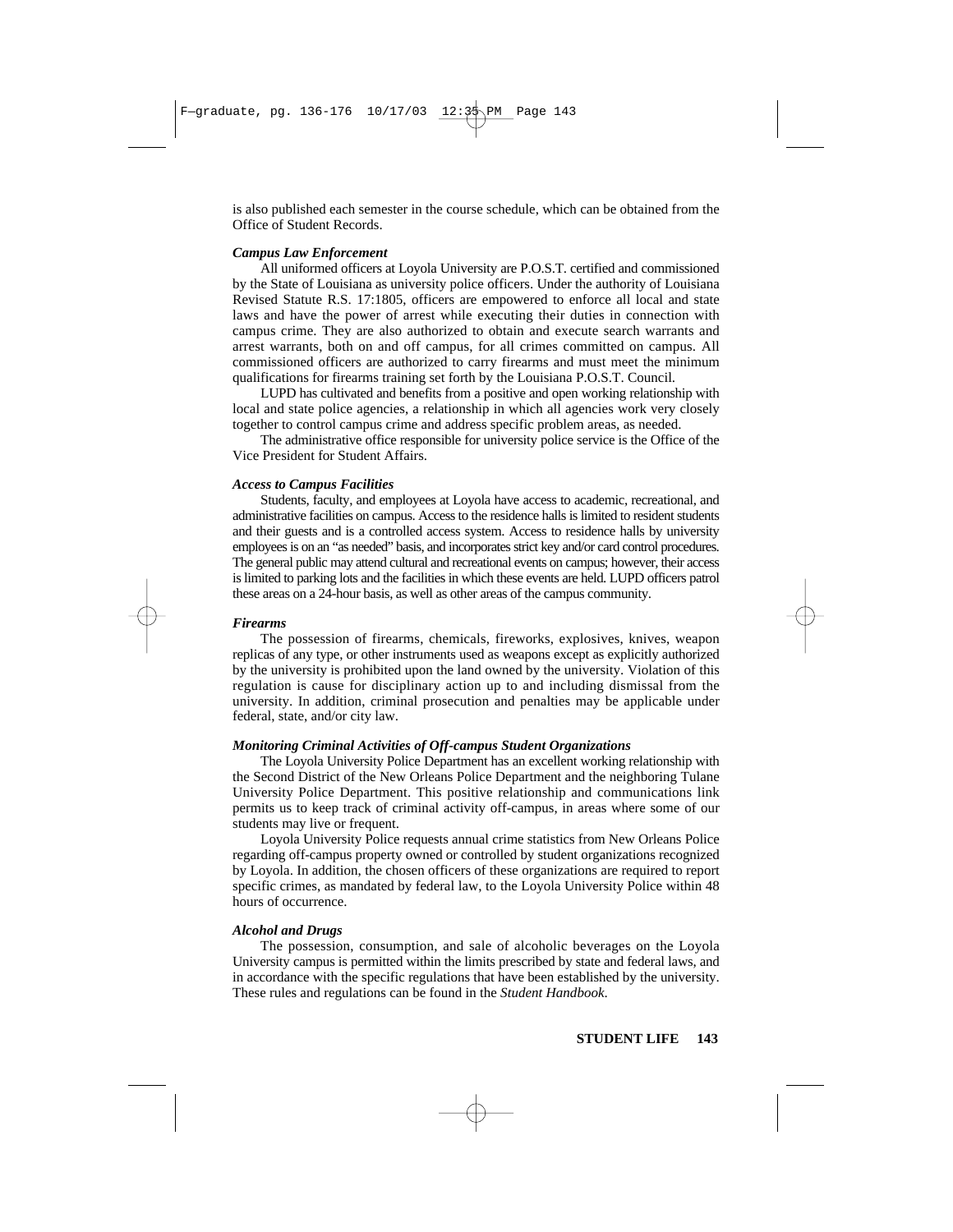The misuse of marijuana and other drugs in this context includes barbiturates, amphetamines, cocaine, tranquilizers, LSD compounds, and any and all substances so defined by state criminal law and is a violation of federal, state, and municipal laws. Loyola University cannot and will not protect students from prosecution under federal, state, and municipal laws.

#### *Alcohol and Drug Abuse Education Programs*

The Loyola University Alcohol and Drug Education Program offers education, information, and assistance for individuals and groups concerned about substance abuse issues. Counseling, assessment, and referral services are available for individuals. An education group is available for students who have been referred to the program because of disciplinary incidents involving alcohol and drugs. A resource library has been created for students, faculty, and staff which contains books, pamphlets, and videotapes addressing a variety of substance abuse issues.

#### *Crime Prevention*

The Loyola University Police Department has an ongoing Crime Prevention Program designed to inform all students, faculty, and staff members of services and protection offered. These programs include lectures during orientations, residence hall meetings, and special events (spring break, Christmas, Mardi Gras, etc.). There is an ongoing dedication to educating the campus community on personal safety, not only while on campus, but also while living and traveling in the local community.

### *Security Lighting and Maintenance*

Loyola University maintains a high level of dedication for a safe environment by ensuring proper lighting of the campus at nighttime, along with the trimming of trees and implementation to reduce risks and add to this safe environment during the construction and maintenance of new or existing buildings.

#### *Other Specialized Services*

As support to help provide the Loyola community with a safe and secure campus, Loyola's University Police Department offers specialized services. These services include 24-hour safety escorts, shuttle runs between the two campuses, Provide-a-Ride (a late night off-campus safety shuttle service), security alarm and parking garages closed circuit television (CCTV) monitoring, first aid and CPR, self-defense training for women, free fingerprinting, motorist assistance, lost and found, free bicycle registration, use of property ID engravers, and parking and traffic enforcement.

### **CAMPUS PARKING**

Students may park on campus by purchasing a parking permit from the Loyola Express Card/Parking Services office located on the lower level of the Danna Center. Visitors may park in the Freret Street Parking Garage by paying a daily rate or at a paid parking meter. Parking regulations are enforced 24 hours every day, weekends and holidays included. Please refer to the Loyola University parking and traffic regulations brochure, available at the Loyola Express Card/Parking Services office or Loyola University Police Headquarters, for a complete listing of parking regulations.

For further information about on-campus parking, please contact the Loyola Express Card office at (504) 865-3000.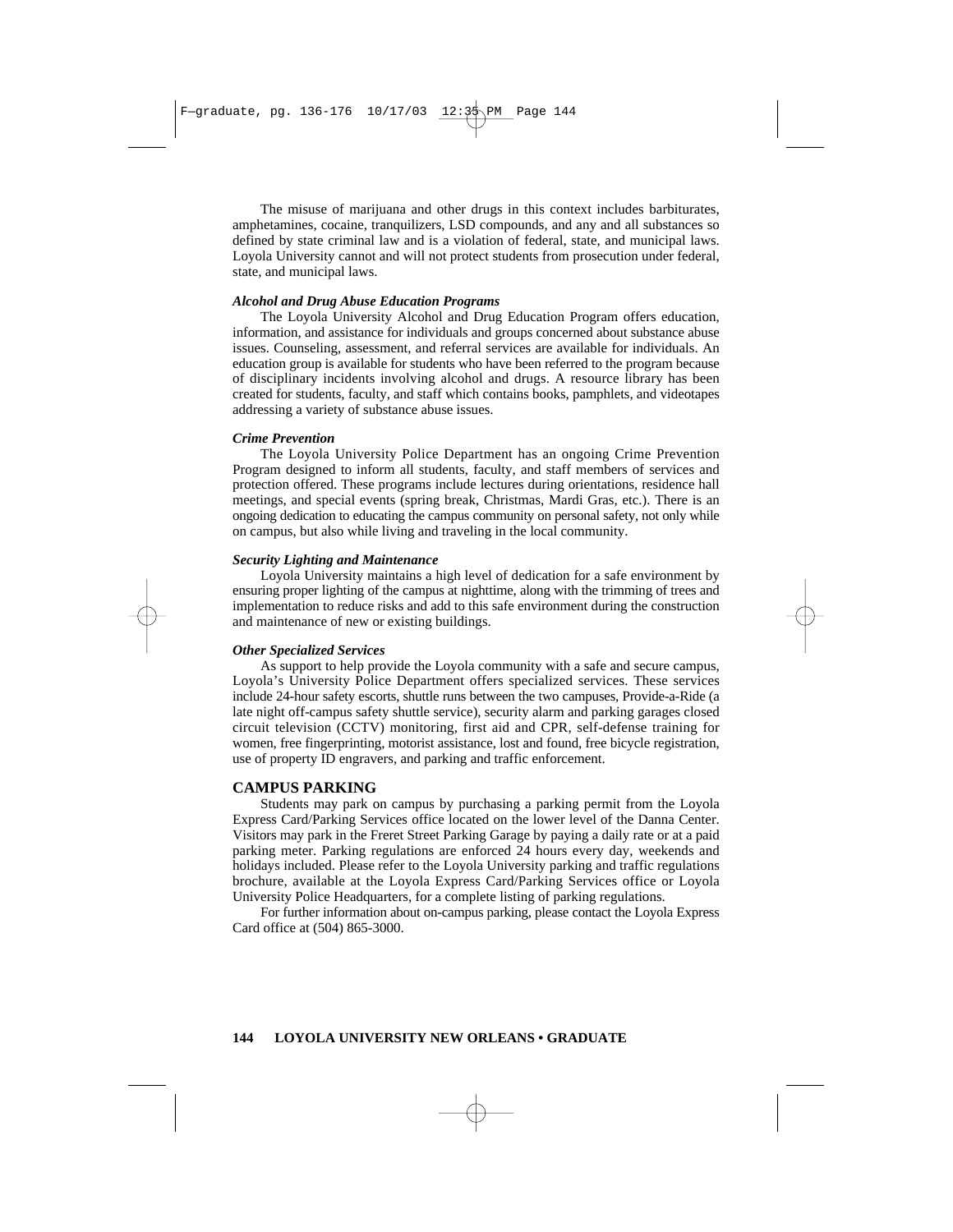### **STUDENT ACTIVITIES**

There are approximately 120 student organizations recognized and active on the Loyola campus. They are classified in the following categories: academic and professional societies, cultural/ethnic organizations, service organizations, athletic/recreational clubs, social fraternities, honorary fraternities and organizations, social sororities, special interest organizations, and student communications media. A complete listing of all recognized organizations is available in the Student Activities office.

### **STUDENT GOVERNMENT ASSOCIATION**

The Student Government Association consists of elected members representing the four colleges. The SGA acts as the voice of the student body to the university. Through this body, students act as members on most of the university committees in an effort to insure input in areas of student concern. The SGA sponsors programs and services as well as funding student organizations of the university. Meetings of the SGA are held once a week and are open to all students and members of the university community.

### **THE UNIVERSITY CENTER AND STUDENT ACTIVITIES**

The Joseph A. Danna Center is the university center for Loyola University. Its mission is to provide services, facilities, and programs for the entire university community. Objectives established for the university center by the Danna Center Advisory Board aim at making it a campus center where all members of the university can meet, formally and informally; provide services and facilities to the university; complementing the educational goals of Loyola by providing cultural, social, and recreational programs; and maintaining the center as an open forum where all sides of issues may be discussed.

The University Programming Board is the campus-wide programming entity responsible for delivering the cultural, social, and recreational programs for the university. This organization, whose membership consists of student volunteers, establishes a vital link to quality out-of-classroom experiences.

The facilities of the Joseph A. Danna Center provide the environment for the University Programming Board, the Student Government Association, and student organizational activities. In addition to containing food services, a bookstore, lounges, Student Affairs offices, meeting rooms, student organization offices, an art gallery, a service mall, and recreational areas are located in the center.

### **RECREATIONAL SPORTS**

The Department of Recreational Sports provides opportunities for Loyola students, employees, and alumni to participate in competitive and noncompetitive, organized and informal sports and fitness activities. It is the express purpose of Recreational Sports to meet the diverse needs of the university community with a broad-based, comprehensive program including intramural sports, extramural sports, club sports, noncredit instructional programs, open recreation, and special interest programs. Students participating in all sports are responsible for ensuring that they are medically able to withstand the rigors of the physical activity in which they plan to engage. Likewise, all students should have sufficient personal injury insurance in the event of an accident.

The Recreational Sports Complex is a multipurpose sports facility which includes: courts for basketball, tennis, volleyball, badminton, soccer, and floor hockey; racquetball courts; an Olympic-style natatorium for swimming and diving; a whirlpool; a suspended jogging track; a weight-lifting/conditioning area, and the Loyola Athletic Hall of Fame. It also has locker rooms, each with a sauna and steam room. Students are admitted free with their university ID card and may purchase memberships for immediate family members.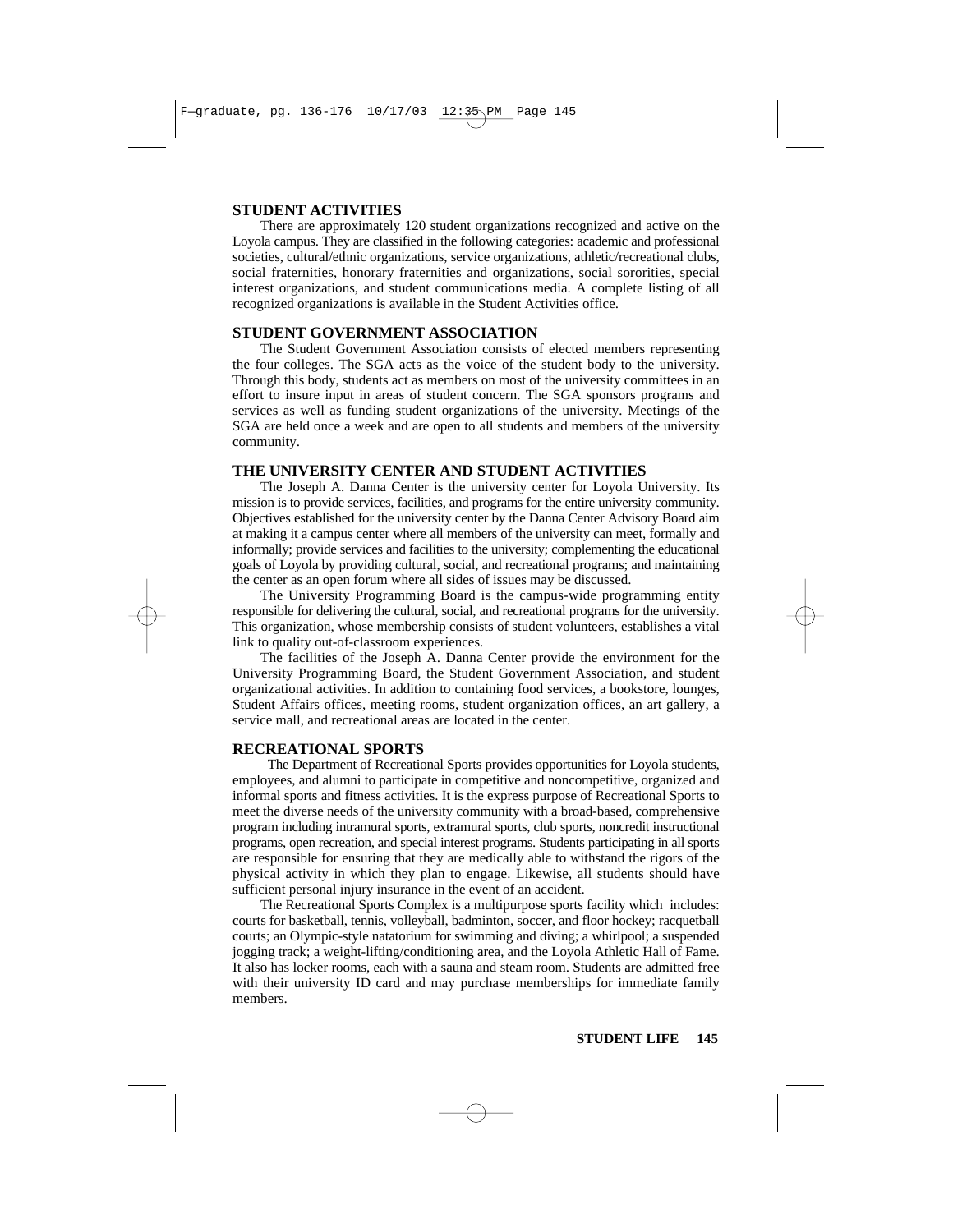### **INTERCOLLEGIATE ATHLETICS**

The Loyola Wolfpack intercollegiate athletic program competes in the NAIA (National Association of Intercollegiate Athletics), Division I, as a member of the Gulf Coast Athletic Conference (GCAC). Loyola currently fields teams in the following sports: men's and women's basketball, cross country, baseball, women's soccer, and women's volleyball. By a student referendum conducted in 1991, the program is financially supported by a student fee dedicated to the intercollegiate athletic program. Loyola does not offer athletic scholarships to its athletes.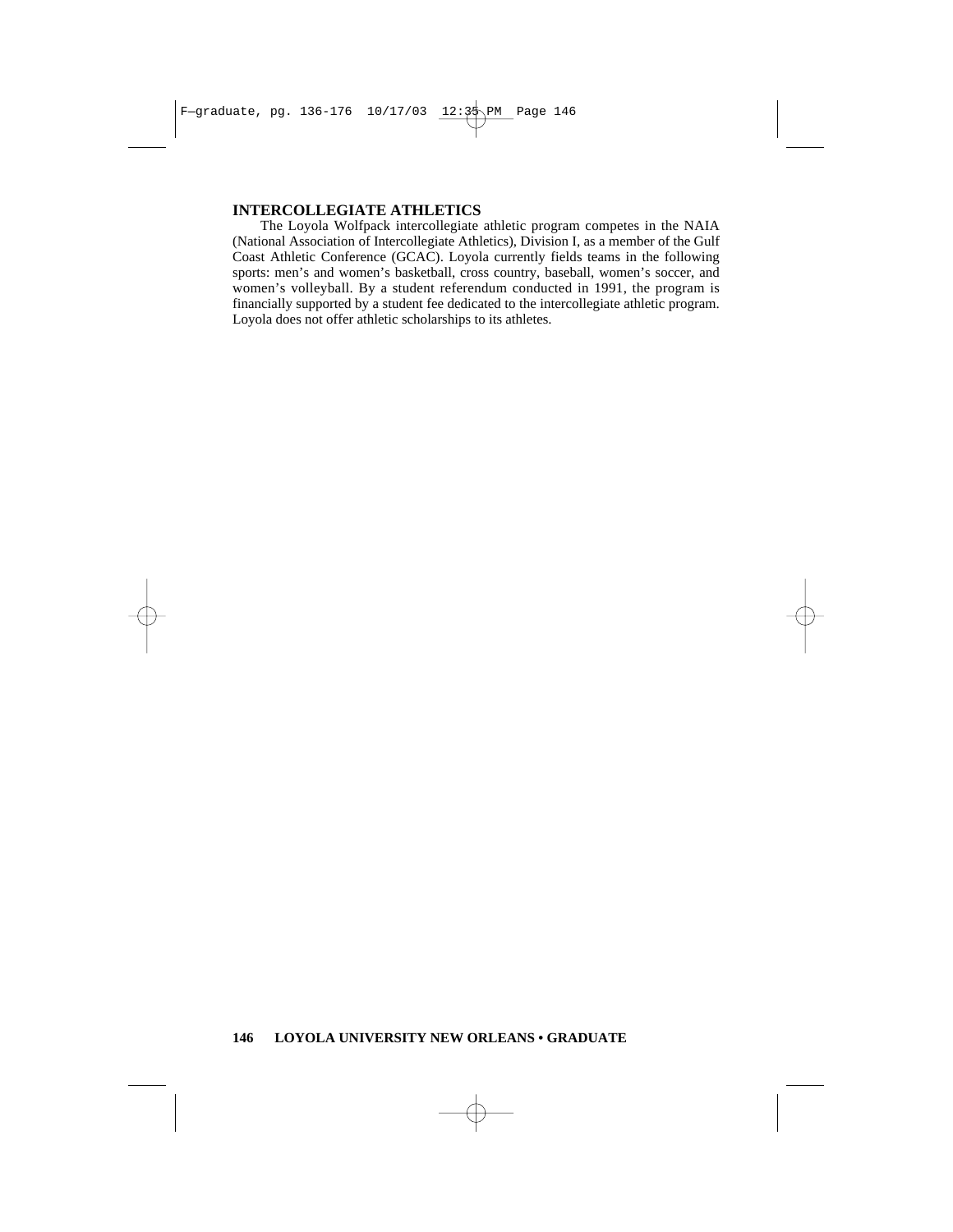# **UNIVERSITY ADMINISTRATORS**

### **BOARD OF TRUSTEES 2003 – 2004**

| Rev. Gerald R. Blaszczak, S.J.   |
|----------------------------------|
| Janet S. Boles                   |
| Rev. James P. Bradley, S.J.      |
| Gerard A. Brechtel, B'70         |
| A. Peyton Bush, III              |
| Carolyn M. Callahan, A'88        |
| Rev. John J. Callahan, S.J.      |
| Arthur Q. Davis                  |
| William J. Deasy                 |
| Alton F. Doody                   |
| David M. Ferris, A'96            |
| Theodore Frois, L'69             |
| Matt James Gaston, B'92, G'93    |
| William J. Guste III, A'70, L'75 |
| Rev. Joseph M. McShane, S.J.     |
| Suzanne T. Mestayer              |
| Henry R. Muñoz, III              |
| Tina N. Owen, B'86, G'88         |
| Daniel F. Packer                 |
| Pamela R. Ryan                   |

Rev. Bradley M. Schaeffer, S.J. George Shinn Earnrolyn Lynn Smith Frances S. Smith Rev. Thomas H. Stahel, S.J. Rose Marie Toussaint, A'78 Rev. John B. Weling, S.J. Rev. Kevin W. Wildes, S.J. Rev. Eric A. Zimmer, S.J.

*Honorary Trustees* Adelaide W. Benjamin B. Temple Brown, Jr. David F. Dixon Rita O. Huntsinger John B. Levert, Jr. Betty S. Sherrill Moise S. Steeg Jeanne Wolf

### **UNIVERSITY ADMINISTRATORS**

| University Ministry Rev. Edwin Louis Gros, III, S.J., M.Div., M.A., Dean  |  |
|---------------------------------------------------------------------------|--|
|                                                                           |  |
|                                                                           |  |
| Lindy Boggs National Center for Community Literacy                        |  |
|                                                                           |  |
|                                                                           |  |
| Twomey Center for Peace Through Justice Ted Quant, B.S., Director         |  |
| ACADEMIC AFFAIRS                                                          |  |
| Provost and Vice President for Academic Affairs Walter Harris, Jr., Ph.D. |  |
| Assistant Provost for Institutional Effectiveness and Assessment          |  |
|                                                                           |  |
| Interim Assistant Provost for Teaching, Learning, and Faculty Development |  |
|                                                                           |  |
|                                                                           |  |
|                                                                           |  |
|                                                                           |  |
|                                                                           |  |
|                                                                           |  |
|                                                                           |  |
|                                                                           |  |
| 148 LOYOLA UNIVERSITY NEW ORLEANS . GRADUATE                              |  |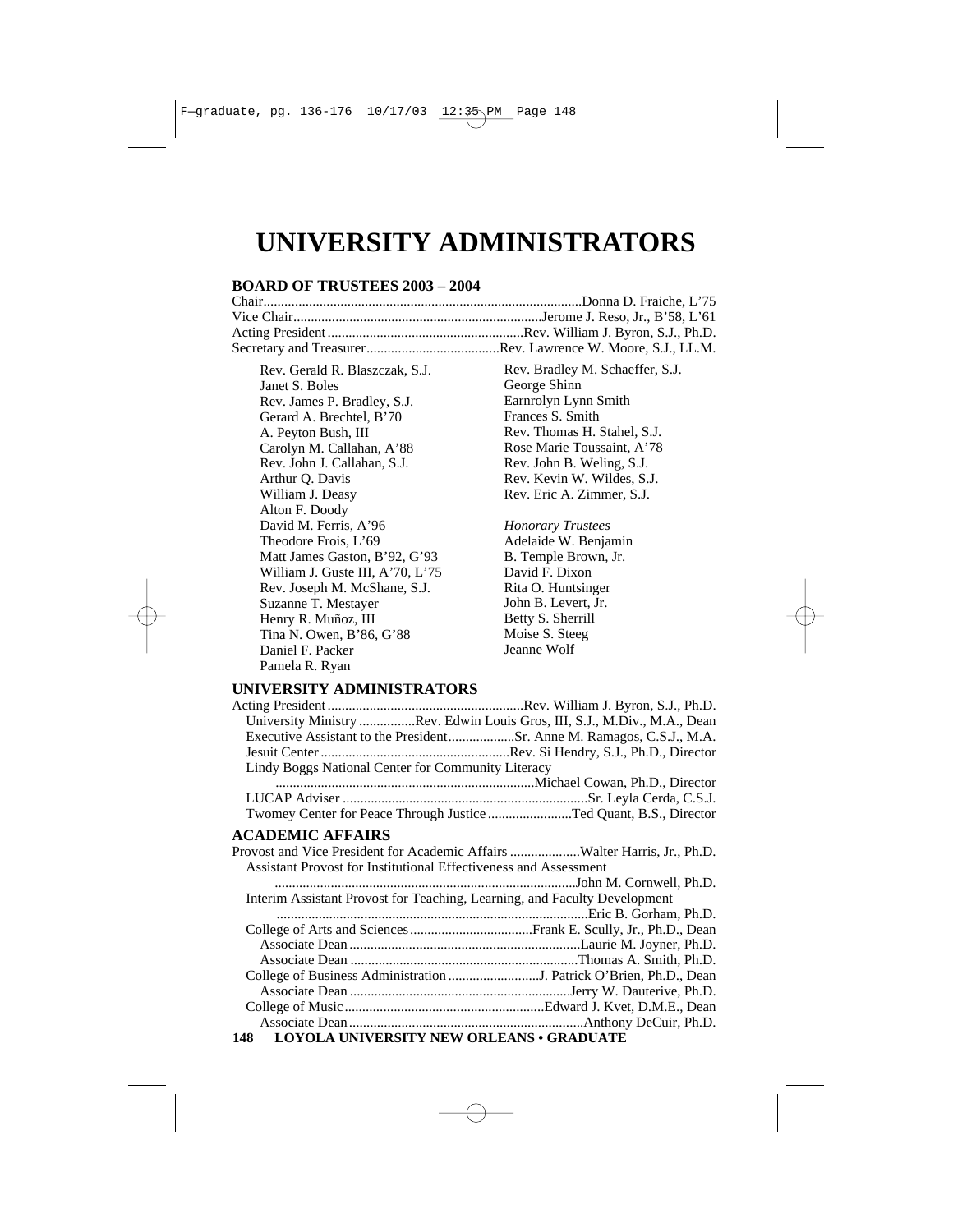|                                                                                   | Associate Dean of Academic AffairsLawrence W. Moore, S.J., J.D.          |
|-----------------------------------------------------------------------------------|--------------------------------------------------------------------------|
|                                                                                   | Associate Dean of Students Stephanie W. Jumonville, M.Ed., J.D.          |
|                                                                                   |                                                                          |
|                                                                                   |                                                                          |
| Admissions and Enrollment ManagementDeborah Stieffel, M.S., Dean                  |                                                                          |
|                                                                                   | Admissions, Recruitment MarketingLori A. Zawistowski, M.B.A., Director   |
|                                                                                   | Admissions, Recruitment Operations Keith E. Gramling, B.S.B.A., Director |
|                                                                                   | Scholarships and Financial AidCathy Simoneaux, M.B.A., Director          |
|                                                                                   |                                                                          |
|                                                                                   |                                                                          |
|                                                                                   |                                                                          |
|                                                                                   |                                                                          |
|                                                                                   |                                                                          |
| <b>Student Records</b>                                                            |                                                                          |
|                                                                                   |                                                                          |
|                                                                                   |                                                                          |
|                                                                                   |                                                                          |
|                                                                                   |                                                                          |
|                                                                                   |                                                                          |
| <b>BUSINESS AND FINANCE</b>                                                       |                                                                          |
| Vice President for Business and Finance Rhonda Delrie Cartwright, M.B.A.          |                                                                          |
|                                                                                   |                                                                          |
|                                                                                   |                                                                          |
|                                                                                   |                                                                          |
|                                                                                   |                                                                          |
|                                                                                   |                                                                          |
| <b>INSTITUTIONAL ADVANCEMENT</b>                                                  |                                                                          |
| Vice President for Institutional AdvancementMalcolm W. Woodall, M.P.M.            |                                                                          |
|                                                                                   |                                                                          |
|                                                                                   |                                                                          |
|                                                                                   |                                                                          |
|                                                                                   |                                                                          |
|                                                                                   |                                                                          |
|                                                                                   |                                                                          |
|                                                                                   |                                                                          |
| Marketing Communications/Publications  Julia McSherry, B.A., Asst. Vice President |                                                                          |
|                                                                                   |                                                                          |
| <b>STUDENT AFFAIRS</b>                                                            |                                                                          |
|                                                                                   |                                                                          |
|                                                                                   |                                                                          |
|                                                                                   | Counseling and Career DevelopmentChristopher Flynn, Ph.D., Director      |
|                                                                                   | Danna Center and Student Activities Christopher Cameron, M.Ed., Director |
|                                                                                   |                                                                          |
|                                                                                   |                                                                          |
|                                                                                   |                                                                          |
|                                                                                   |                                                                          |
|                                                                                   |                                                                          |
|                                                                                   |                                                                          |
|                                                                                   | Student Health ServicesVicki McNeil, Ed.D., Administrative Director      |
|                                                                                   | UNIVERSITY ADMINISTRATORS<br>149                                         |
|                                                                                   |                                                                          |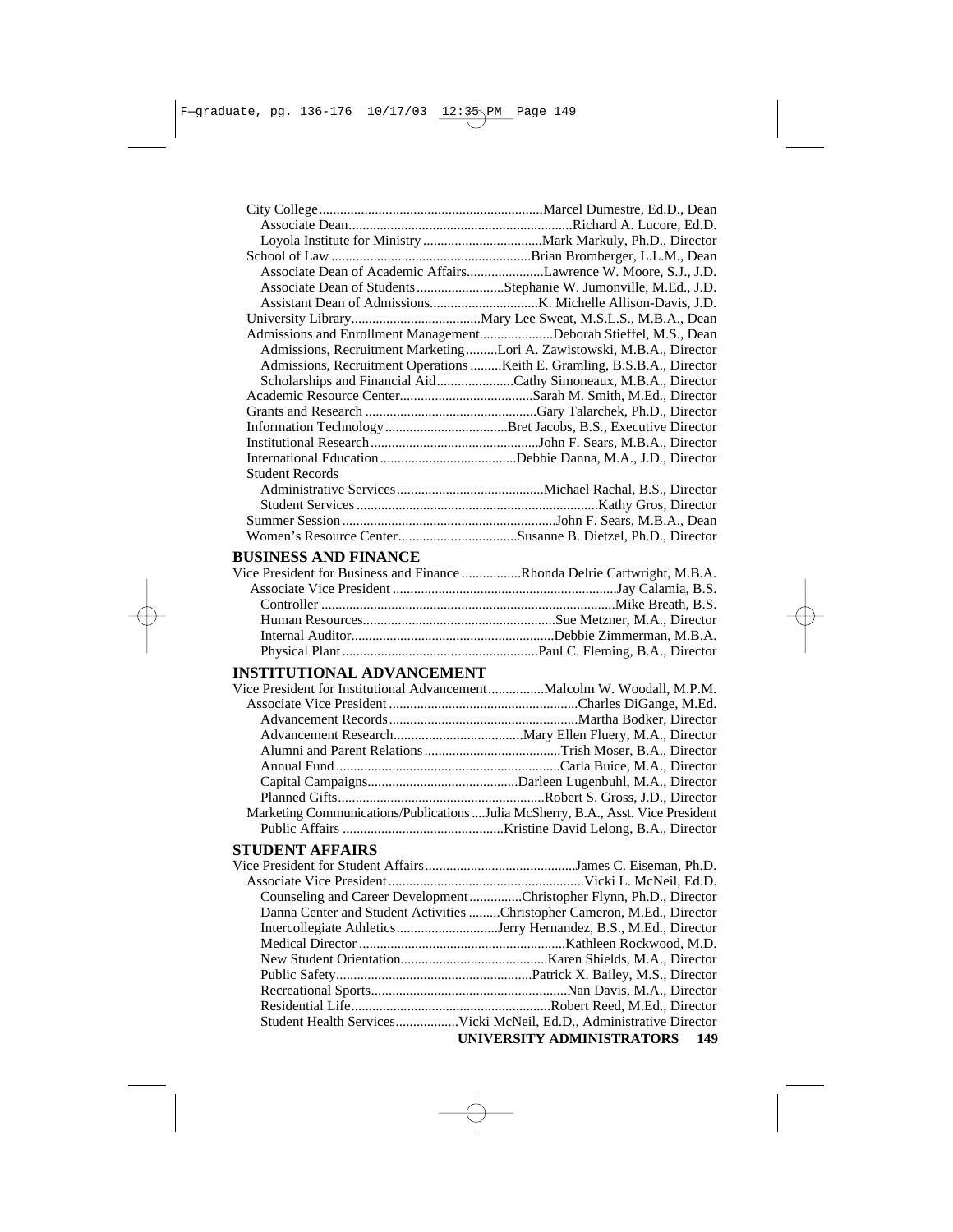# **GRADUATE FACULTY**

- **ALVARO B. ALCAZAR, Ph.D.**, *Assistant Professor of Education and Counseling; Arts and Sciences.* Ph.B., Universidad de Santo Tomas, 1970; M.T.S., Notre Dame Seminary School of Theology,
- **S.L. ALEXANDER, Ph.D.**, *Assistant Professor of Communications; Arts and Sciences.* B.A., University of Florida, 1968; M.A., University of Miami, 1970; Ph.D., University of Florida, 1990.

1976; M.R.E., Loyola University New Orleans, 1984; Ph.D., Louisiana State University, 2001.

- **TIINA K. ALLIK, Ph.D.**, *Associate Professor of Systematic Theology; Arts and Sciences.* B.S., Massachusetts Institute of Technology, 1972; M.A.R., Westminster Theological Seminary, 1974; Ph.D., Yale University, 1982.
- **L. DEAN ANGELES, M.S.**, *Professor of Music, Coordinator of String Activities; Music.* A.S., Garden City Jr. College, 1964; B.M., Southwestern College, 1967; M.S., Fort Hays Kansas State University, 1969.
- **JESSE T. BARFIELD, Ph.D.**, *Professor of Accounting; Business Administration.*  B.S., 1961; M.A., 1963, Florida State University; C.P.A., 1963; Ph.D., 1971, Louisiana State University.
- **JOHN W. BARNES, Ph.D.**, *Assistant Professor of Marketing; Business Administration.* B.A., 1969; M.B.A., 1983; Ph.D., 1992, Arizona State University.
- **JAMES H. BASKETT, Ph.D.**, *Associate Professor of Accounting; Business Administration.*  B.B.A., 1961; M.A., 1966, Texas Tech University; M.B.A., West Texas State University, 1968; Ph.D., University of Arizona, 1976, C.P.A., 1982.
- **PETER J. BERNARDI, S.J., Ph.D.**, *Associate Professor of Religious Studies; Arts and Sciences.* B.A., Xavier University, Cincinnati, 1972; M.A., University of Detroit, 1979; M.Div., Toronto School of Theology, University of Toronto, 1984; Licentiate in Sacred Theology, Weston School of Theology, 1987; Ph.D., Catholic University of America, 1997.
- **BARBARA A. BIHM, D.N.S., R.N.***, Associate Professor of Nursing; City College.* B.S.N., University of Southwestern Louisiana, 1973; M.S.N., Boston College, 1976; D.N.S., Louisiana State University Medical Center, 1991.
- **WALTER BLOCK, Ph.D.***, Harold E. Wirth Eminent Chair in Economics, Professor of Economics; Business Administration.* B.A., Brooklyn College, 1964; Ph.D., Columbia University, 1972.
- **MARY I. BLUE, Ph.D.**, *Associate Professor of Communications; Arts and Sciences.* B.A., Iowa State University, 1975; M.A., University of Nebraska, 1979; Ph.D., Louisiana State University, 1981.
- **JEREMY BREKKE, A.B.D.**, *Instructor of Music; Music* B.S., North Dakota State University, 1993; M.M., University of Northern Colorado, 1999; A.B.D., University of Northern Colorado, 2003.
- **E. CHRISTIAN BRUGGER, D. Phil.**, *Assistant Professor of Religious Studies; Arts and Sciences.* B.A., Rutgers University, 1987; M.A., Seton Hall University, 1994; M.Th., Harvard Divinity School, 1996; M.St., 1997; D.Phil., 2000, Oxford University.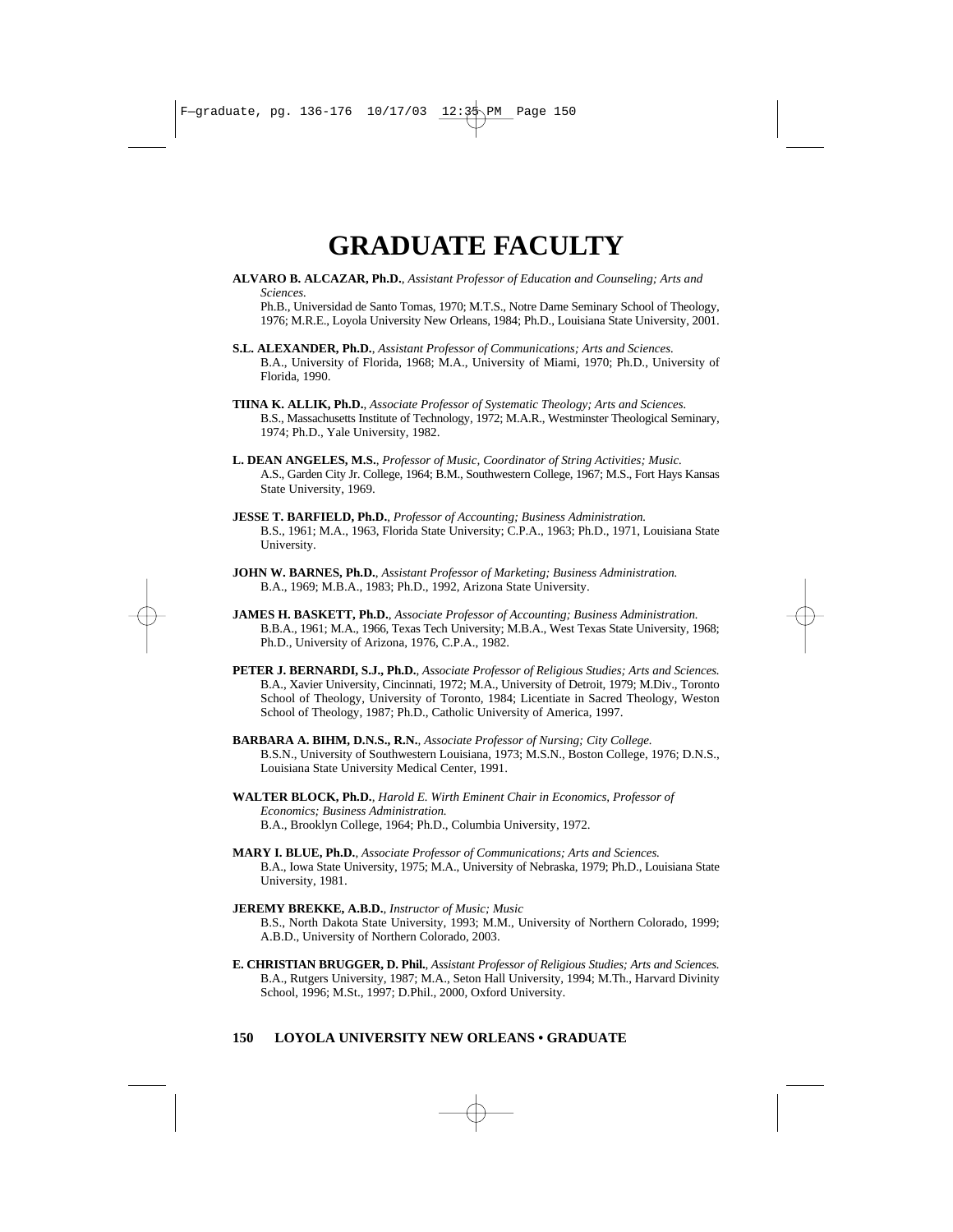**TIMOTHY C. CAHILL, Ph.D.,** *Assistant Professor of Religious Studies; Arts and Sciences.* B.A., Andhra University, 1984; Ph.D., University of Pennsylvania, 1995.

- **MARIA E. CALZADA, Ph.D.**, *Associate Professor of Mathematics and Computer Sciences; Arts and Sciences.* A.B., Boston College, 1986; M.S., 1988; Ph.D., 1991, Tulane University.
- **NICHOLAS CAPALDI, Ph.D.**, *Legendre-Soule Chair in Business Ethics, Professor of Business Management; Business Administration.* B.A., University of Pennsylvania, 1960; Ph.D., Columbia University, 1965.
- **GEORGE E. CAPOWICH, Ph.D.**, *Assistant Professor of Sociology; Arts and Sciences.* B.A., Providence College, 1972; M.A., University of South Florida, 1980; Ph.D., University of Maryland, 1997.
- **JANE C. CHAUVIN, Ph.D.**, *Professor of Education; Arts and Sciences.* B.A., Our Lady of the Holy Cross College, 1962; M.Ed., Loyola University New Orleans, 1970; Ph.D., University of Southern Mississippi, 1982.
- **RONALD C. CHRISTNER, Ph.D.**, *Associate Professor of Finance; Business Administration.* B.A., St. Procopius College, 1969; M.S., 1971; Ph.D., 1973, University of Minnesota.
- **ALICE V. CLARK, Ph.D.**, *Assistant Professor of Music, Coordinator of Music History and LIterature; Music.* B.M., Ohio State University, 1984; M.M., University of Texas at Austin, 1987; M.F.A., 1989; Ph.D., 1996, Princeton University.
- **ANTHONY A. DAGRADI, M.F.A.**, *Associate Professor of Music; Music.* B.M., Jazz Studies, Loyola University New Orleans, 1986; M.F.A., Tulane University, 1990.
- **KIRSTEN DANIEL, Ph.D.***, Assistant Professor of Economics; Business Administration.* Diplomvolkswirt, Westfaelische-Wilhelms Universitaet Muenster (Germany), 1995; Ph.D., University of Birmingham (U.K.), 2000.
- **ANTHONY A. DeCUIR, Ph.D.**, *Professor of Music, Associate Dean; Music.*  B.S., Xavier University, 1970; B.M.T., 1970; M.M.T., 1974, Loyola University New Orleans; Ph.D., Louisiana State University, 1982.
- **MARGARET M. DERMODY, Ph.D.**, *Associate Professor of Education; Arts and Sciences.* B.A., 1972; M.Ed., 1974; Ph.D., 1987, University of New Orleans.
- **MARY ANN DOYLE, Ph.D**., *Associate Professor of Education; Arts and Sciences.* B.A., Robert Bellarmine College, 1972; M.A., University of Louisville, 1974; Ph.D., Louisiana State University, 1992.
- **STEPHEN J. DUFFY, S.T.D.**, *Professor of Historical and Systematic Theology, Director of Graduate Studies; Arts and Sciences.* B.A., Marist College, 1954; S.T.L., Gregorian University, Rome, 1958; S.T.D., Catholic University, 1970.
- **MARCEL J. DUMESTRE, Ed.D.**, *Professor of Religion and Education, Dean; City College.* B.S., Florida State University, 1969; M.R.E., Loyola University New Orleans, 1984; Ed.D., Vanderbilt University, 1990.
- **NANCY McKENZIE DUPONT, Ph.D.**, *Associate Professor of Communications; Arts and Sciences.* B.A., 1974; M.A., 1994, Loyola University New Orleans; Ph.D., University of Southern Mississippi, 1997.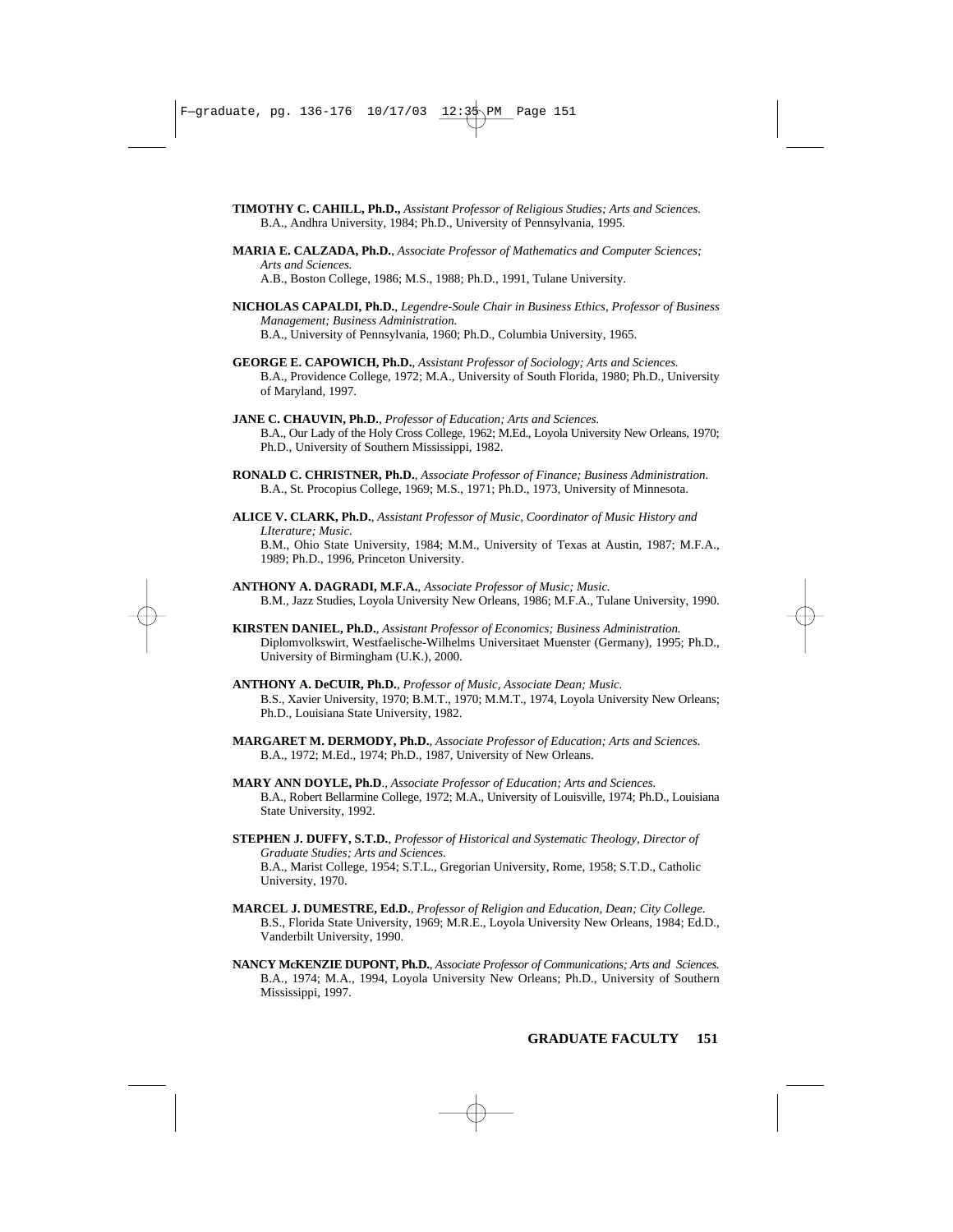**GERALD M. FAGIN, S.J., Ph.D.**, *Associate Professor of Theology; City College.*

B.A., 1962; M.A., 1963, Spring Hill College; M.Th., Regis College, Toronto, 1970; Ph.D., University of St. Michael's Theology College, Toronto, 1974.

**KEVIN A. FALL, Ph.D.**, *Associate Professor and Chair of Education and Counseling; Arts and Sciences.*

B.A., University of Texas at Austin, 1992; M.Ed., Southwest Texas State University, 1994; Ph.D., University of North Texas, 1997.

- **CAROLINE M. FISHER, Ph.D.**, *Bank One/Francis C. Doyle Distinguished Professor of Marketing, Area Chairperson; Business Administration.*  B.A., Kalamazoo College, 1969; M.S., Eastern Michigan University, 1972; M.B.A., University of New Orleans, 1982; Ph.D., Bowling Green State University, 1975.
- **BARBARA J. FLEISCHER, Ph.D.**, *Associate Professor of Religion and Psychology, Coordinator of the Human and Organizational Development Program; City College.* A.B., 1970; M.S., 1975; Ph.D., 1978, St. Louis University; M.P.S., Loyola University New Orleans, 1990.
- **WING FOK, Ph.D.**, *Professor of Management; Business Administration.*  B.B.A., Chinese University of Hong Kong, 1979; M.B.A., University of Baltimore, 1983; Ph.D., Georgia State University, 1992.
- **MARGARET HULLEY FRAZIER, D.M.A.**, *Associate Professor of Music, Director of Choral Activities; Music.*

B.M.E., 1983; M.M., 1989, Sam Houston State University; D.M.A., Louisiana State University, 1998.

- **ELLEN FROHNMAYER, Artist Diploma**, *Assistant Professor of Music; Music.* B.A., Beloit College, 1970; Artist Diploma, The Curtis Institute, 1975.
- **PHILIP FROHNMAYER, M.M.**, *Rita O. Huntsinger Distinguished Professor, Professor of Music, Coordinator of Vocal Activities; Music.* A.B., Harvard University, 1969; M.M., University of Oregon, 1972.
- **JAMES W. GAFFNEY, S.T.D.**, *Professor Emeritus of Ethics; Arts and Sciences.* B.S., Spring Hill College, 1956; S.T.L., Woodstock College, 1963; M.A., Fordham University, 1965; M.Ed., Texas Southern University, 1972; S.T.D., Gregorian University, 1968.
- **JOSEPH GANITSKY, D.B.A.**, *Bank One Distinguished Professor, Professor of International Business, Area Coordinator; Business Administration.*  B.S., Universidad de Los Andes, 1968; M.S., Georgia Institute of Technology, 1970; D.B.A., Harvard University, 1974.
- **MELISSA W. GERACI, Ph.D.**, *Assistant Professor of Communications; Arts and Sciences.* B.A., 1976; M.A., 1995; Ph.D., 1996, University of Southern California.
- **CATHRYN L. GLANVILLE, Ed.D., R.N.***, Professor of Nursing; City College.* B.S.N., Tuskegee Institute, 1951; M.A., Columbia University, 1957; M.Ed., Tuskegee Institute, 1965; Ed.D., Nova Southeastern University, 1987.
- **ROBERT K. GNUSE, Ph.D.**, *Professor of Old Testament, Chair of the Department of Religious Studies; Arts and Sciences.* M.Div., 1974; S.T.M., 1975, Concordia Seminary in Exile; M.A., 1978; Ph.D., 1980, Vanderbilt.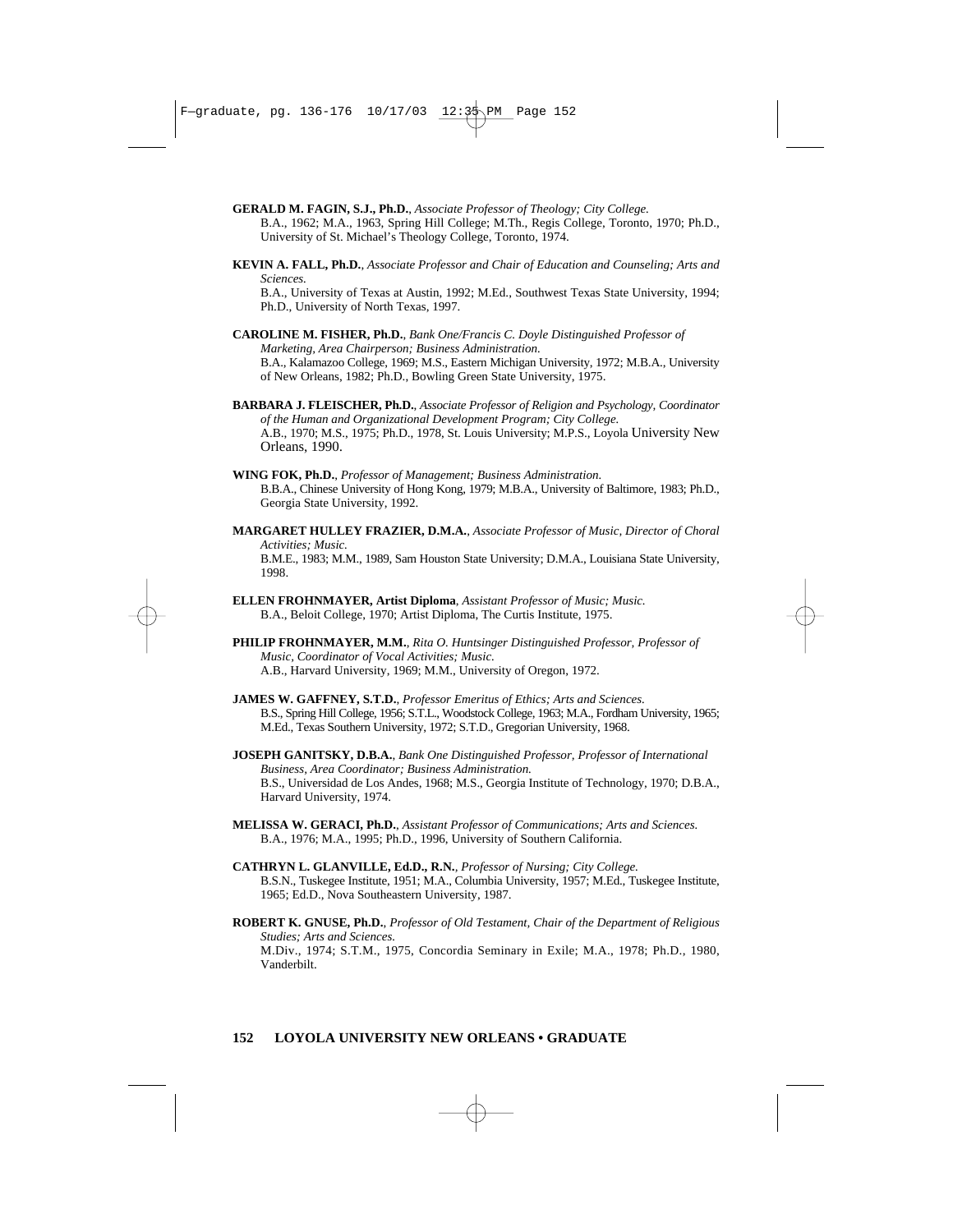- **JERRY R. GOOLSBY, Ph.D.***, Hilton-Baldridge Eminent Chair in Music Industry Studies, Professor of Marketing; Business Administration.* B.A., 1974; M.B.A., 1984; Ph.D., 1988, Texas Tech University.
- **VERNON J. GREGSON, Ph.D., J.D.**, *Professor of Religious Studies; Arts and Sciences.* A.B., 1965; M.A., 1966, Spring Hill College; Ph.D., Marquette University, 1978, J.D., Loyola University New Orleans, 1993.
- **WILLIAM M. HAMMEL, Ph.D.**, *Associate Professor of Communications; Arts and Sciences.* B.S.S., Loyola University New Orleans, 1961; M.A., St. Louis University, 1965; Ph.D., University of Texas, 1974.
- **DEE WOOD HARPER, Ph.D.**, *Professor of Sociology; City College. Adjunct Professor of Sociology; Arts and Sciences.* B.A., George Peabody College, 1962; M.A., 1965; Ph.D., 1967, Louisiana State University.
- **JOSEPH G. HEBERT, JR., Ph.D.**, *Professor of Music, Coordinator of Wind and Percussion Activities; Music.* B.M.E., Loyola University New Orleans, 1963; Mus.M., Manhattan School of Music, 1965; Ph.D., University of Southern Mississippi, 1978.
- **TERI KLINE HENLEY, M.B.A.**, *Shawn M. Donnelley Associate Professor for Nonprofit Communications, Chair of the Department; Arts and Sciences.* B.A., Auburn University, 1980; M.B.A., Auburn University at Montgomery, 1986.
- **SANFORD HINDERLIE, M.M.**, *Associate Professor of Music; Music.* B.M., Washington State University, 1974; M.M., North Texas State University, 1982.
- **JERRY HOOD, Ph.D.**, *Professor of Finance, Business Administration.*  B.S., Louisiana Tech University, 1965; M.B.A., 1966; Ph.D., 1971, Texas Tech University.
- **WILLIAM P. HORNE, D.M.A.**, *Professor of Music, Coordinator of Music Theory and Composition; Music.*

B.M., Florida State University, 1974; M.M., Yale University, 1976; D.M.A., North Texas State University, 1983.

**GWEN HOTCHKISS, M.M.**, *Associate Professor of Music, Coordinator of Music Education; Music.*

B.M.E., Pittsburgh State University, Kansas, 1955; B.M., 1956; M.M., 1957, Conservatory of Music, Kansas City, Missouri.

- **DENIS R. JANZ, Ph.D.**, *Provost Distinguished Professor, Professor of Historical Theology; Arts and Sciences.*  B.A., University of Winnipeg, 1971; M.A., 1974; Ph.D., 1979, University of St. Michael's College, Toronto.
- **MICHELLE KIRTLEY JOHNSTON, Ph.D.***, Assistant Professor of Management; Business Administration.* B.A., 1991; M.A., 1994, Auburn University; Ph.D., Louisiana State University, 1999.
- **BRENDA JOYNER, Ph.D.**, *Stanford Rosenthal Distinguished Professor for Risk, Insurance, and Entrepreneurship, Area Chairperson; Business Administration.* B.S., Virginia Commonwealth University, 1983; M.B.A., Emory University, 1987; Ph.D., University of Georgia, 1995.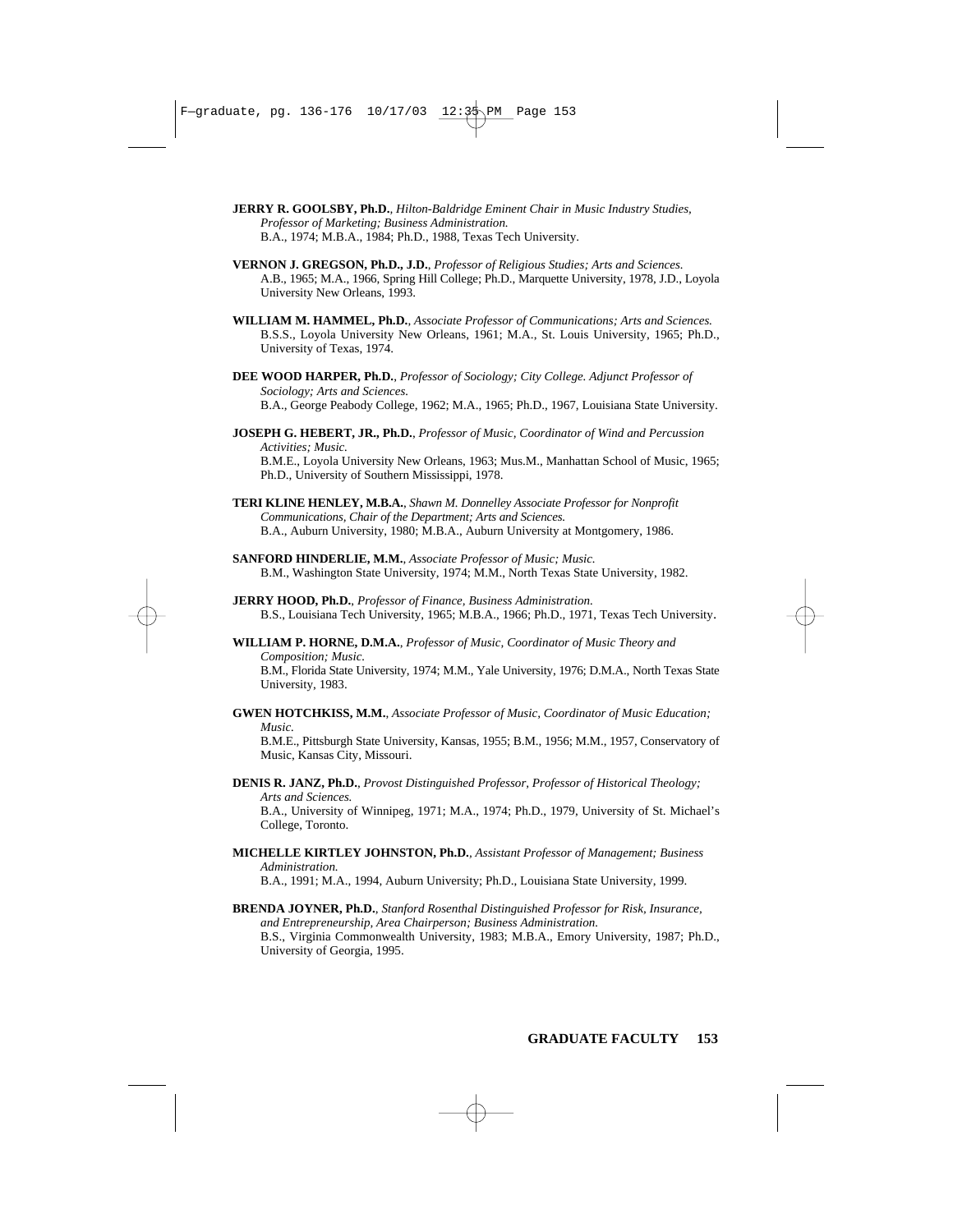- **LAURIE M. JOYNER, Ph.D.**, *Assistant Professor of Sociology, Associate Dean; Arts and Sciences.* B.A., Loyola University New Orleans, 1986; M.A., 1992; Ph.D., 1995, Tulane University.
- **GRANT A. KAPLAN, Ph.D.**, *Assistant Professor of Religious Studies; Arts and Sciences.* B.A., *magna cum laude*, 1996; Ph.D., 2002, Boston College.
- **MICHAEL R. KELLY, Ph.D.**, *Associate Professor of Mathematics and Computer Science, Chair of the Department; Arts and Sciences.* B.S., University College at Cortland, 1975; M.A., 1977; Ph.D., 1985, State University of New York at Binghamton.
- **KENNETH P. KEULMAN, Ph.D.**, *Professor of Religious Studies; Arts and Sciences.* A.B., Maryknoll College, 1964; M.A., Theologate, Archdiocese of San Francisco, 1969; Ph.D., University of St. Michael's College, Toronto, 1979.
- **EDWARD J. KVET, D.M.E.,** *David P. Swanzy Distinguished Professor of Music, Dean; Music.* B.M.E., Baldwin-Wallace College, 1971; M.M., 1973; D.M.E., 1982, University of Cincinnati.
- **JUSTIN E. LEVITOV, Ph.D.**, *Professor of Education; Arts and Sciences.*  B.A., 1973; M.A., 1974, University of South Florida; Ph.D., University of New Orleans, 1980.
- **JING LI, Ph.D.**, *Associate Professor of Management; Business Administration.* M.S., Zhejiang University (China), 1982; Ph.D., Oklahoma State University, 1995.
- **ALFRED L. LORENZ, Ph.D.**, *Professor of Communications; Arts and Sciences.*  B.S., Marquette University, 1958; M.A., 1965; Ph.D., 1968, Southern Illinois University.
- **CHRISTY LYONS, Ph.D.**, *Assistant Professor of Education and Counseling; Arts and Sciences.* B.A., University of Oklahoma, 1988; M.Ed., Ohio University, 1993; Ph.D., 1999.
- **JAMES MACKAY, Ph.D.,** *Assistant Professor of Music; Music.* B.M., 1987; M.M., 1991; Ph.D., 2000, McGill University.
- **MARCUS MAHMOOD, Ph.D.**, *Assistant Professor of Sociology; Arts and Sciences.* B.A., 1991; M.A., 1995; Ph.D., 2001, University of Virginia.
- **JOHN MAHONEY, M.M.**, *Professor of Music, Coordinator of Jazz Studies; Music.* B.S., SUNY at Potsdam, New York, 1970; M.M., Eastman School of Music, 1978.
- **MARK S. MARKULY, Ph.D.**, *Assistant Professor of Religion and Education, Director of the Loyola Institute for Ministry; City College.* B.J., University of Missouri—Columbia, 1976; M.A., Aquinas Institute of Theology, 1989; Ph.D., St. Louis University, 2001.
- **KIMBALL P. MARSHALL, Ph.D.**, *Professor of Marketing; Business Administration.* B.A., University of St. Thomas, 1971; M.B.A., Washington University, 1987; M.A., 1972; Ph.D., 1975, University of Florida.
- **LISA C. MARTIN, M.A.**, *Instructor of Communications; Arts and Sciences.*  B.A., 1980; M.A., 1995, Loyola University New Orleans.
- **H. JAC McCRACKEN, M.M.**, *Associate Professor of Music, Coordinator of Keyboard Activities; Music.* B.M., East Carolina University, 1970; M.M., University of Cincinnati, 1974.

### **154 LOYOLA UNIVERSITY NEW ORLEANS • GRADUATE**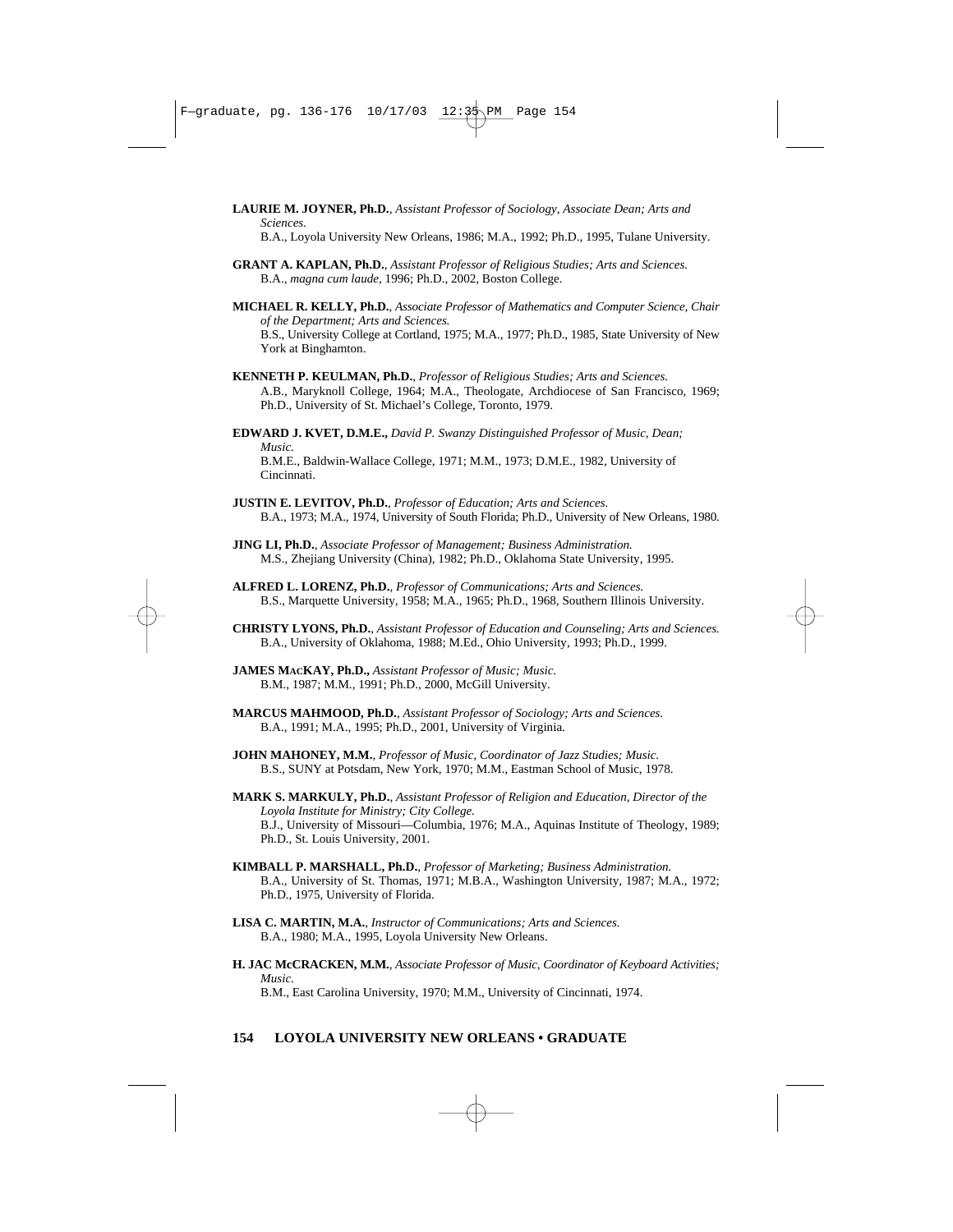- **JANET G. MELANCON, Ed.D.**, *Professor of Education, Adjunct Professor of Mathematics and Computer Science; Arts and Sciences.*  B.S., McNeese University, 1970; M.Ed., 1978; Ed.D., 1981, University of New Orleans.
- **JOHN L. MORRIS, Ph.D.**, *Assistant Professor of Communications; Arts and Sciences.* B.S., University of Kansas, 1975; M.A., Kansas State University, 1989; Ph.D., University of Missouri, 1999.
- **VANESSA D. MURPHREE, Ph.D. (Cand.)**, *Instructor of Communications; Arts and Sciences.*  B.A., 1986; M.A., 1988, University of Alabama, Tuscaloosa.
- **JOHN R. MURPHY, D.M.A.**, *Professor of Music; Music.* B.M., Southern Illinois University, 1970; M.M., University of Washington, 1973; D.M.A., University of Michigan, 1977.
- **DAVID M. MYERS, Ph.D.**, *Associate Professor of Communications; Arts and Sciences.* B.A., Yale University, 1975; M.A., University of Southwest Louisiana, 1977; M.F.A., Florida State University, 1979; Ph.D., University of Texas, Austin, 1984.
- **ALLEN NISBET, M.M.,** *Associate Professor of Music; Music.* B.M., 1973; M.M., 1975, University of Illinois.
- **RHONDA L. NOWAK, Ph.D.**, *Assistant Professor of Education; Arts and Sciences.* B.A., California State University-Northridge, 1989; M.Ed., Southeastern Louisiana University, 1996; Ph.D., University of Florida, 2003.
- **J. PATRICK O'BRIEN, Ph.D.**, *Professor of Economics, Dean; Business Administration.* B.S., 1967; M.S., 1969, Auburn University; Ph.D., Oklahoma State University, 1977.
- **KATHLEEN O'GORMAN, Ed.D.**, *Associate Professor of Religion and Education; City College.* B.A., Notre Dame of Maryland, 1970; M.R.E., Loyola University New Orleans,1978; M.Ed., 1984; Ed.D., 1986, Columbia University Teachers College.
- **MARINA H. ONKEN, Ph.D.,** *Assistant Professor of Management; Business Administration.* B.S., South Dakota State University, 1985; M.B.A., North Dakota University, 1990; Ph.D., University of Nebraska, Lincoln, 1997.
- **BRENDA H. OWENS, Ph.D., R.N.***, Associate Professor of Nursing, Coordinator of the Nurse Practitioner Program; City College.* B.S.N., Dillard University, 1971; M.S.N., The Catholic University of America, 1978; Ph.D., Texas Woman's University, 1991.
- **LESLIE G. PARR, Ph.D.**, *Associate Professor of Communications; Arts and Sciences.* B.A., Trinity College, 1971; M.A., Northeastern University, 1980; M.F.A., 1988; Ph.D., 1994, Tulane University.
- **MICHAEL M. PEARSON, Ph.D.**, *Professor of Risk Management and Entrepreneurship; Business Administration.* B.A., Gustavus Adolphus College, 1965; M.B.A., 1968; Ph.D., 1971, University of Colorado— Boulder.
- **BRANT PITRE, Ph.D. (Cand.)**, *Instructor of Biblical Studies; City College.* B.A., Louisiana State University, 1997; M.T.S., Vanderbilt Divinity School, 1999; Ph.D. (Cand.), University of Notre Dame.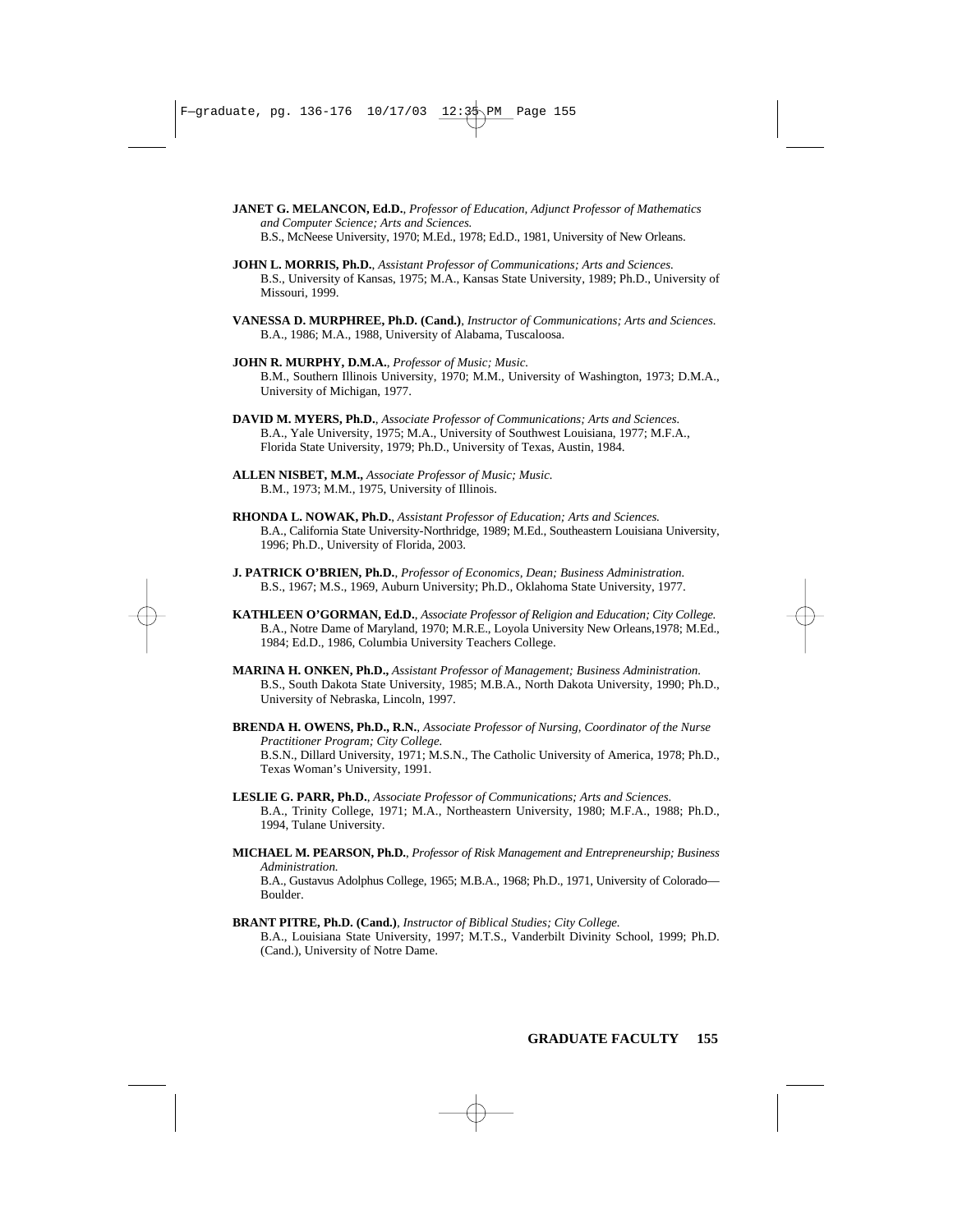- **CECILY RAIBORN, Ph.D.**, *Professor of Accounting, Area Chairperson; Business Administration.* B.S., 1971; M.B.A., 1973; Ph.D., 1975, Louisiana State University; C.P.A.
- **EARL J. RICHARD, Ph.D.**, *Professor of New Testament; Arts and Sciences.* B.A., Catholic University, 1963; M.Th. and M.A., University of Ottawa, 1967; M.A., Johns Hopkins, 1972; Ph.D., Catholic University, 1976.
- **J. CATHY ROGERS, Ph.D.**, *Associate Professor of Communications; Arts and Sciences.* B.A., Louisiana College, 1982; M.J., Louisiana State University, 1985; Ph.D., Ohio University, 1993.
- **MICHAEL T. SALIBA, Ph.D.**, *Associate Professor of Economics, Area Chairperson; Business Administration.*

B.A., University of Alabama, 1967; M.A., 1971; Ph.D., 1972, University of Oklahoma.

- **JANNA SASLAW, Ph.D.**, *Associate Professor of Music; Music.* B.A. Barnard College, 1980; M.A., 1985; M.Phil., 1987; Ph.D., 1992, Columbia University.
- **LIZ B. SCOTT, B.A.**, *Instructor of Communications; Arts and Sciences.* B.A., Loyola University New Orleans, 1964.
- **A. MICHAEL SIBLEY, Ph.D.**, *Professor of Finance; Business Administration.* B.S., 1966; M.A., 1968, Appalachian State University; Ph.D., University of South Carolina, 1972.
- **THOMAS A. SMITH, Ph.D.**, *Associate Professor of Early Christianity, Associate Dean; Arts and Sciences.*

B.A., University of Washington, 1978; M.C.S., Regent College, Vancouver, 1983; M.A., 1986; Ph.D., 1988, University of Notre Dame.

- **DAVID P. SWANZY, Ph.D.**, *Professor of Music, Dean Emeritus; Music.*  B.M., Centenary College, 1958; M.M., 1962; Ph.D., 1966, Michigan State University.
- **ROBERT A. THOMAS, Ph.D.**, *Loyola Eminent Chair in Environmental Communications and Professor of Environmental Communications; Arts and Sciences.* B.S., University of Southwestern Louisiana, 1970; M.S., 1974; Ph.D., 1976, Texas A&M University; Postdoctoral Fellow, Louisiana State University Medical Center, 1977 – 78.
- **WILLIAM E. THORNTON, Ph.D.**, *Professor of Sociology, Director of the Department of Criminal Justice; City College. Adjunct Professor; Arts and Sciences.* B.A., 1969; M.A., 1973, East Carolina University; Ph.D., University of Tennessee, 1977.
- **B. GAIL TUMULTY, Ph.D., R.N., C.N.A.A.**, *Associate Professor of Nursing, Coordinator of the Health Care Systems Management Program; City College.* B.S.N., 1975; M.S.N., 1980, St. Louis University; Ph.D., University of Texas, 1990.
- **VICTORIA P. VEGA, Ph.D.**, *Assistant Professor of Music; Music.* B.M., West Virginia University, 1980; M.M.T., Loyola University New Orleans, 1984.
- **LYDIA VOIGT, Ph.D.**, *University Distinguished Professor; Academic Affairs. Professor of Sociology; Arts and Sciences.* B.A., Boston University, 1969; M.A., 1971; Ph.D., 1977, Boston College.
- **CATHERINE WESSINGER, Ph.D.**, *Professor of History of Religions; Arts and Sciences.* B.F.A., University of South Carolina, 1974; Ph.D., University of Iowa, 1985.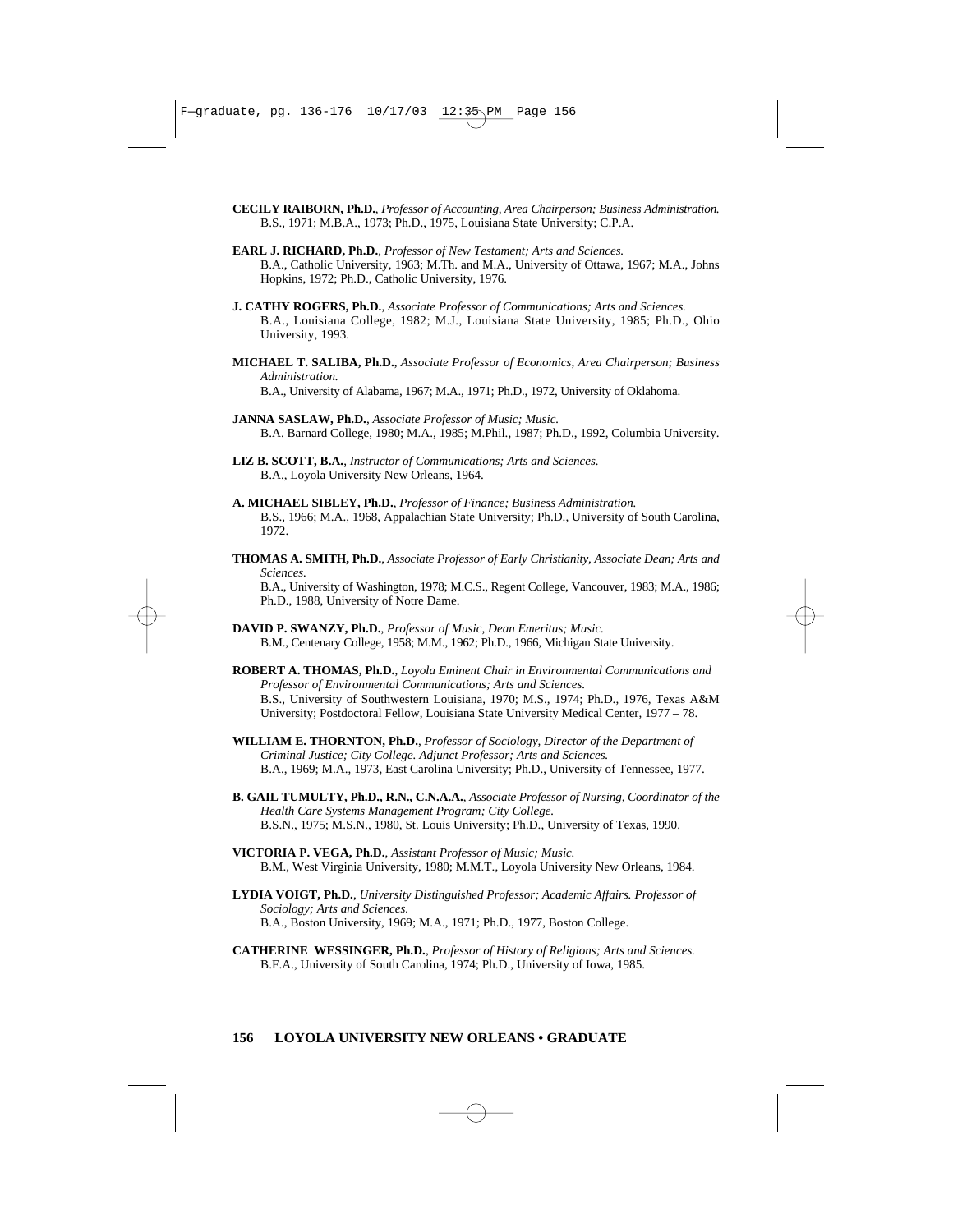**BILLIE A. WILSON, R.N., Ph.D.***, Professor of Nursing, Director of the Department of Nursing; City College.*

B.S., Newton College of the Sacred Heart, 1965; M.S., Purdue University, 1973; B.S.N., Northwestern State University, 1978; M.N., Louisiana State University Medical Center, 1981; Ph.D., University of New Orleans, 1987.

- **J. STUART WOOD, Ph.D.**, *Associate Professor of Economics/Finance; Business Administration.* B.S., Tulane University, 1966; M.S., Princeton University, 1970; M.B.A., 1975; M.Phil., 1978; Ph.D., 1980, New York University.
- **DEBRA WOODFORK, M.F.A.**, *Assistant Professor of Communications; Arts and Sciences.* B.S., Xavier University of Louisiana, 1996; M.F.A., Savannah College of Art and Design, 2001.
- **CATHERINE P. ZEPH, Ed.D.**, *Assistant Professor of Religious Education; City College.* B.A., Drew University, 1978; M.A., The George Washington University, 1984; Ed.D., University of Georgia, 1989; M.T.S., Jesuit School of Theology, 1996.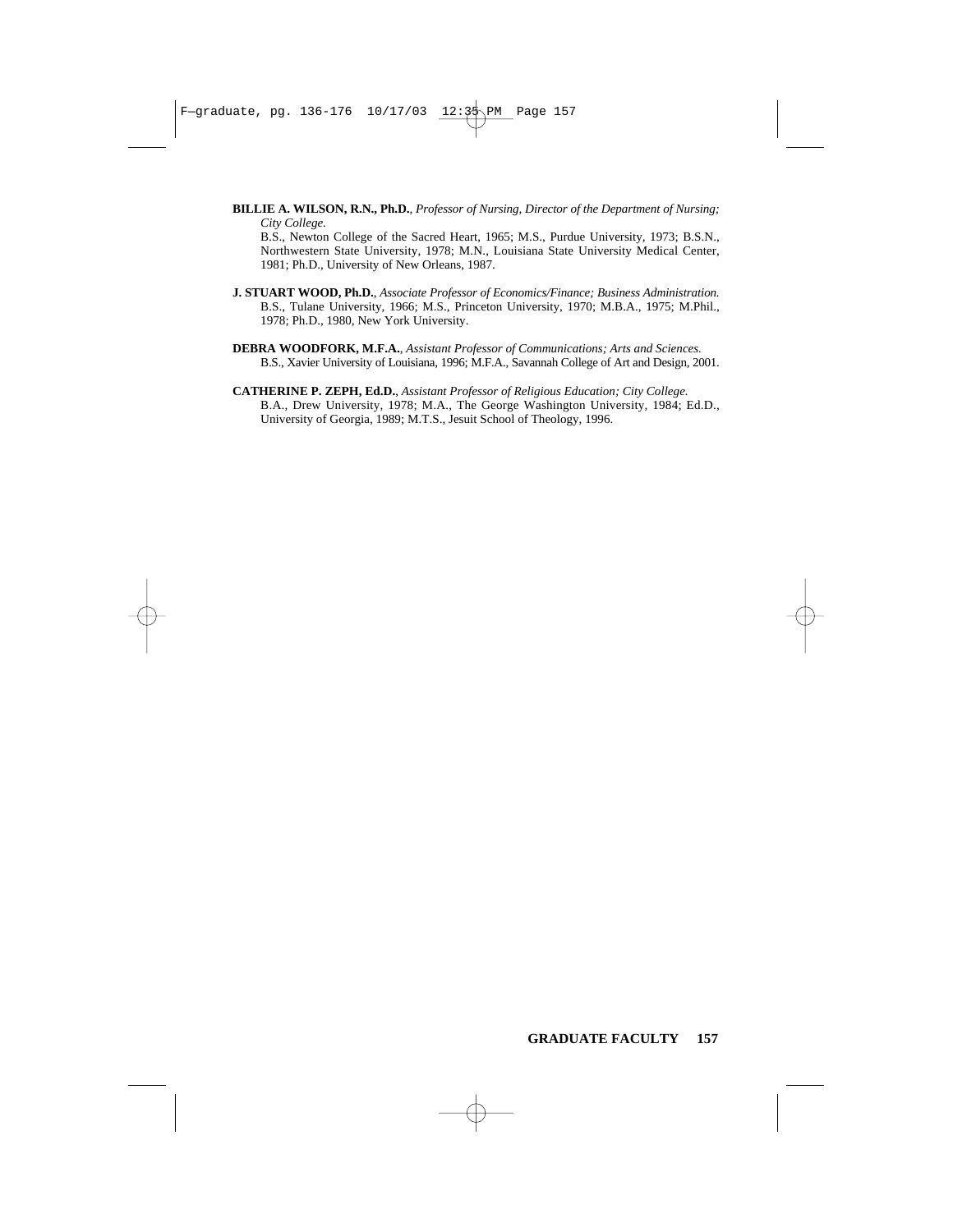# **THE STORY OF LOYOLA UNIVERSITY**

The Jesuits were among the earliest settlers of New Orleans and Louisiana. A Jesuit chaplain accompanied Iberville on his second expedition, and the fathers are credited with introducing the growing of sugar cane to Louisiana, paving the way for one of the state's prime industries. They probably brought this from their West Indies farms and planted it on the plantation they bought from former Governor Bienville in 1725. This tract, used by the fathers as a staging area or supply base for their activities in ministering to the needs of settlers and Indians in the up-country, was located "across the common" (now Canal Street), running along the Mississippi River to what is now Jackson Avenue. When the Jesuit order was banned from the French colonies in 1763, the land was sold at public auction.

The city's leaders, including Bienville, had long hoped for a Jesuit college. After the Jesuit order was restored, the Bishop of New Orleans implored the Jesuits in France to come to the city. In 1837, seven Jesuit priests arrived. After weighing several sites, they decided that Grand Coteau, in St. Landry Parish, was a better site for their boarding college than the fever-ridden city.

Meanwhile, New Orleans continued its dramatic growth, despite yellow fever. The desire for a Jesuit college here intensified in both the citizens and the fathers. In 1847, the priests bought a small piece of the same land they had owned nearly a century before, and in 1849, the College of the Immaculate Conception opened its doors at the corner of Baronne and Common streets.

This college became a well established and beloved institution. As the city grew, however, it became obvious to Rev. John O'Shanahan, S.J., superior general of the province, that the downtown area would become too congested for a college. He began looking for a suburban site.

The Cotton Centennial Exposition in 1884 had given impetus to the development of the uptown section of the city, especially around Audubon Park. This area was reached by the New Orleans and Carrollton Railroad which ran from Lee Circle to the City of Carrollton on the present roadbed of the St. Charles streetcar line. Father O'Shanahan learned that a large site directly across from the park was available. This was the site of the Foucher Plantation, owned by Paul Foucher, son of a New Orleans mayor and son-inlaw of Etienne de Bore, famed as the granulator of sugar from cane syrup.

The entire Foucher site was offered to Father O'Shanahan for the sum of \$75,500. It included the land now occupied by Loyola and Tulane universities, Sophie Newcomb College, and Audubon Place. The priest's advisers dissuaded him from purchasing this lest the acquisition of such a large tract bring on the charge of commercialism. He acceded, but said later he wished he had not since he could have within 10 days sold enough of the property "to pay for the entire tract I bought and to put aside a sinking fund for the education of our young men."

The section of the Foucher estate Father O'Shanahan bought in 1886 fronted on St. Charles and ran approximately to the Claiborne canal. It was purchased with the assistance of Chief Justice Edward Douglass White, a Jesuit alumnus, and the Brousseau family.

The price was \$22,500, paid in three installments at six percent interest. On the day the act was signed, the fathers were offered \$7,500 more for the property.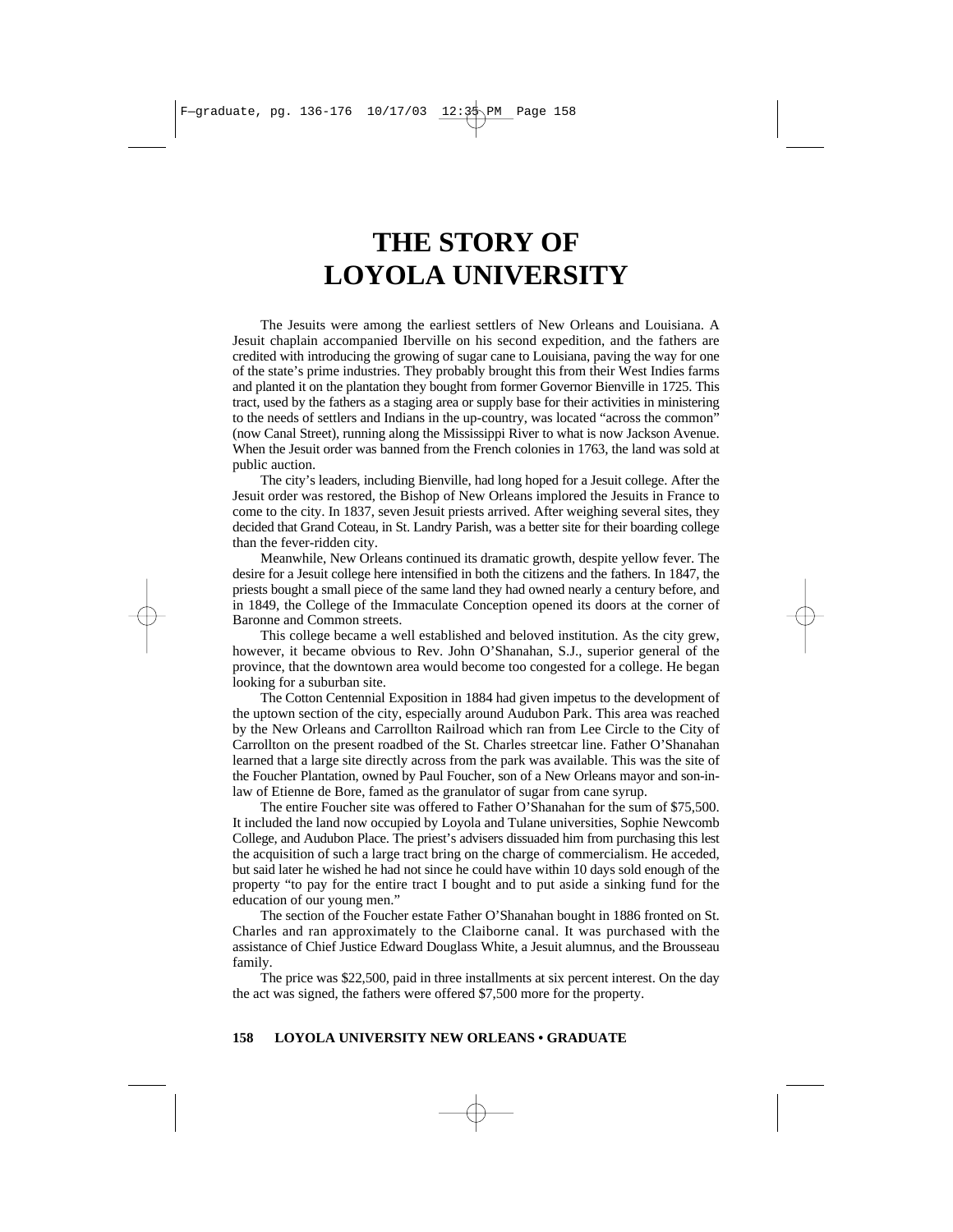In May 1890, the parish of Most Holy Name of Jesus was established for the area. Rev. John Downey, S.J., was the first pastor. A frame church, known affectionately among Orleanians as "Little Jesuits," was built, and Mass was celebrated in it in May 1892.

In 1904, the long-planned Loyola College, together with a preparatory academy, opened its doors. First classes were held in a residence located to the rear of the church on what is now Marquette Place. The first president was the Rev. Albert Biever, S.J., who was appointed by the provincial, Rev. William Power, S.J.

The college grew steadily. Father Biever promised and did give a holiday when the student body reached 50. In 1907, Father Biever called a meeting of prominent Catholic laymen to plan for a new building. Acting chairman was W.E. Claiborne. Out of his group grew the Marquette Association for Higher Education with B.A. Oxnard as chairman. In 1910, this group, with the assistance of its ladies auxiliary, was responsible for the building of Marquette Hall, queen of Loyola's buildings and centerpiece of its campus horseshoe. Strongly encouraged by Archbishop Blenk and prominent New Orleanians, the Jesuits and the Marquette Association had several years previously begun to make plans for expansion to a university.

In 1911, the Jesuit schools in New Orleans were reorganized. Immaculate Conception College became exclusively a college preparatory school and was given the preparatory students of Loyola College. The downtown institution relinquished its higher departments—what are now known as college programs—to Loyola, which was in the process of becoming a university.

On May 28, 1912, a bill was introduced in the Louisiana Senate by Senator William H. Byrnes, Jr., of Orleans Parish which proposed to grant a university charter to Loyola. It was passed unanimously and sent to the State House of Representatives. There was some backstage opposition and Father Biever, fearing a fatal snag, made an impassioned speech to the house. The bill passed and on July 10, 1912, the governor signed the act authorizing Loyola to grant university degrees.

Under the direction of the dynamic Father Biever and with the advice and financial support of New Orleans citizens, the new university grew dramatically. Thomas Hall, residence for the fathers, was dedicated in 1912. The new church known as the McDermott Memorial, with its soaring tower, arose in 1913.

In that year also the New Orleans College of Pharmacy, incorporated in 1900 by its founder, Dr. Philip Asher, chose to affiliate with Loyola. In 1919, the college merged completely with the university. The college was discontinued in 1965.

The School of Dentistry was organized in 1914 with Dr. C. Victor Vignes as first dean. First classes were held in Marquette Hall. The school was transferred to Bobet Hall when that building was completed in 1924. The college was phased out between 1968 and 1971 and picked up a class a year by the Louisiana State University Medical Center.

The School of Law also was established in 1914 with Judge John St. Paul as founding dean. First classes were held at night in Alumni Hall near the College of Immaculate Conception. However, after the first year they were moved to the new university. In 1973, the law school moved into an ultramodern building specifically designed for that purpose.

Dr. Ernest Schuyten had founded the New Orleans Conservatory of Music and Dramatic Art in 1919. It was first located at Felicity and Coliseum streets and later moved to Jackson Avenue and Carondelet Street. It was incorporated into Loyola University in 1932 as the College of Music. The next year it moved to the Loyola campus with Dr. Schuyten as dean.

The roots of City College date back to 1919 when evening courses were first offered at Loyola for students who were unable to pursue full-time degree programs. By 1949, the demand for such evening courses had grown to an extent that the university decided to establish an Evening Division to serve the educational needs of working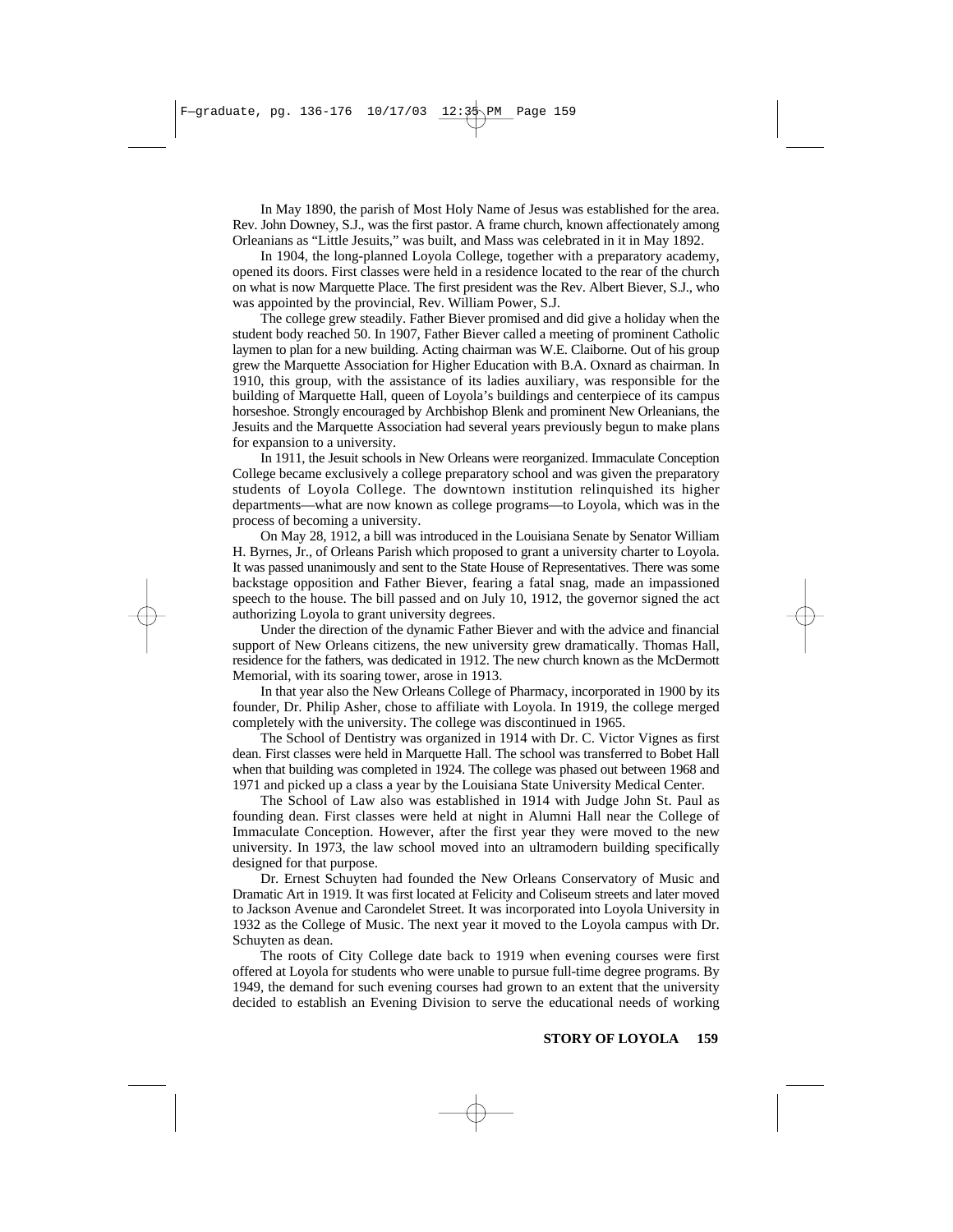adults. In 1970, the Evening Division, with an enrollment of 1200 students, was chartered as City College, an academic college comparable to the other four colleges at Loyola, with its own dean and full-time faculty.

From 1926 to 1947, a four-year degree program leading to a bachelor of science degree in economics was offered by the College of Arts and Sciences. In 1947, the Department of Commerce of the College of Arts and Sciences expanded into the fullfledged College of Business Administration granting a bachelor of business administration degree. The college moved into Stallings Hall shortly thereafter. Dr. John V. Conner was the first dean. In 1950, the college was admitted to associate membership in the Association to Advance Collegiate Schools of Business, and in 1957, the college was admitted to full membership. In 1983, the college was renamed the Joseph A. Butt, S.J., College of Business Administration in honor of the Jesuit priest who taught generations of Loyola business students. The college moved to Miller Hall, its present home, in 1986.

The university thus has a colorful and distinguished history marked by the zeal and scholarship of the Jesuit fathers and the valued advice and support of leading citizens of New Orleans. Hundreds of the city's top leaders received their education from the Jesuits at Loyola University, or its predecessor, the College of the Immaculate Conception. Teachers, scientists, attorneys, pharmacists, musicians, and business executives call Loyola their alma mater.

Loyola has a colorful sports history. A double-decker stadium on Freret Street was the scene of exciting football games, including the first collegiate night game in the south. Olympic and national champions have worn the maroon and gold. The intercollegiate athletics program was discontinued in 1972 but reinstated in 1991, following a student referendum in which students voted for its return. The Wolfpack currently competes in the N.A.I.A. (National Association of Intercollegiate Conference) for both men and women.

In 1964, Loyola completed major physical plant expansion with the dedication of three new buildings, a 404-student residence hall, a university center named "Dr. Joseph A. Danna Student Center," and a central heating/cooling plant. In 1967, Buddig Hall, a 412-student women's residence, was dedicated.

In 1969, the university completed the largest academic structure in its history, the 180,000-square-foot J. Edgar Monroe Memorial Science Building. Today this impressive structure houses science-oriented departments and is known as Monroe Hall.

In 1984, the university purchased the 4.2-acre Broadway campus, formerly the campus of St. Mary's Dominican College. The Broadway campus, located on St. Charles Avenue at Broadway, is a few blocks from Loyola's main campus. Major renovations were completed to two existing buildings in 1986, creating modernized housing for the School of Law and Law Library.

In 1986, a 115,000-square-foot Communications/Music Building was dedicated. The building, constructed on the corner of St. Charles Avenue and Calhoun Street, houses the Department of Communications and the College of Music. The building boasts, in addition to the latest technology for broadcasting and music studios, the 600-seat Louis J. Roussel Performance Hall.

The six-level Recreational Sports Complex was dedicated in February 1988. The RecPlex includes two floors of racquetball, tennis, basketball, and volleyball courts; a natatorium with diving pool, whirlpool, sauna, and steam room; an elevated jogging track and weight room. The building also houses a four-story parking garage.

In 1989, historic Greenville Hall on the Broadway campus was renovated to provide office space for the Division of Institutional Advancement (alumni/parent relations, development, public affairs, and publications). This outstanding Italianate structure was built in 1892 for St. Mary's Academy, a girls' school established in 1861 by Dominican nuns from Cabra, Ireland. In 1864 when the nuns acquired the property on which the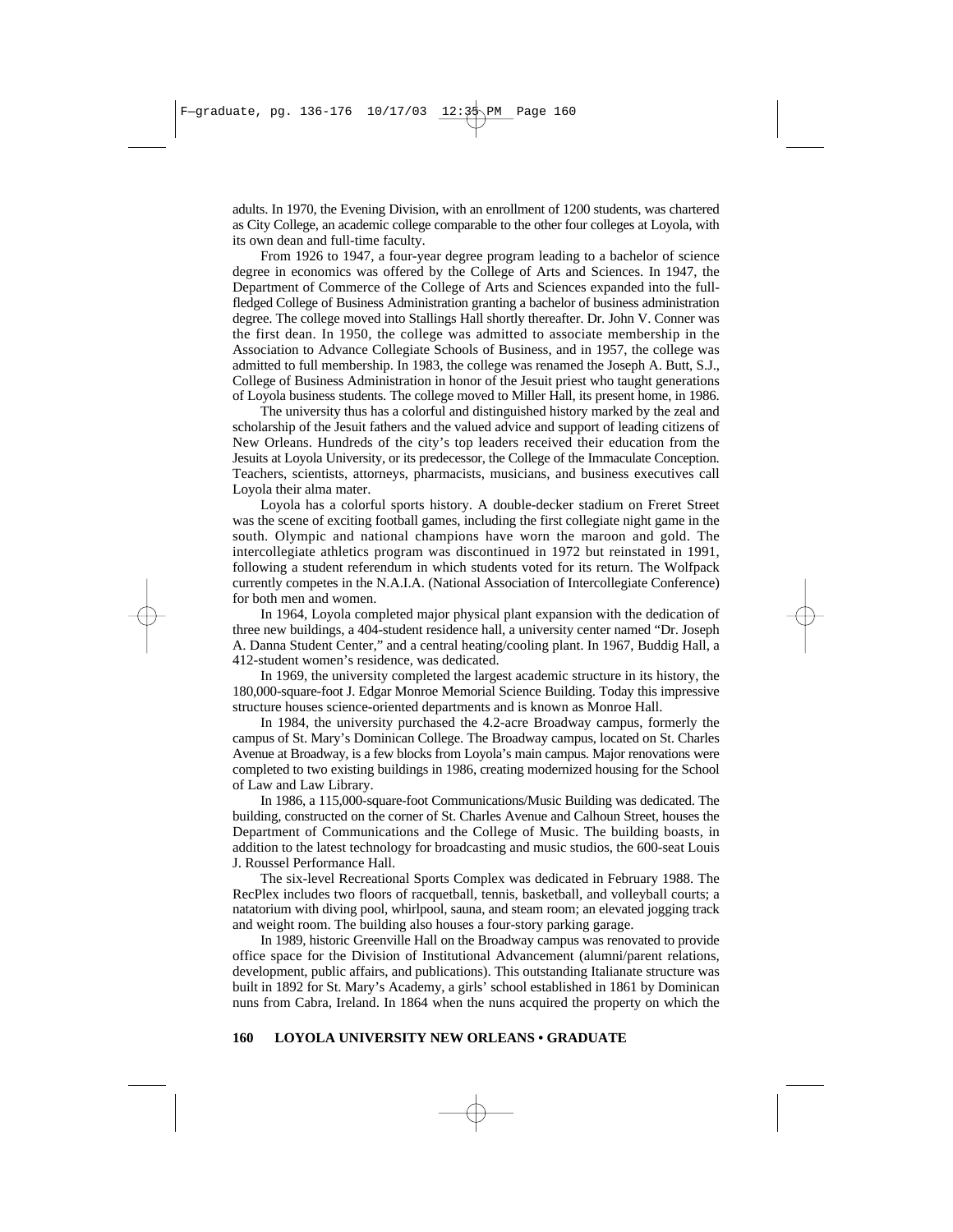building sits, the area was known as the village of Greenville, a community which was annexed by the City of New Orleans in 1870. In 1910, the academy became St. Mary's Dominican College. In 1984, the same year Loyola bought the Broadway campus, Greenville was designated a historic landmark by the Orleans Parish Landmarks Commission.

Loyola's Broadway campus today also includes the School of Law, Cabra Residence Hall, and the Department of Visual Arts in St. Mary's Hall.

In 1993, Loyola purchased the old Mercy Academy at the corner of Calhoun and Freret streets. The facility was renovated in 1994 – 95 and a number of departments moved in including the Office of Human Resources, the Office of International Student Affairs, and the Department of Education. The newly established Jesuit Center and Women's Resource Center are also housed there.

During the 1994 – 95 academic year, the School of Law celebrated its 80th anniversary; City College celebrated its 25th anniversary during the 1995 – 96 academic year; and the College of Business Administration celebrated its 50th anniversary during the 1997 – 98 academic year.

In 1996, Loyola officially changed its name to Loyola University New Orleans to distinguish itself from other Jesuit institutions with similar names.

Loyola continues to grow and expand physically. A new 500-car parking garage was completed on West Road in 1996. The new 150,000-square-foot, 550,000-volumecapacity J. Edgar and Louise S. Monroe Library opened its doors in January 1999 and was dedicated in February 1999. *Thresholds: The Campaign for Loyola University New Orleans* supported the library project and provided funding endowment for faculty and staff support and endowment for student financial aid. The \$50 million capital campaign, the largest in Loyola's history, exceeded its goal within its established five-year framework (1993 – 1998) with a total of over \$51 million raised. A new residence hall was also completed in 1999.

Loyola University New Orleans is one of 28 Jesuit colleges and universities in the United States and the largest Catholic university south of St. Louis in an area extending from Arizona to Florida. It is open to students of all faiths.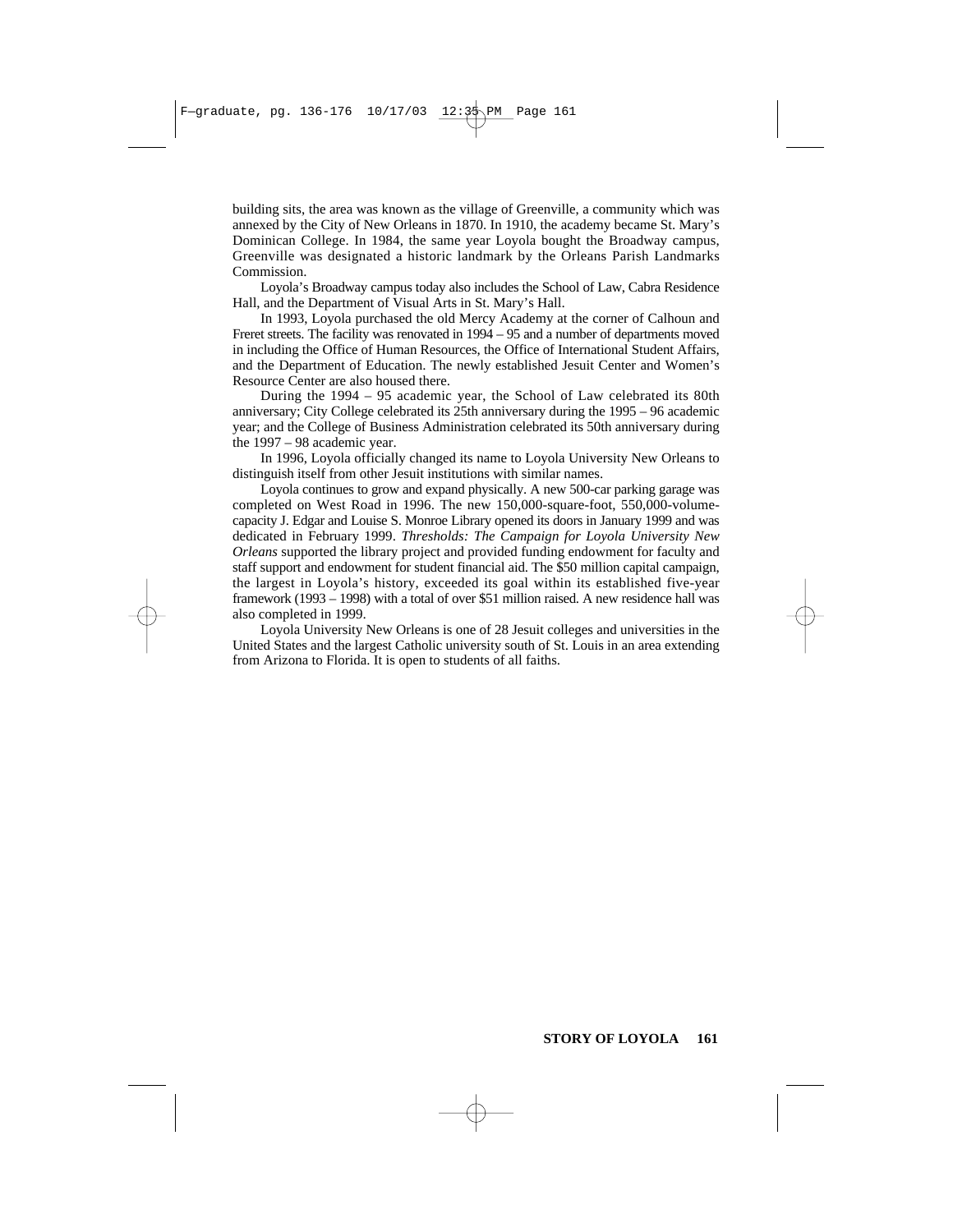### **ASSOCIATION OF JESUIT COLLEGES AND UNIVERSITIES**

1717 Massachusetts Avenue, N.W. Suite 402 Washington, D.C., 20036 Telephone: (202) 667-3888

ALABAMA Spring Hill College, Mobile

CALIFORNIA Loyola Marymount University, Los Angeles Santa Clara University, Santa Clara University of San Francisco, San Francisco

COLORADO Regis University, Denver

**CONNECTICUT** Fairfield University, Fairfield

DISTRICT OF COLUMBIA Georgetown University

ILLINOIS Loyola University Chicago

LOUISIANA Loyola University New Orleans

MARYLAND Loyola College in Maryland

MASSACHUSETTS Boston College, Boston College of the Holy Cross, Worcester

MICHIGAN University of Detroit Mercy MISSOURI Rockhurst College, Kansas City Saint Louis University, St. Louis

NEBRASKA Creighton University, Omaha

NEW JERSEY Saint Peter's College, Jersey City

NEW YORK Canisius College, Buffalo Fordham University, New York LeMoyne College, Syracuse

OHIO John Carroll University, Cleveland Xavier University, Cincinnati

PENNSYLVANIA Saint Joseph's University, Philadelphia University of Scranton, Scranton

WASHINGTON Gonzaga University, Spokane Seattle University, Seattle

WEST VIRGINIA Wheeling Jesuit University, Wheeling

WISCONSIN Marquette University, Milwaukee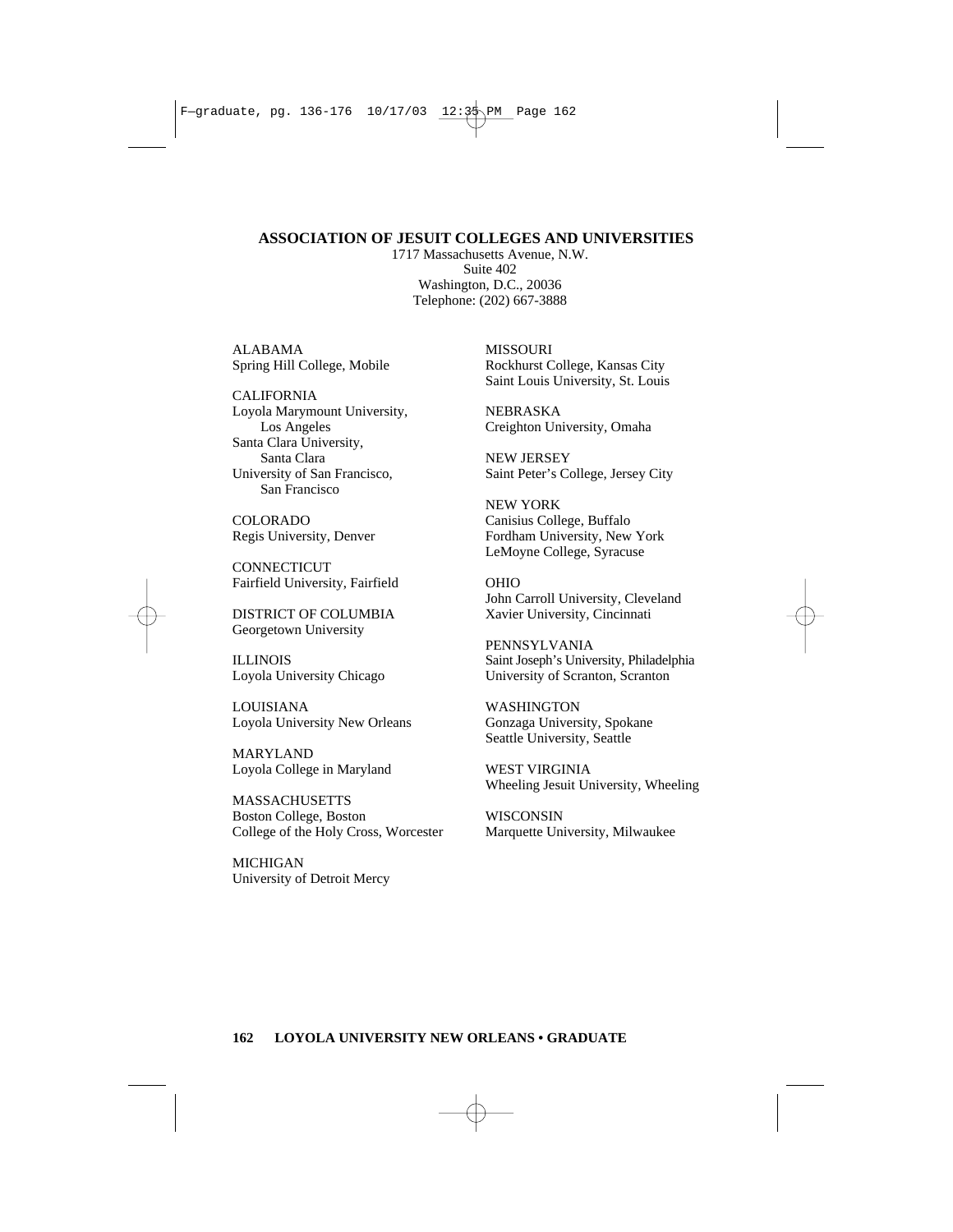# **INDEX**

## **A**

| Academic Counseling and Assessment 28          |  |
|------------------------------------------------|--|
| Academic Facilities, Centers, and Institutes27 |  |
| Academic Progress, Satisfactory 25             |  |
|                                                |  |
| Academic Requirements16                        |  |
| Academic Resource Center28                     |  |
|                                                |  |
|                                                |  |
| Academic Work Appeals Procedure39              |  |
|                                                |  |
|                                                |  |
|                                                |  |
| Administrators, University148                  |  |
| Admission (see also individual                 |  |
|                                                |  |
|                                                |  |
| Graduate Freshmen 17                           |  |
| Graduate Readmits17                            |  |
| Graduate Transfer Students17                   |  |
|                                                |  |
| Transient Students17                           |  |
|                                                |  |
|                                                |  |
|                                                |  |
|                                                |  |
| Appeals Procedure 38, 39                       |  |
|                                                |  |
|                                                |  |
|                                                |  |
|                                                |  |
| Association of Jesuit Colleges                 |  |
|                                                |  |
|                                                |  |
|                                                |  |

### **B**

| Beta Gamma Sigma51 |  |
|--------------------|--|
|                    |  |
|                    |  |
|                    |  |
|                    |  |
|                    |  |
|                    |  |

| <b>Business Ethics</b> |  |
|------------------------|--|
|                        |  |

### **C**

| Center for Environmental                   |  |
|--------------------------------------------|--|
|                                            |  |
| Center for the Study of Catholics          |  |
|                                            |  |
|                                            |  |
| Character and Commitment Statement13       |  |
|                                            |  |
|                                            |  |
| Classroom Discipline                       |  |
|                                            |  |
|                                            |  |
| Communications                             |  |
| (See Mass Communications)                  |  |
|                                            |  |
|                                            |  |
|                                            |  |
| <b>Computer Technical</b>                  |  |
| Support and Training28                     |  |
| Correspondence Directory inside frt. cover |  |
|                                            |  |
| Counseling & Career Services Center 139    |  |
|                                            |  |
|                                            |  |

### **D**

| Degree Requirements,              |  |
|-----------------------------------|--|
|                                   |  |
|                                   |  |
|                                   |  |
|                                   |  |
|                                   |  |
|                                   |  |
| Dormitories (See Residence Halls) |  |
|                                   |  |

### **E**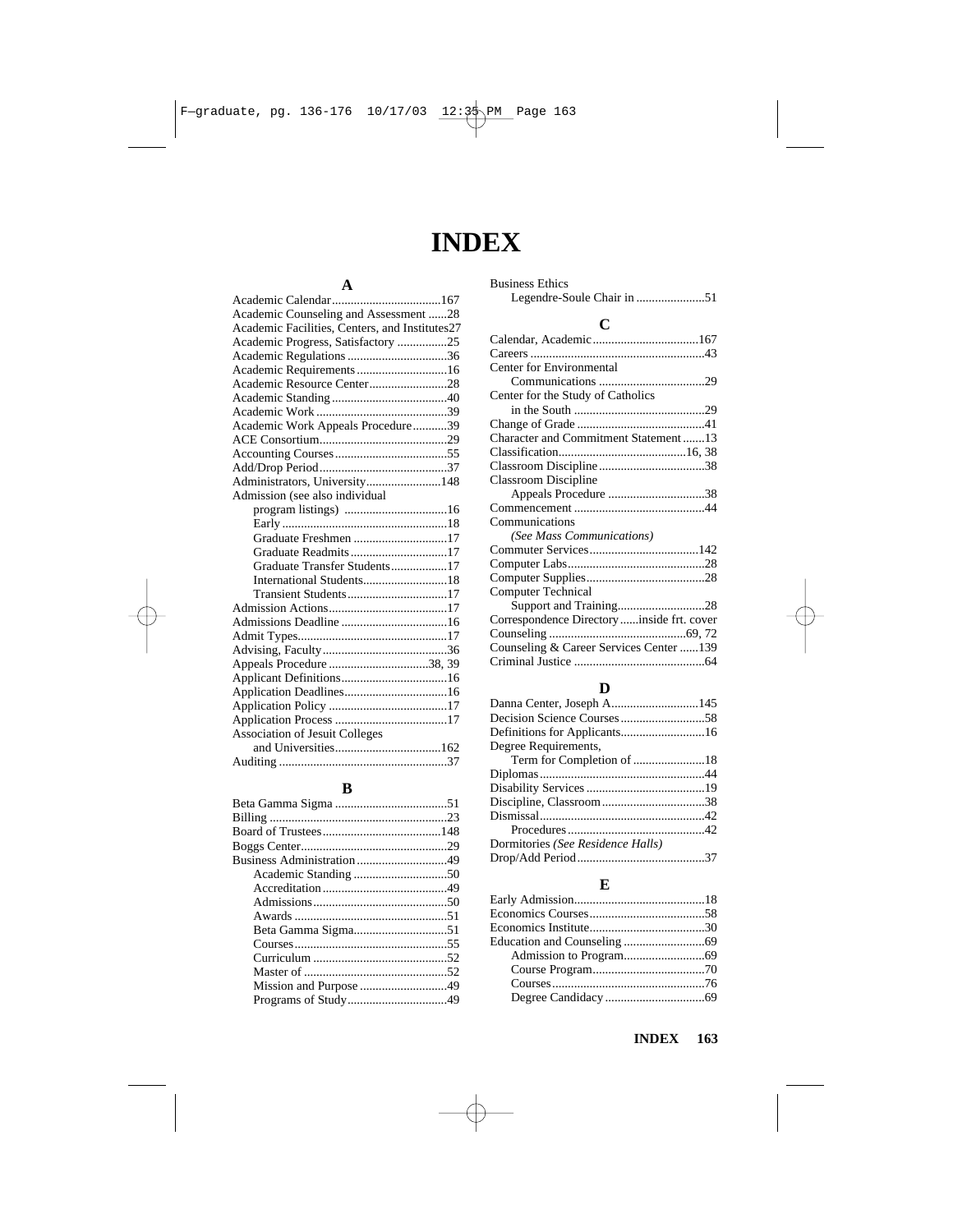| Post Baccalaureate Certificate76     |
|--------------------------------------|
|                                      |
|                                      |
|                                      |
|                                      |
|                                      |
| <b>Employer Tuition</b>              |
| Reimbursement Program23              |
| Enrollment at Other Universities 44  |
| Environmental Communications,        |
|                                      |
| Environmental Communications,        |
|                                      |
|                                      |
|                                      |
|                                      |
|                                      |
| Extension Program (LIMEX)            |
| <b>Master of Pastoral Studies</b>    |
| or Religious Education 117           |
|                                      |
|                                      |
| Learning Group Discipline120         |
|                                      |
|                                      |
| Specialized Certificate in           |
| Pastoral Life and Administration 121 |
| Students and Library Services119     |
| Tuition and Fees119                  |
| Withdrawal from Courses 119          |
|                                      |

### **F**

## **G**

| Gillis Long Poverty Law Center30 |  |
|----------------------------------|--|
|                                  |  |
|                                  |  |
|                                  |  |
|                                  |  |
|                                  |  |
|                                  |  |
|                                  |  |
|                                  |  |
|                                  |  |
|                                  |  |
|                                  |  |
|                                  |  |
|                                  |  |

### **H**

### **I**

| <b>Institute for Ministry</b>               |  |
|---------------------------------------------|--|
| (See Loyola Institute for Ministry)         |  |
| Institute for the Study of Catholic Culture |  |
|                                             |  |
| Institute of Environmental                  |  |
|                                             |  |
|                                             |  |
| Integrity of Scholarship and Grades 39      |  |
| Intellectual Property Rights, Policy on 47  |  |
| Intensive English Program (LIEP)141         |  |
| Intercollegiate Athletics146                |  |
| International Business Center 31            |  |
|                                             |  |
| International Student Affairs141            |  |

## **J**

| Jesuit Colleges and Universities, |  |
|-----------------------------------|--|
|                                   |  |
| Juris Doctor/Master of Business   |  |
|                                   |  |

### **L**

| Legendre-Soule Chair                       |  |
|--------------------------------------------|--|
|                                            |  |
|                                            |  |
| <b>Lindy Boggs National Center for</b>     |  |
| Community Literacy 32                      |  |
|                                            |  |
| Loyola Character                           |  |
| and Commitment Statement13                 |  |
| Loyola Express Card22, 141                 |  |
| Loyola Institute for Ministry (LIM)32, 109 |  |
| Admission                                  |  |
|                                            |  |
| to University110                           |  |
| Academic Advisement 112                    |  |
|                                            |  |
| Change of Academic Status 111              |  |
| Continuing Education Units112              |  |
| Course Requirements 111                    |  |
|                                            |  |
| Extension Program (LIMEX)-                 |  |
| <b>Master of Pastoral Studies</b>          |  |
| or Religious Education 117                 |  |
| Curriculum117                              |  |
|                                            |  |
| On-campus Graduate Certificate116          |  |
| On-campus Program-Master                   |  |
| in Pastoral Studies or                     |  |

## **164 LOYOLA UNIVERSITY NEW ORLEANS • GRADUATE**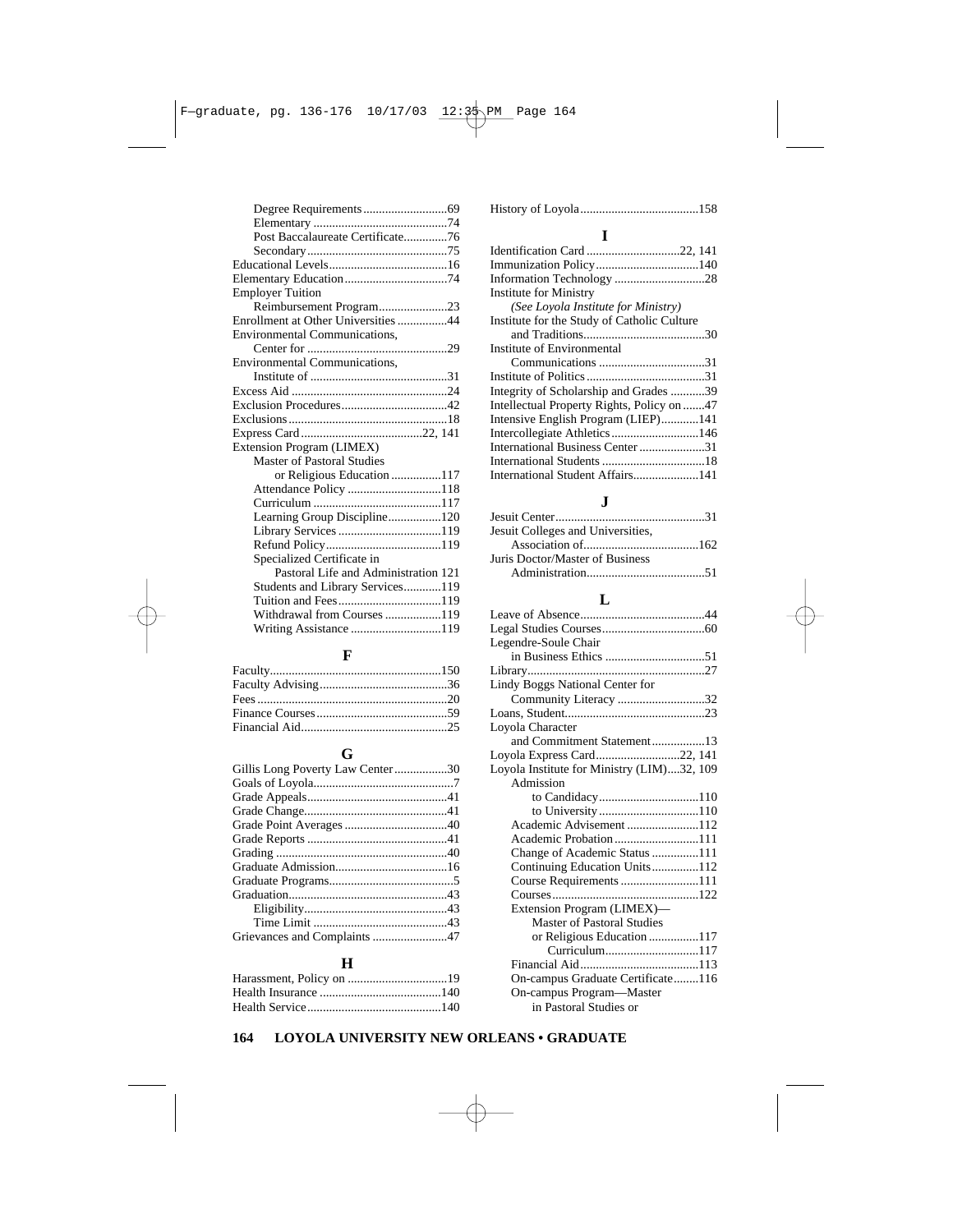| Religious Education 113                    |  |
|--------------------------------------------|--|
| On-campus Summer Program116                |  |
|                                            |  |
|                                            |  |
| Loyola Intensive English Program (LIEP)141 |  |
|                                            |  |
| Loyola University, Story of 158            |  |

## **M**

| Final Written/Oral Examinations 84     |  |
|----------------------------------------|--|
|                                        |  |
| M.A. Degree Candidacy83                |  |
| Program Description 81                 |  |
|                                        |  |
|                                        |  |
|                                        |  |
| Master of Arts in                      |  |
| Mass Communications 81                 |  |
| Master of Arts in Religious Studies129 |  |
| Master of Business Administration52    |  |
| Basic Core Requisites 52               |  |
| Concentration Requirements53           |  |
|                                        |  |
|                                        |  |
|                                        |  |
|                                        |  |
|                                        |  |
| Master of Business Administration/     |  |
|                                        |  |
|                                        |  |
| Master of Education in                 |  |
|                                        |  |
|                                        |  |
|                                        |  |
|                                        |  |
|                                        |  |
| Master of Music in Performance90       |  |
| Master of Music Education91            |  |
| Master of Music Therapy92              |  |
| <b>Master of Pastoral Studies</b>      |  |
| Extension Program (LIMEX)117           |  |
| On-campus Program113                   |  |
| Master of Religious Education          |  |
| Extension Program (LIMEX)117           |  |
| On-campus Program113                   |  |
|                                        |  |
|                                        |  |
|                                        |  |
|                                        |  |
|                                        |  |

| M.S.N. Program for B.S.N. Graduates 99 |  |
|----------------------------------------|--|
|                                        |  |
|                                        |  |
|                                        |  |
| Comprehensive Examinations88           |  |
|                                        |  |
| <b>Graduate Committee</b>              |  |
|                                        |  |
|                                        |  |
|                                        |  |
|                                        |  |
| Music History and Literature Courses94 |  |
|                                        |  |
|                                        |  |
|                                        |  |
|                                        |  |
|                                        |  |

## **N**

| <b>Admission Requirements</b>          |  |
|----------------------------------------|--|
| for B.S.N. Graduates 100               |  |
|                                        |  |
|                                        |  |
| Degree Requirements102                 |  |
| M.S.N. Program for B.S.N. Graduates100 |  |
| R.N.-to-M.S.N. Admission               |  |
|                                        |  |
|                                        |  |

## **O**

| On-campus Graduate Certificate116    |  |
|--------------------------------------|--|
| On-campus Program—Master in Pastoral |  |
| Studies or Religious Education 113   |  |
| On-campus Summer Program116          |  |
|                                      |  |
|                                      |  |

## **P**

| Pastoral Life Center 33. 120             |  |
|------------------------------------------|--|
| <b>Pastoral Studies</b>                  |  |
| (See Loyola Institute for Ministry)      |  |
|                                          |  |
|                                          |  |
| Policy on Intellectual Property Rights47 |  |
|                                          |  |
| Policy on Release of Information 46      |  |
|                                          |  |
| Policy on Students with Disabilities19   |  |
| Post Baccalaureate Certification         |  |
|                                          |  |
|                                          |  |

## **R**

| Records Retention Policy45 |  |
|----------------------------|--|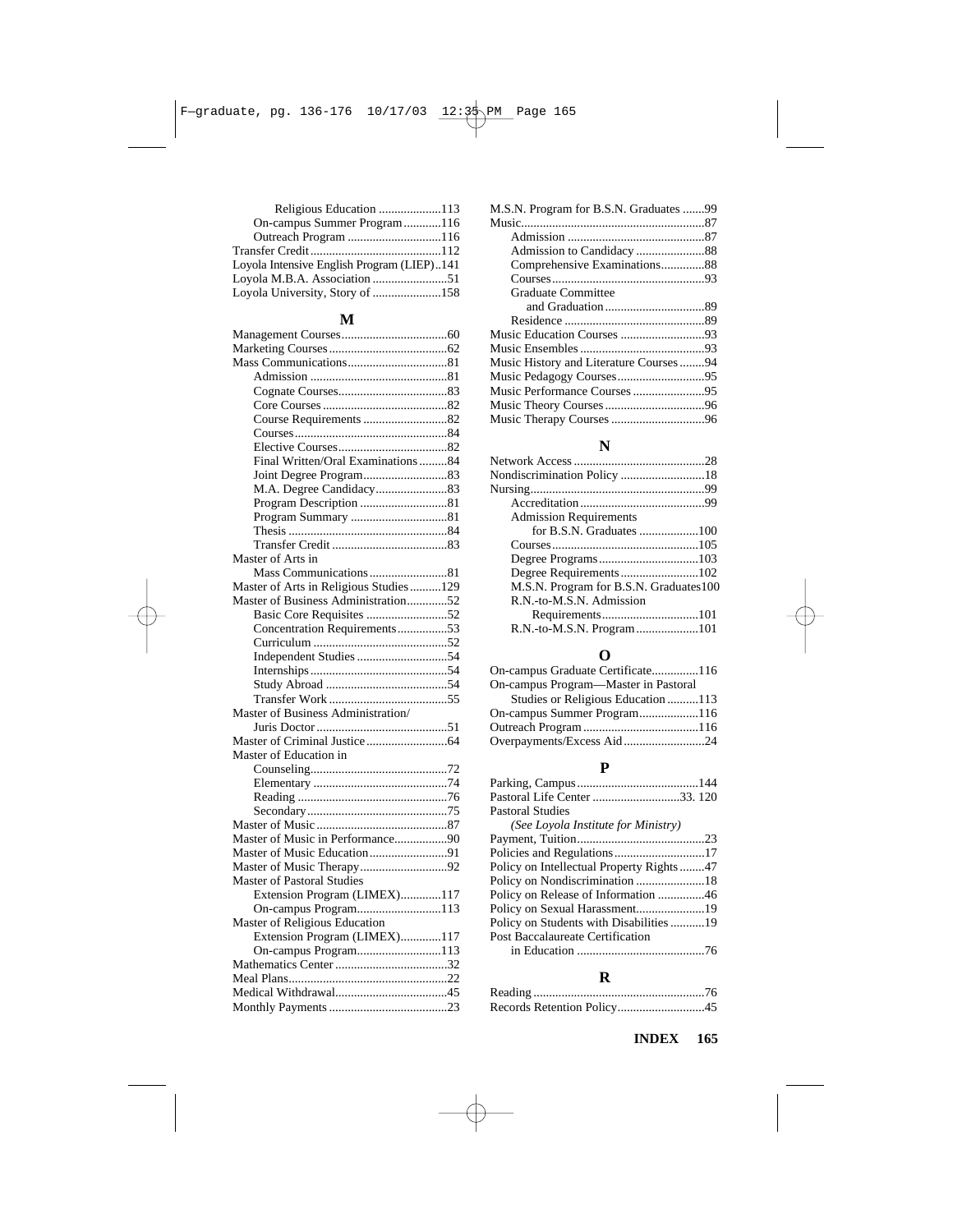| Release of Information, Policy on 46      |  |
|-------------------------------------------|--|
| Religious Education                       |  |
| (See Loyola Institute for Ministry)       |  |
|                                           |  |
|                                           |  |
|                                           |  |
|                                           |  |
|                                           |  |
|                                           |  |
| Billing and Payment Policy23              |  |
|                                           |  |
|                                           |  |
|                                           |  |
| R.N.-to-M.S.N. Admission Requirements 101 |  |
|                                           |  |
| Ross Foreign Language Center33            |  |
|                                           |  |

### **S**

| Satisfactory Academic Progress 25          |  |
|--------------------------------------------|--|
|                                            |  |
| Security (University Police Department)142 |  |
| Security of Student Records47              |  |
|                                            |  |
|                                            |  |
| Shawn M. Donnelley Center for              |  |
| Nonprofit Communications34                 |  |
|                                            |  |
|                                            |  |
|                                            |  |
|                                            |  |
|                                            |  |

### **T**

| Term for Completion                         |  |
|---------------------------------------------|--|
|                                             |  |
|                                             |  |
| Transfer of Academic Credit 18              |  |
|                                             |  |
|                                             |  |
|                                             |  |
|                                             |  |
|                                             |  |
| Twomey Center for Peace through Justice .34 |  |
|                                             |  |

### **U**

### **V**

| `` |
|----|
|    |

### **W**

| Whelan Children's Center34                  |  |
|---------------------------------------------|--|
| Withdrawal from Courses37                   |  |
| Withdrawal from the University 44           |  |
| Withdrawal, Medical, from the University.45 |  |
| Women's Resource Center 35                  |  |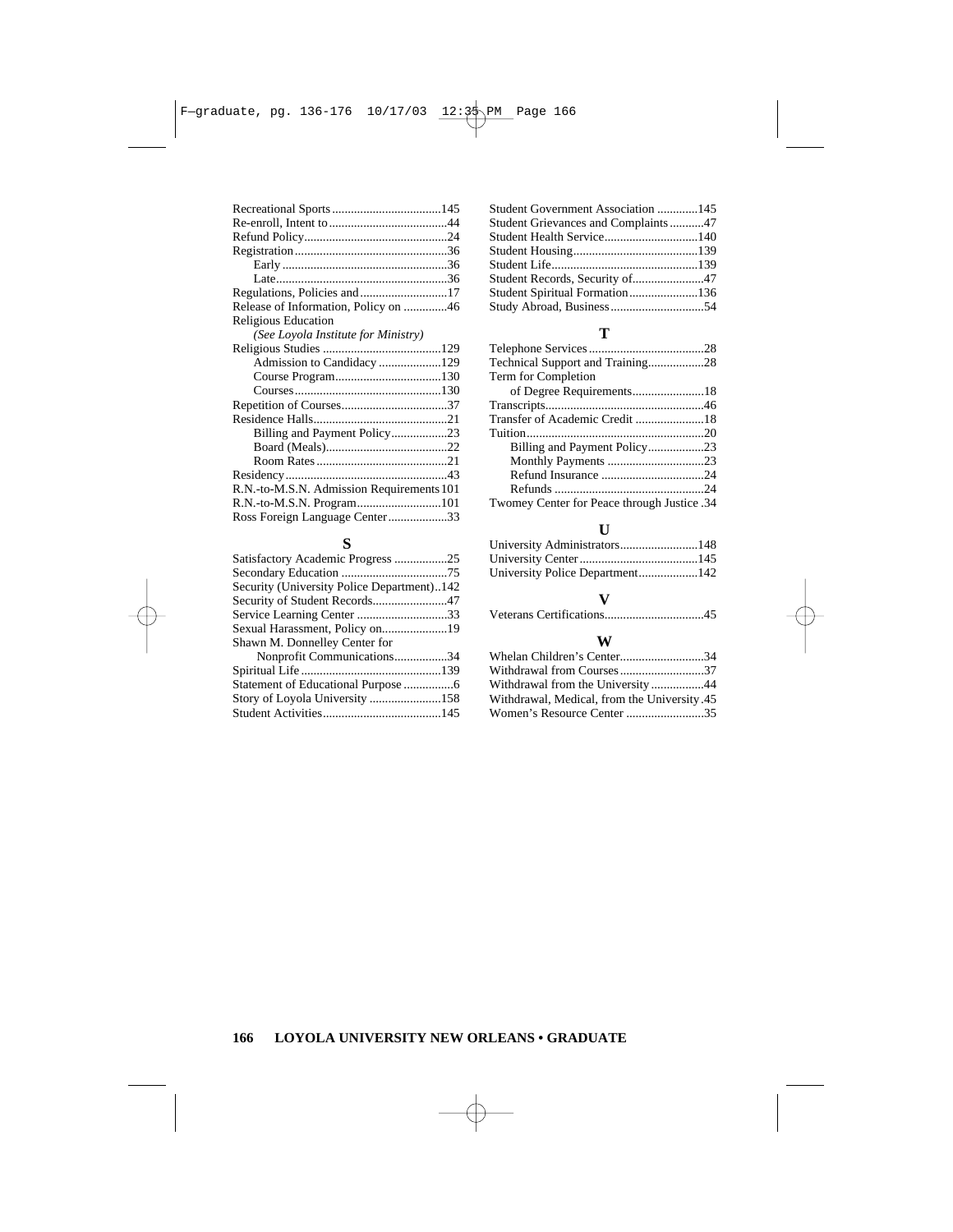# **ACADEMIC CALENDAR Graduate FALL SEMESTER 2003†**

# **AUGUST**

- 18 M..............President's Convocation for faculty and staff
- First 8-week City College classes begin
- 22 F ...............Registration and drop-add for all students continues<br>23 S ............... M B A Orientation
- 23 S ...............M.B.A. Orientation
- 25 M..............Classes begin<br>25 29 M F......... Late Registrat
	- $M F$ ........Late Registration (\$20 fee) begins and drop/add continues
	- 29 F ...............Last day to be admitted and registered
		- Last day to drop/add (LORA will remain open until 10 p.m.) Last day to change to full-time status or to audit Last day for 100% refund

# **SEPTEMBER**

- 1 M..............Labor Day holiday<br>5 F...............Last day for 90% re
- 5 F ................Last day for 90% refund<br>11 TH Mass of the Holy Spirit:
- 11 TH ............Mass of the Holy Spirit; 11 a.m. classes cancelled
- 26 F ...............Last day for 50% refund
- $29 Oct. 3 M F.$ .......Loyola Week

### **OCTOBER**

- 3 F ...............Spring and Summer 2003 incomplete (I) grades changed to F<br>13 14 M T .......Fall break holidays
	- 13 14 M T........Fall break holidays
		- 13 M..............First 8-week City College classes end (Monday classes held on Tuesday, October 14)
		- 15 W..............Last 8-week City College classes begin
		- 24 F ...............Last day to apply for graduation in May, August, and December 2004 Last day for 25% refund
		- 31 F ...............Last day to withdraw

# **NOVEMBER**<br>3 M

- 3 M..............Spring 2004 advising and early registration begins
- $26 28$  W F........Thanksgiving holidays

# **DECEMBER**

- 1 M..............Classes resume<br>5 F................Last graduate di
- 5 F ...............Last graduate division classes
- $6-7$  SA SU ...Study days<br> $6-12^*$  SA F Final Exam
	- 2<sup>\*</sup> SA F ......Final Examinations<sup>\*</sup><br>15 M Last 8-week City Co
		- 15 M................Last 8-week City College classes end<br>16 T Grades for graduate students due in de
		- T ...............Grades for graduate students due in deans' offices by noon

† Above dates are subject to change. Please refer to Loyola's website—www.loyno.edu—for official dates.

\* Saturday only exams will be held on Saturday, December 6.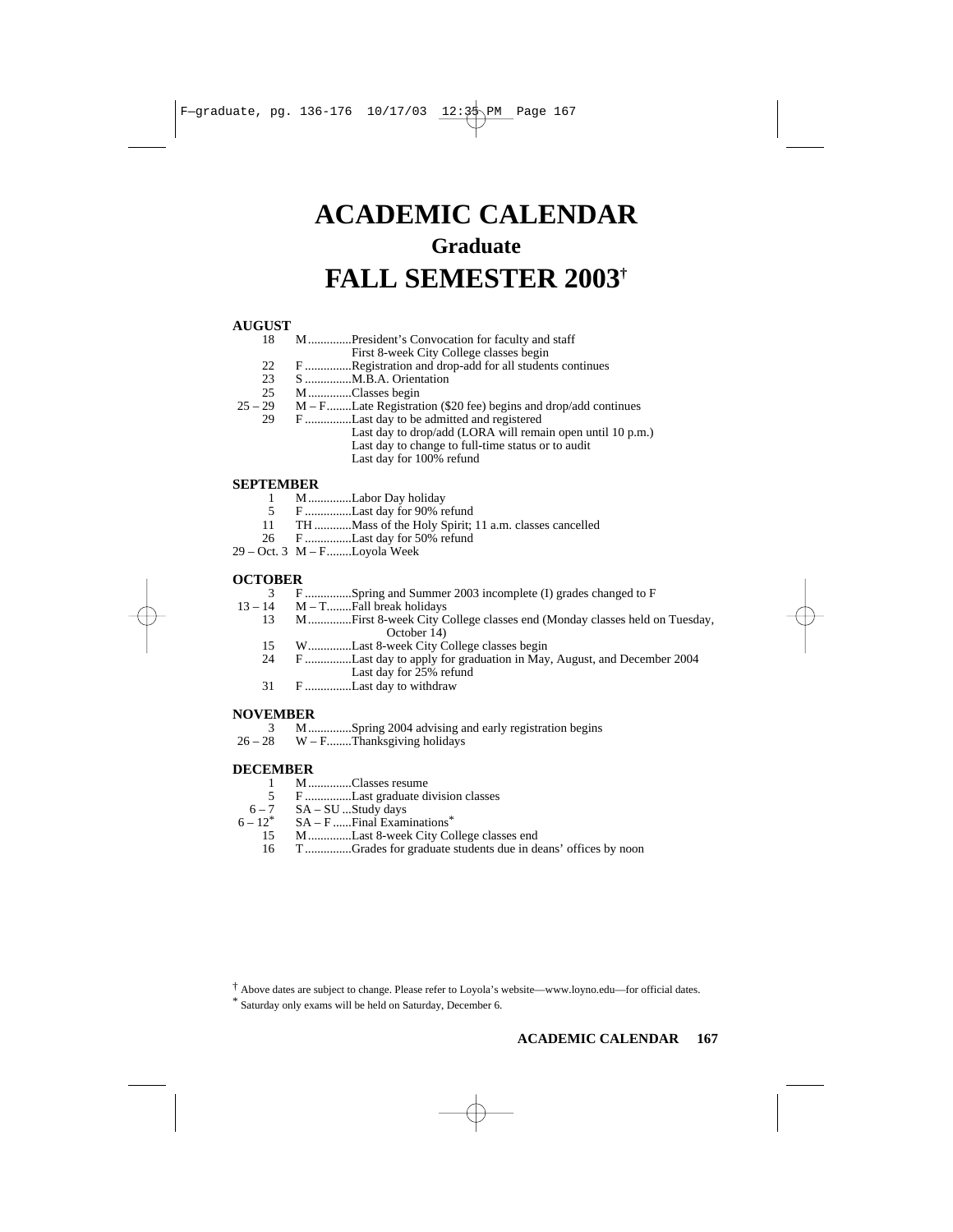# **SPRING SEMESTER 2004†**

# **JANUARY**

- 5 M...............City College session A classes begin<br>8 TH Registration and drop/add for all students
- 8 TH ............Registration and drop/add for all students continues<br>9 F President's Convocation for faculty and staff
- F ...............President's Convocation for faculty and staff
- 10 SA ............M.B.A. Orientation
	- Drop/add for enrolled students begins
- $12$  M..............Classes begin<br> $12 16$  M F........Late registrati
	- 16 M F........Late registration (\$20 fee) and drop/add continues<br>16 F. M. Last day to be admitted and registered
	- 16 F ...............Last day to be admitted and registered
		- Last day for drop/add (LORA will remain open until 10 p.m.) Last day to change to full-time status or to audit Last day for 100% refund
		- 19 M..............Martin Luther King, Jr., birthday holiday
		- 23 F ...............Last day for 90% refund

# **FEBRUARY**<br>13 F.

- 13 F ...............Last day for 50% refund
- 20 F ...............Fall 2003 incomplete grades (I) changed to F
- M F........Mardi Gras holidays

### **MARCH**

- 1 M..............Classes resume<br>8 M...............City College sea
- 8 M...............City College session A classes end<br>9 T................City College session Z classes begi
- 9 T...............City College session Z classes begin
- F ..............Last day for 25% refund
- 26 F ...............Last day to withdraw<br>29 M Summer/Fall 2004 ad
- 29 M..............Summer/Fall 2004 advising and early registration begins

# **APRIL**

- 9 M – F........Easter holidays for graduate classes<br>12 M – Classes resume for graduate classes M..............Classes resume for graduate classes

### **MAY**

- 3 M................Graduate division last day of class  $4-10$  T M.........Graduate division examinations
	- 10 T M........Graduate division examinations<br>10 M.............City College session Z classes e
	- 10 M...............City College session Z classes end<br>13 TH University Baccalaureate Mass
	- 13 TH ............University Baccalaureate Mass<br>15 SA Commencement for colleges of
	- SA ............Commencement for colleges of Arts and Sciences, Business
		- Administration, City College, Music, and graduate division
	- 19 W..............Grades for graduate students due in deans' offices by noon

† Above dates are subject to change. Please refer to Loyola's website—www.loyno.edu—for official dates.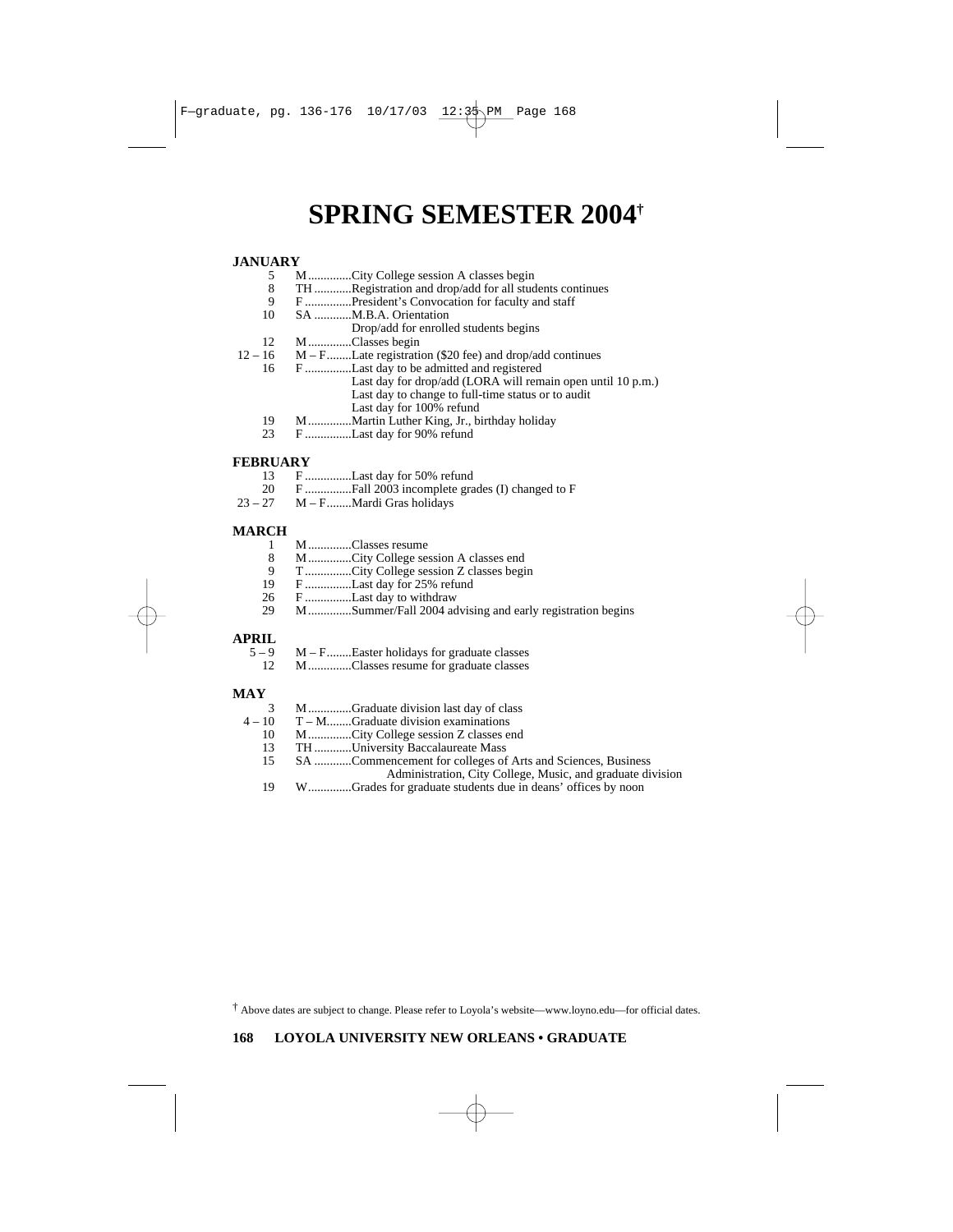# **SUMMER 2004†**

### **FIRST FIVE-WEEK SESSION**

#### $\frac{MAY}{24}$ 24 M..............Classes begin and registration continues<br>25 T................Last day for late registration and drop/ad 25 T ...............Last day for late registration and drop/add Last day to change to audit (Student Record's Office) Last day for 100% refund 27 TH ............Last day for 90% refund

### **JUNE**

| TLast day for 50% refund              |
|---------------------------------------|
| THLast day for 25% refund             |
| Last day to withdraw                  |
|                                       |
|                                       |
| WGrades due in deans' offices by noon |
|                                       |

### **SECOND FIVE-WEEK SESSION**

### **JUNE**

| 28 | MClasses begin and registration continues        |
|----|--------------------------------------------------|
| 29 | TLast day for late registration and drop/add     |
|    | Last day to change to sudit (Student Record's Of |

ast day to change to audit (Student Record's Office) Last day for 100% refund

### **JULY**

- 1 TH ............Last day for 90% refund
- 5 M..............University Holiday
- 6 T...............Last day for 50% refund
- 15 TH ............Last day for 25% refund
- Last day to withdraw
- 29 TH ............Final Examinations for evening classes
- 30 F ...............Final Examinations for all other classes

### **AUGUST**

### **EDUCATION FIVE-WEEK SESSION**

### **JUNE**

|    | MClasses begin and registration continues             |
|----|-------------------------------------------------------|
| 8  | TLast day for late registration and drop/add          |
|    | Last day to change to audit (Student Record's Office) |
|    | Last day for 100% refund                              |
| 10 | THLast day for 90% refund                             |
| 15 | TLast day for 50% refund                              |
| 24 | THLast day for 25% refund                             |
|    | Last day to withdraw                                  |

### **JULY**

|  | MUniversity holiday |
|--|---------------------|
|  |                     |

- $13 16$  T F.......... Final examinations<br>19 M.................Grades due in dean
	- M..............Grades due in deans' offices by noon

<sup>4</sup> W..............Grades due in deans' offices by noon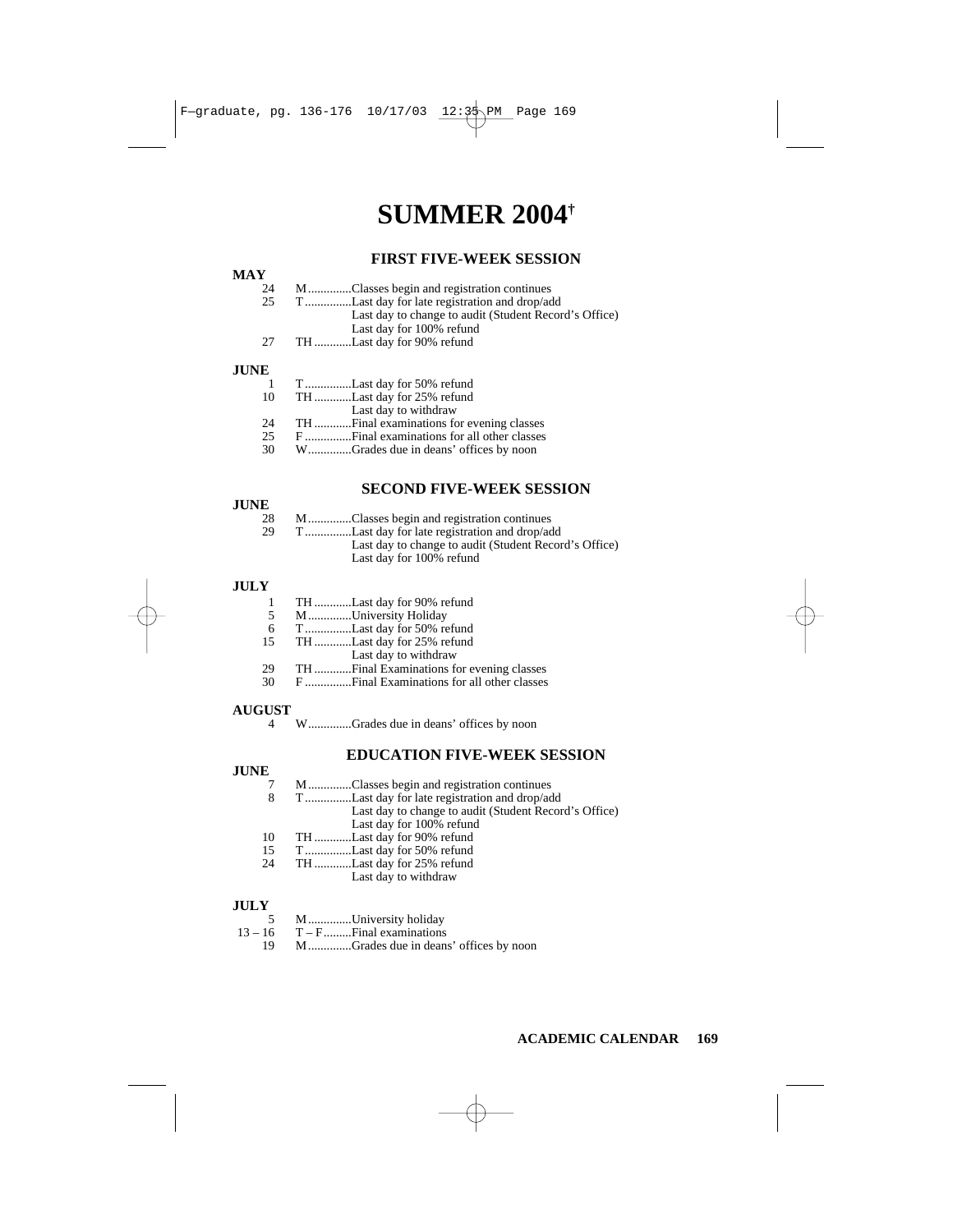### **M.B.A. FIRST SIX-WEEK SUMMER SESSION**

| NIA Y       |                                                                                                                                   |
|-------------|-----------------------------------------------------------------------------------------------------------------------------------|
| 24          | MClasses begin and registration continues                                                                                         |
| 25          | TLast day for late registration and drop/add<br>Last day to change to audit (Student Record's Office)<br>Last day for 100% refund |
| 28          | FLast day for 90% refund                                                                                                          |
| <b>JUNE</b> |                                                                                                                                   |
| 3           | TH Last day for 50% refund                                                                                                        |
| 14          | MLast day for 25% refund                                                                                                          |
|             | Last day to withdraw                                                                                                              |
|             | $30 -$ Jul. 1 W – TH  Final examinations                                                                                          |
| <b>JULY</b> |                                                                                                                                   |
| 9           | FGrades due in deans' offices by noon                                                                                             |

### **M.B.A. SECOND SIX-WEEK SUMMER SESSION**

### **JULY**

**MAY**

| -- |                                                       |
|----|-------------------------------------------------------|
|    | MUniversity holiday                                   |
| 6  | TClasses begin and registration continues             |
|    | WLast day for late registration and drop/add          |
|    | Last day to change to audit (Student Record's Office) |
|    | Lost day for 100% rafund                              |

- Last day for 100% refund
- 12 M...............Last day for 90% refund<br>16 F................Last day for 50% refund F ..............Last day for 50% refund
- 27 T ...............Last day for 25% refund
	- Last day to withdraw

## **AUGUST**

| $12 - 13$ | $TH - F$ Final examinations on last class day |
|-----------|-----------------------------------------------|
| 18.       | WGrades due in deans' offices by noon         |

### **CITY COLLEGE EIGHT-WEEK SESSION**

# $\frac{MAY}{31}$

31 M..............Classes begin and registration continues

#### **JUNE**

- 4 F ...............Last day for late registration and drop/add Last day to change to audit (Student Record's Office) Last day for 100% refund 11 F ...............Last day for 50% refund
- 25 F ...............Last day for 25% refund
	- Last day to withdraw

### **JULY**

5 M..............University holiday

### **AUGUST**

- 2 M...............Last day of classes<br>9 M...............Crades due in dean
- 9 M..............Grades due in deans' offices by noon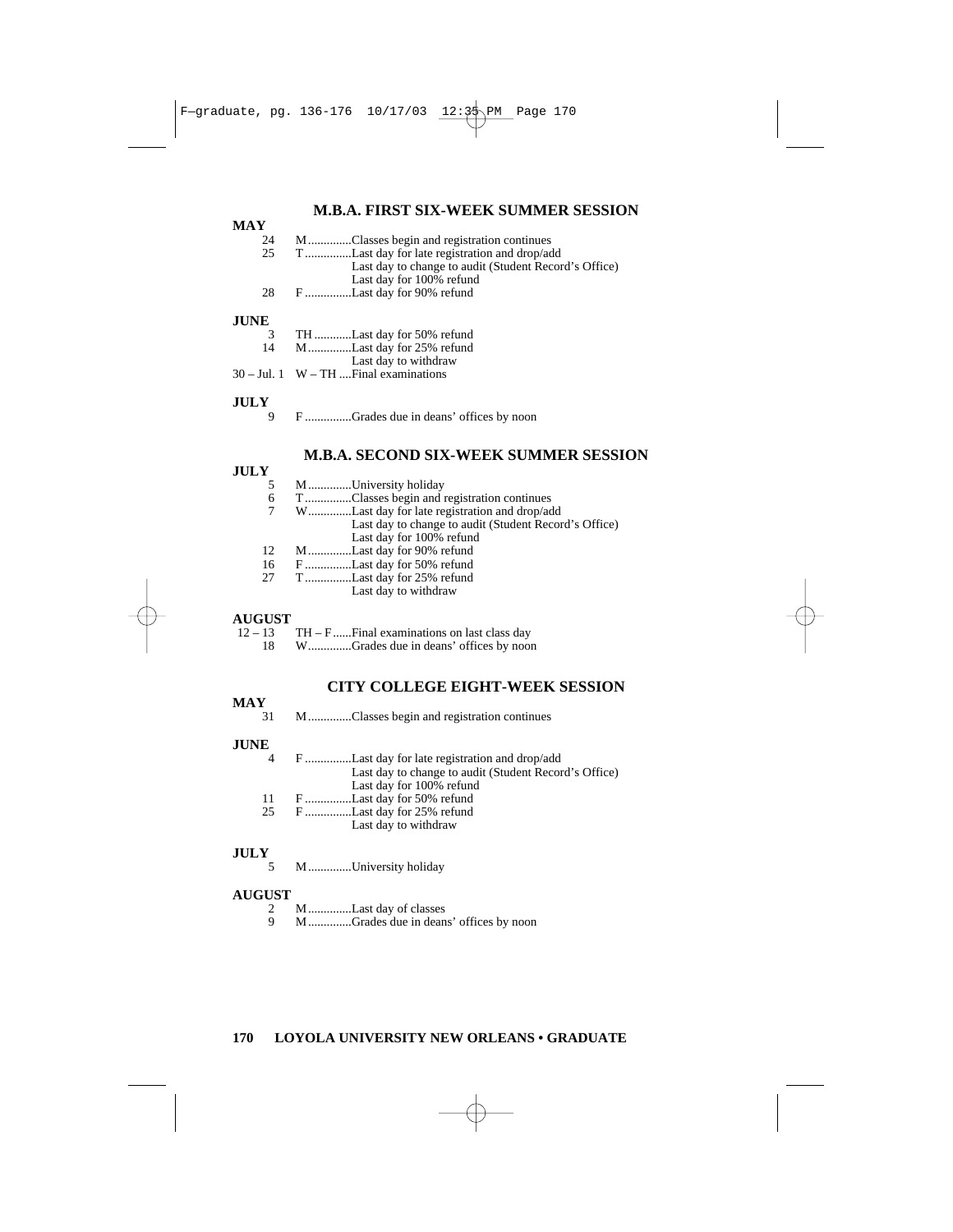† Above dates are subject to change. Please refer to Loyola's website—www.loyno.edu—for official dates.

\* Students may register for each session at that session's registration. Check with your adviser or dean's office for available times for advisement and online registration time periods.

\*\* Students with morning classes may first attend classes and then register. If you have any questions or concerns, the Office of Student Records is available Monday – Friday (8:30 a.m. – 4:45 p.m. (until 6 p.m. on Wednesdays when classes are in session)). Law students should contact the Office of Student Records in the School of Law. Summer Bridge students should contact the Office of Academic Enrichment. Please refer to the "General Information" section in the Registration Schedule for additional information.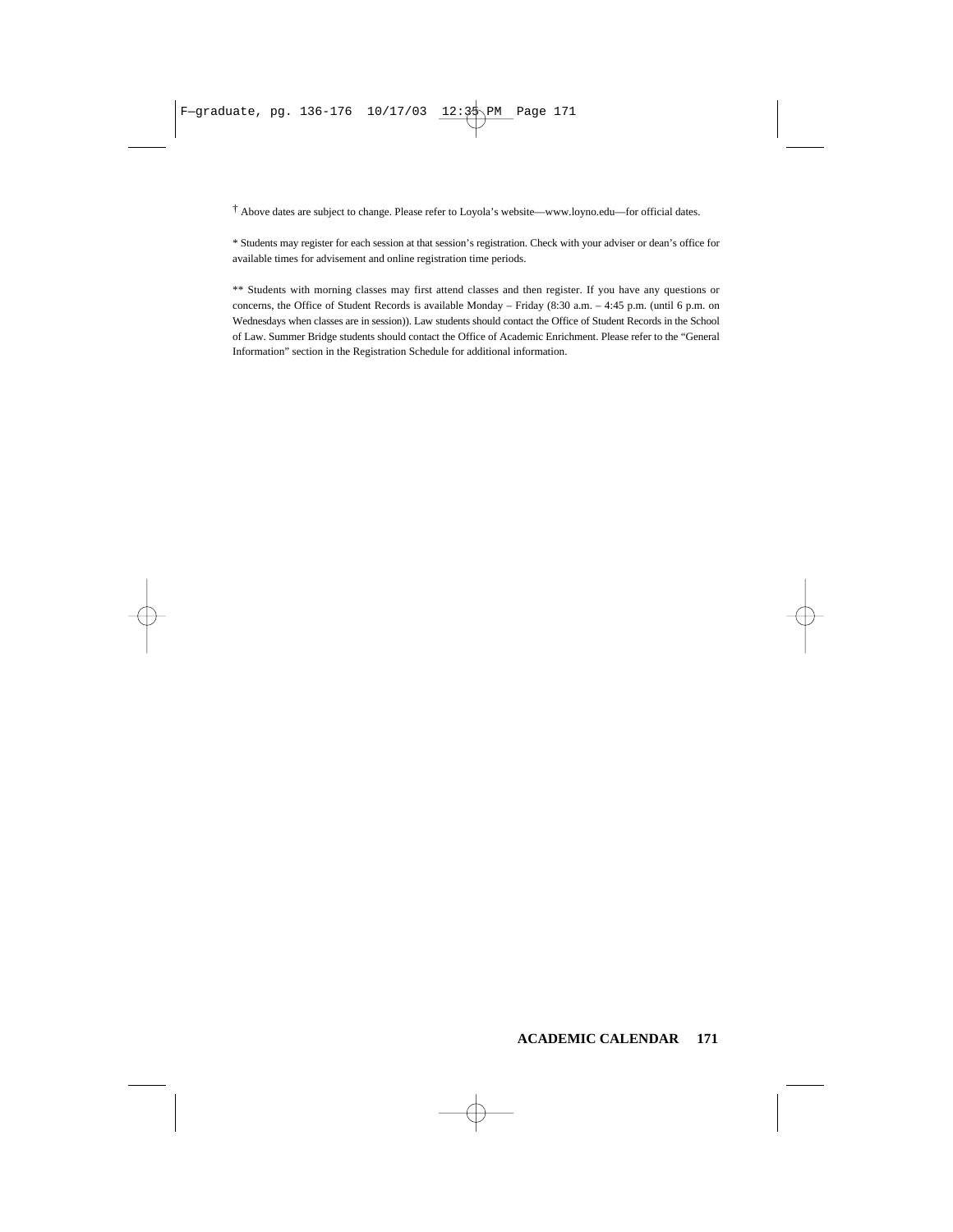# **FALL SEMESTER 2004†**

# **AUGUST**

- 23 M..............President's Convocation for faculty and staff
	- First 8-week City College classes begin
- 27 F ...............Registration and drop/add for all students continues
- 28 SA ...........M.B.A. orientation<br>30 M Classes begin
- 30 M..............Classes begin
- 30 Sep. 3 M F........Late registration (\$20 fee) begins and drop/add continues

### **SEPTEMBER**

| FLast day to be admitted and registered |
|-----------------------------------------|
|-----------------------------------------|

- Last day to drop/add (LORA will remain open until 10 p.m.)
- Last day to change to full-time status or to audit
- Last day for 100% refund
- 6 M Labor Day holiday<br>10 F ................Last day for 90% re
- 10 F ...............Last day for 90% refund<br>16 TH ............Mass of the Holy Spirit:
- TH ............Mass of the Holy Spirit: 11 a.m. classes canceled
- 27 Oct. 1 M F........Loyola Week

# **OCTOBER**

- 1 F ...............Last day for 50% refund
- 8 F ...............Spring and Summer 2004 incomplete (I) grades changed to F
	- $M T$ ..........Fall break holidays (see note for Tuesday, October 19)
		- 19 T ...............First 8-week City College classes end (Monday classes held on Tuesday 10/19)
			- 20 W..............City College session Z classes begin
			- 29 F ...............Last day to apply for graduation in May, August, and December 2005 Last day for 25% refund

#### **NOVEMBER**

- 1 M..............Spring 2005 advising and early registration begins
- 5 F ...............Last day to withdraw
- $24 26$  W F.........Thanksgiving holidays<br>29 M
	- 29 M..............Classes resume

# DECEMBER<br>10 F.

- 10 F ...............Last graduate division classes
- $11 12$  SA SU ...Study days<br> $11 17$  SA F<sub>ree</sub> Final exam
- 17 SA F ...... Final examinations<sup>\*</sup><br>16 TH Last 8-week City Co
	- 16 TH .............Last 8-week City College classes end<br>21 T ................Grades for undergraduate and graduat
		- 21 T ...............Grades for undergraduate and graduate students due in deans' offices by noon

† Above dates are subject to change. Please refer to Loyola's website—www.loyno.edu—for official dates.

\* Saturday only exams will be held on Saturday, December 11.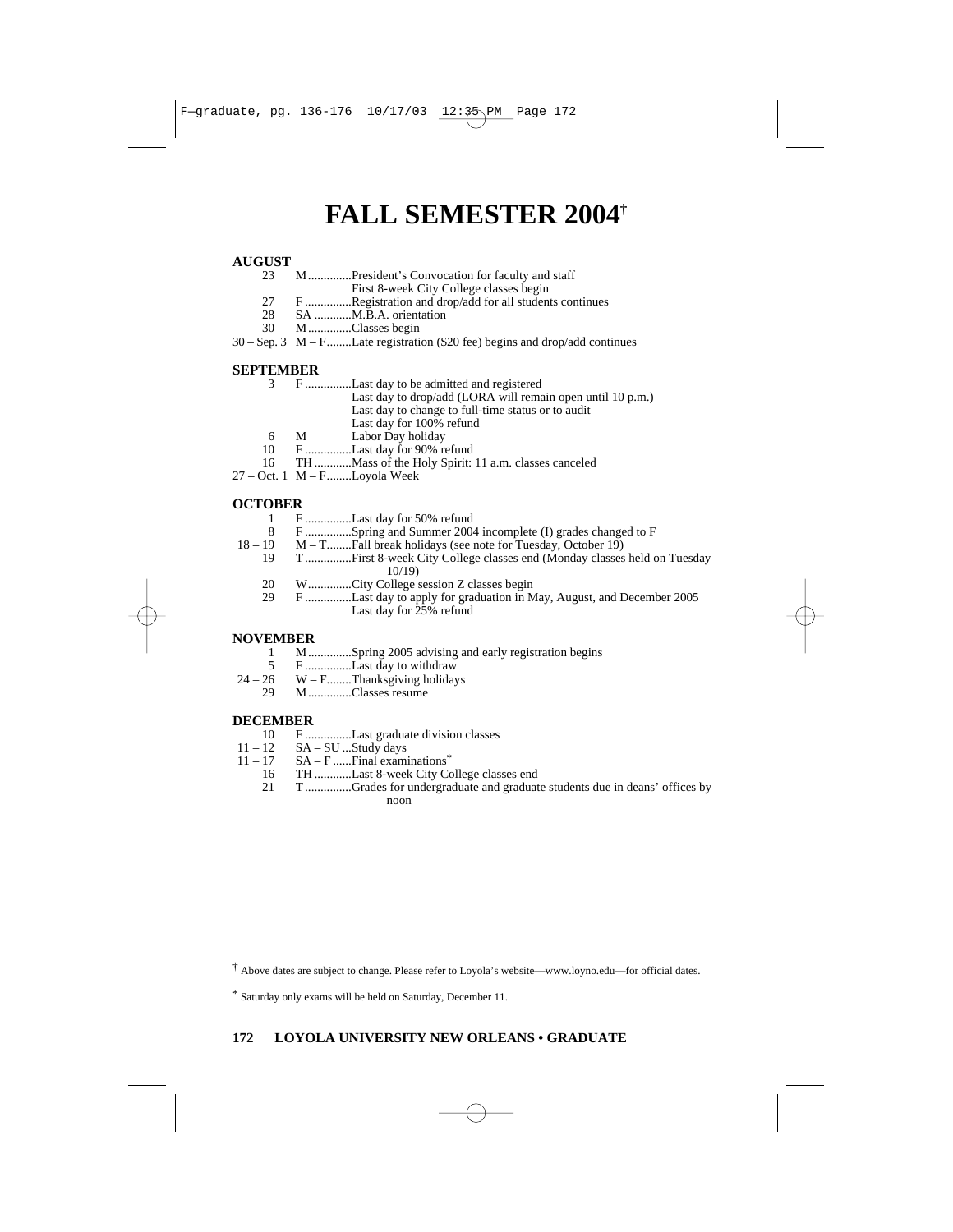# **SPRING SEMESTER 2005†**

# **JANUARY**

- 3 M...............City College session A classes begin<br>6 TH.............Registration and drop/add for all student
- 6 TH .............Registration and drop/add for all students continues<br>7 F ................President's Convocation for faculty and staff
- 7 F ...............President's Convocation for faculty and staff
- SA ............M.B.A. orientation
- Drop/add for enrolled students begins
- $10$  M..............Classes begin<br> $10-14$  M F........Late registrati
	- 10 14 M F........Late registration (\$20 fee) and drop/add continues
		- F ...............Last day to be admitted and registered
			- Last day for drop/add (LORA will remain open until 10 p.m.) Last day to change to full-time status or to audit
			- Last day for 100% refund
		- 17 M................Martin Luther King, Jr.'s birthday holiday<br>21 F...............Last day for 90% refund
		- F ..............Last day for 90% refund

### **FEBRUARY**

- $7-11$  M F........Mardi Gras holiday
	- 14 M..............Classes resume
	- 18 F ...............Last day for 50% refund
		- Fall 2004 incomplete grades (I) changed to F

## **MARCH**<sub>7</sub>

- 7 M...............City College session A classes end<br>8 T...............City College session Z classes begi
- T................City College session Z classes begin
- 11 F ...............Mid-term grades due in deans' offices by noon
- Last day for 25% refund
- $21 25$  M F........Easter holidays for graduate classes
	- 25 F ................Last day to withdraw<br>28 M Classes resume for gr
	- 28 M..............Classes resume for graduate classes

## **APRIL**

4 M..............Summer/Fall 2005 advising and early registration begins

### **MAY**

| 4        | WGraduate division last day of class                        |
|----------|-------------------------------------------------------------|
| $5 - 11$ | $TH - W$ Graduate Division Examinations                     |
| 9        | MCity College session Z classes end                         |
| 12       | TH University Baccalaureate Mass                            |
| 14       | SA Commencement for colleges of Arts and Sciences, Business |
|          | Administration, City College, Music, graduate division, and |
|          | special programs                                            |
|          | WGrades for graduate students due in deans' offices by noon |

 $\ddot{\text{ } }$  Above dates are subject to change. Please refer to Lovola's website—www.lovno.edu—for official dates.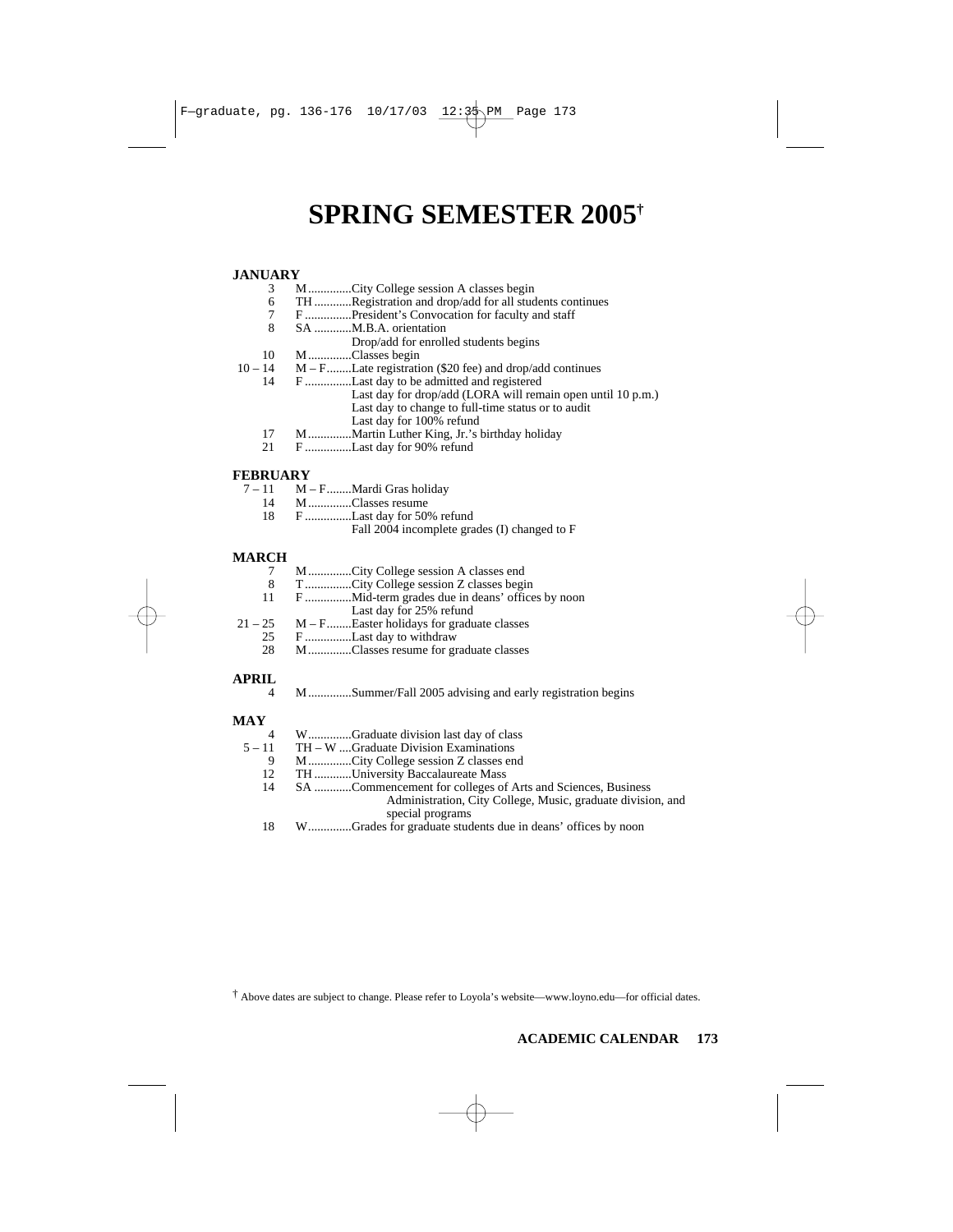# **SUMMER 2005†**

### **FIRST FIVE-WEEK SESSION**

| 23 |  |  | MClasses begin and registration continues |  |
|----|--|--|-------------------------------------------|--|
|    |  |  |                                           |  |

- 24 T ...............Last day for late registration and drop/add Last day to change to audit (Student Record's Office) Last day for 100% refund
- 26 TH ............Last day for 90% refund
- 31 T ...............Last day for 50% refund

### **JUNE**

| -9 | TH Last day for 25% refund            |
|----|---------------------------------------|
|    | Last day to withdraw                  |
| 23 |                                       |
| 24 |                                       |
| 29 | WGrades due in deans' offices by noon |

### **SECOND FIVE-WEEK SESSION**

#### **JUNE**

| 27 | MClasses begin and registration continues             |
|----|-------------------------------------------------------|
| 28 | TLast day for late registration and drop/add          |
|    | Last day to change to audit (Student Record's Office) |
|    | Last day for 100% refund                              |
| 30 | THLast day for 90% refund                             |
|    |                                                       |

# **JULY**

- 4 M..............University holiday<br>5 T...............Last day for 50% r
- 5 T...............Last day for 50% refund
- 14 TH ............Last day for 25% refund
- Last day to withdraw
- 28 TH ............Final examinations for evening classes
- F ................Final examinations for other classes

### **AUGUST**

### **EDUCATION FIVE-WEEK SESSION**

# **JUNE**<sub>13</sub>

- 13 M..............Classes begin and registration continues<br>14 T................Last day for late registration and drop/ad
- T ...............Last day for late registration and drop/add Last day to change to audit (Student Record's Office) Last day for 100% refund
- 16 TH ............Last day for 90% refund
- T ...............Last day for 50% refund
- 30 TH ............Last day for 25% refund
	- Last day to withdraw

# $JULY$ <sup>4</sup>

4 M..............University holiday<br>19 – 22 T – F.........Final examinations

 $T - F$ ..........Final examinations

25 M..............Grades due in deans' offices by noon

<sup>3</sup> W..............Grades due in deans' offices by noon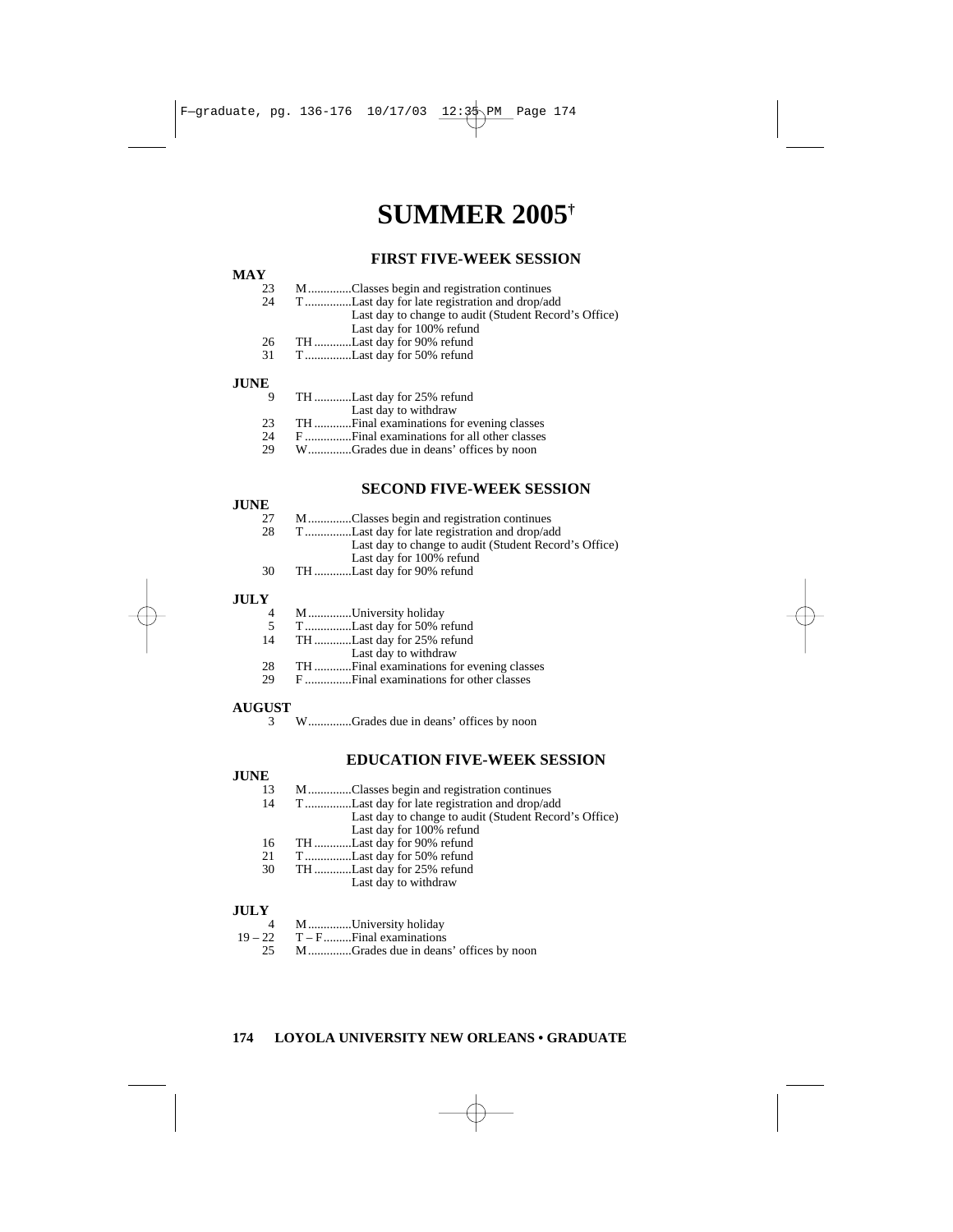### **M.B.A. FIRST SIX-WEEK SUMMER SESSION**

| <b>MAY</b>  |                                                       |
|-------------|-------------------------------------------------------|
| 23          | MClasses begin and registration continues             |
| 24          | TLast day for registration and drop/add               |
|             | Last day to change to audit (Student Record's Office) |
|             | Last day for 100% refund                              |
| 27          | FLast day for 90% refund                              |
| <b>JUNE</b> |                                                       |
| 2           | TH Last day for 50 % refund                           |
| 13          | MLast day for 25% refund                              |
|             | Last day to withdraw                                  |
| $29 - 30$   | $W - TH$ Final examinations                           |
| <b>JULY</b> |                                                       |
| 8           | FGrades due in deans' offices by noon                 |

### **M.B.A. SECOND SIX-WEEK SESSION**

### **JULY**

| . . |                                                       |
|-----|-------------------------------------------------------|
| 4   | F University holiday                                  |
| 5   | TClasses begin and registration continues             |
| 6   | WLast day for late registration and drop/add          |
|     | Last day to change to audit (Student Record's Office) |
|     | Last day for 100% refund                              |
| 11  | MLast day for 90% refund                              |
| 15  | FLast day for 50% refund                              |
| 26  | TLast day for 25% refund                              |
|     | $T = -4$ $A = -4$ $A = -14$ $A = -1$                  |

Last day to withdraw

# **AUGUST**

| $11 - 12$ TH – F Final examinations      |
|------------------------------------------|
| 17 WGrades due in deans' offices by noon |

### **CITY COLLEGE EIGHT-WEEK SESSION**

# $\frac{MAY}{30}$

30 M..............Classes begin and registration continues

#### **JUNE**

| 3  | FLast day for late registration and drop/add          |
|----|-------------------------------------------------------|
|    | Last day to change to audit (Student Record's Office) |
|    | Last day for 100% refund                              |
| 10 | FLast day for 50% refund                              |
| 24 | FLast day for 25% refund                              |

Last day to withdraw

# $JULY$ <sub>4</sub>

4 M..............University holiday

### **AUGUST**

- 1 M..............Last day of classes
- 8 M..............Grades due in deans' offices by noon